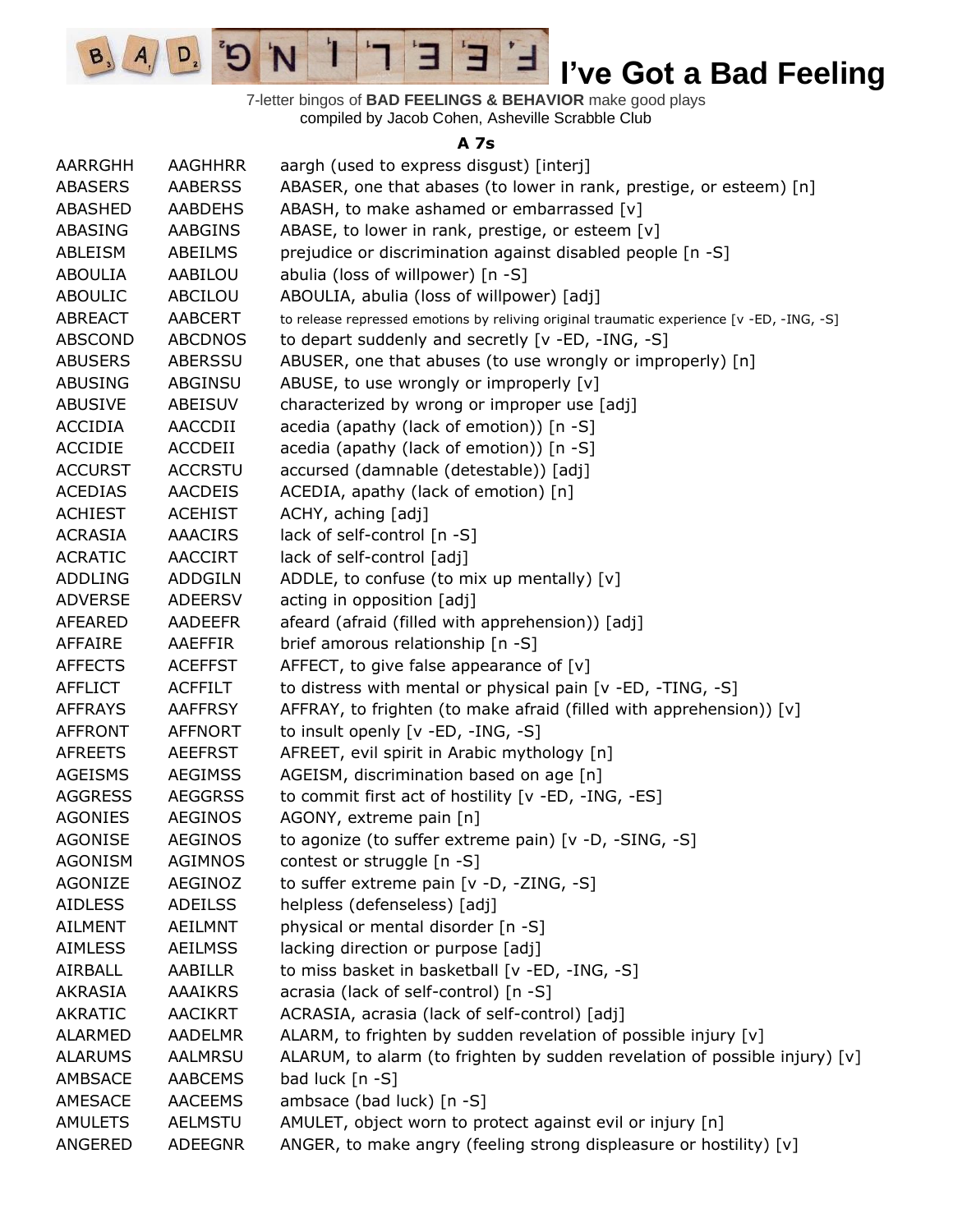7-letter bingos of **BAD FEELINGS & BEHAVIOR** make good plays compiled by Jacob Cohen, Asheville Scrabble Club

E

3

 $\frac{1}{2}$ 

'N

 $B_3$ 

 $A_{1}$ 

 $D_{2}$ 

| <b>ANGERLY</b> | <b>AEGLNRY</b> | in angry manner [adv]                                                                 |
|----------------|----------------|---------------------------------------------------------------------------------------|
| ANGRIER        | <b>AEGINRR</b> | ANGRY, feeling strong displeasure or hostility [adj]                                  |
| ANGRILY        | <b>AGILNRY</b> | ANGRY, feeling strong displeasure or hostility [adv]                                  |
| ANGUISH        | <b>AGHINSU</b> | to suffer extreme pain [v -ED, -ING, -ES]                                             |
| ANNOYED        | <b>ADENNOY</b> | ANNOY, to be troublesome to [v]                                                       |
| <b>ANNOYER</b> | <b>AENNORY</b> | one that annoys (to be troublesome to) [n -S]                                         |
| ANOMIES        | <b>AEIMNOS</b> | ANOMIE, collapse of social structures governing given society [n] / ANOMY, anomie [n] |
| ANTIGAY        | AAGINTY        | opposed to homosexuals [adj]                                                          |
| <b>ANTIMAN</b> | AAIMNNT        | antimale (opposed to men) [adj]                                                       |
| <b>ANTSIER</b> | <b>AEINRST</b> | ANTSY, fidgety (nervously restless) [adj]                                             |
| ANXIETY        | <b>AEINTXY</b> | painful or apprehensive uneasiness of mind [n -TIES]                                  |
| <b>ANXIOUS</b> | <b>AINOSUX</b> | full of anxiety [adj]                                                                 |
| <b>APPALLS</b> | <b>AALLPPS</b> | APPALL, to fill with horror or dismay [v]                                             |
| <b>ARDUOUS</b> | <b>ADORSUU</b> | involving great labor or hardship [adj]                                               |
| ARGLING        | <b>AGGILNR</b> | ARGLE, to argue (to present reasons for or against) [v]                               |
| <b>ARGUERS</b> | <b>AEGRRSU</b> | ARGUER, one that argues (to present reasons for or against) [n]                       |
| <b>ARGUING</b> | AGGINRU        | ARGUE, to present reasons for or against [v]                                          |
| <b>ARTIEST</b> | <b>AEIRSTT</b> | ARTY, showily or pretentiously artistic [adj]                                         |
| <b>ASCARED</b> | <b>AACDERS</b> | afraid (filled with apprehension) [adj]                                               |
| <b>ASHAMED</b> | <b>AADEHMS</b> | feeling shame, guilt, or disgrace [adj]                                               |
| <b>ASININE</b> | <b>AEIINNS</b> | obstinately stupid or silly [adj]                                                     |
| <b>ASPERSE</b> | <b>AEEPRSS</b> | to spread false charges against [v -D, -SING, -S]                                     |
| <b>ATTAINT</b> | AAINTTT        | to disgrace (to bring shame or discredit upon) [v -ED, -ING, -S]                      |
| <b>AUDISMS</b> | ADIMSSU        | AUDISM, anti-deaf discrimination [n]                                                  |
| <b>AUDISTS</b> | ADISSTU        | AUDIST, one engaged in audism (anti-deaf discrimination) [n]                          |
| <b>AUSTERE</b> | <b>AEERSTU</b> | grave in disposition or appearance [adj -R, -ST]                                      |
| AVARICE        | AACEIRV        | greed (excessive desire for gain or wealth) [n -S]                                    |
| <b>AVENGED</b> | <b>ADEEGNV</b> | AVENGE, to exact retribution for $[v]$                                                |
| <b>AVENGER</b> | <b>AEEGNRV</b> | one that avenges (to exact retribution for) [n -S]                                    |
| <b>AVENGES</b> | <b>AEEGNSV</b> | AVENGE, to exact retribution for [v]                                                  |
| <b>AWELESS</b> | <b>AEELSSW</b> | lacking awe [adj]                                                                     |
| <b>AWFULLY</b> | <b>AFLLUWY</b> | AWFUL, extremely bad or unpleasant [adv]                                              |
|                |                | <b>B</b> 7s                                                                           |
| <b>BABYING</b> | ABBGINY        | BABY, to coddle (to pamper (to treat with extreme or excessive indulgence)) [v]       |
| <b>BACCHIC</b> | <b>ABCCCHI</b> | riotous [adj]                                                                         |
| <b>BADDEST</b> | <b>ABDDEST</b> | BAD, not good (having positive or desirable qualities) [adj]                          |
| <b>BADDIES</b> | <b>ABDDEIS</b> | BADDIE, bad person [n] / BADDY, baddie (bad person) [n]                               |
| <b>BADDISH</b> | <b>ABDDHIS</b> | BAD, not good (having positive or desirable qualities) [adj]                          |
| <b>BADGERS</b> | <b>ABDEGRS</b> | BADGER, to harass (to bother persistently) [v]                                        |
| <b>BADNESS</b> | <b>ABDENSS</b> | state of being bad [n -ES]                                                            |
| <b>BALEFUL</b> | <b>ABEFLLU</b> | menacing [adj]                                                                        |
| <b>BALKERS</b> | <b>ABEKLRS</b> | BALKER, one that balks (to stop short and refuse to proceed) [n]                      |
| <b>BALKIER</b> | <b>ABEIKLR</b> | BALKY, stubborn (unyielding (not yielding (yield))) [adj]                             |
| <b>BALKILY</b> | ABIKLLY        | BALKY, stubborn (unyielding (not yielding (yield))) [adv]                             |
| <b>BALKING</b> | <b>ABGIKLN</b> | BALK, to stop short and refuse to proceed [v]                                         |
| <b>BANDITO</b> | ABDINOT        | bandit, (robber (one that robs (to take property from illegally)) [n]                 |
| <b>BANDITS</b> | <b>ABDINST</b> | BANDIT, robber (one that robs (to take property from illegally)) [n]                  |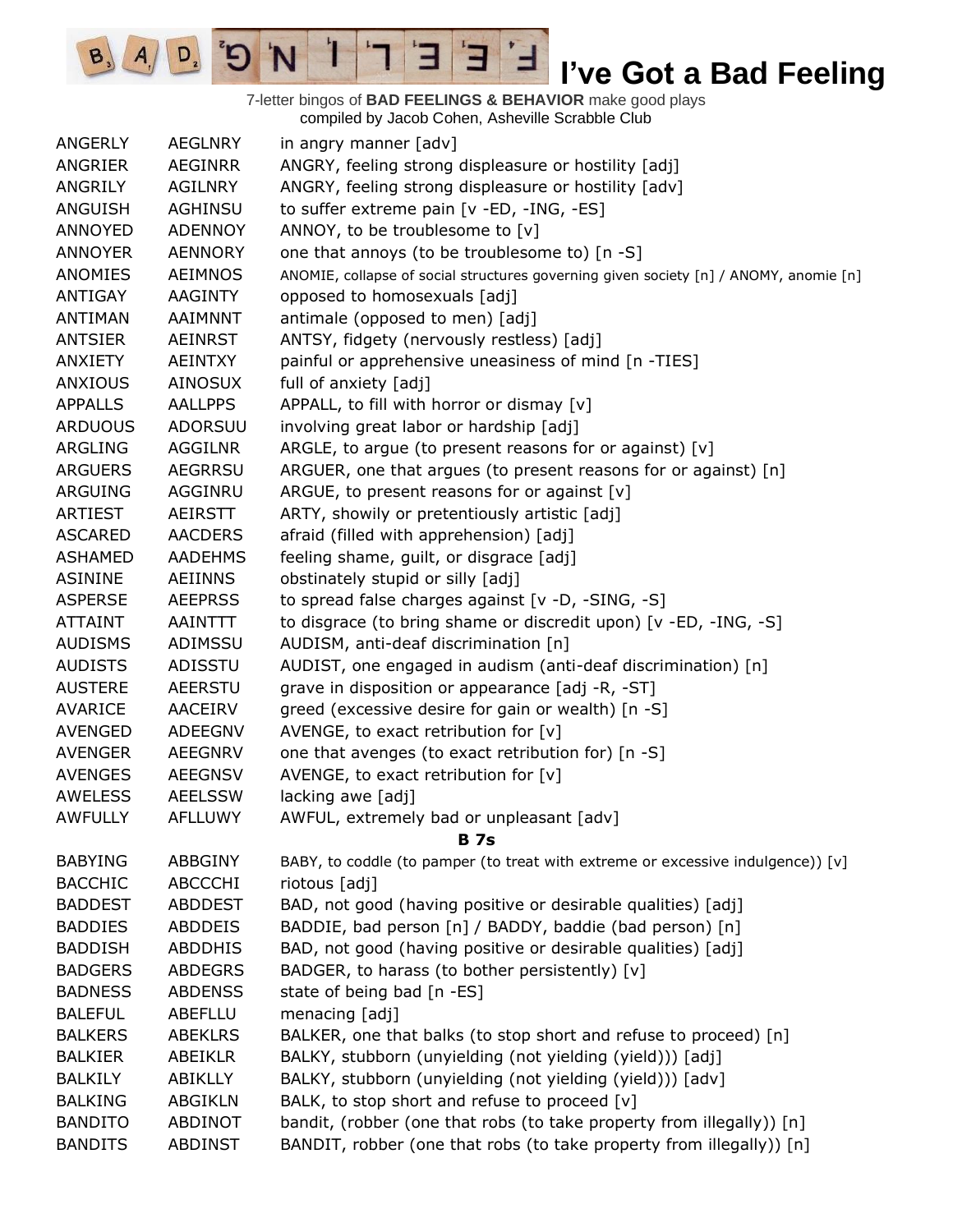7-letter bingos of **BAD FEELINGS & BEHAVIOR** make good plays compiled by Jacob Cohen, Asheville Scrabble Club

E

3

 $\frac{1}{2}$ 

'N

 $B_3$ 

 $A_{1}$ 

 $D_{2}$ 

| <b>BANZAIS</b> | AABINSZ        | BANZAI, Japanese battle cry [n]                                                                |
|----------------|----------------|------------------------------------------------------------------------------------------------|
| <b>BARNEYS</b> | <b>ABENRSY</b> | BARNEY, noisy argument [n]                                                                     |
| <b>BARRING</b> | <b>ABGINRR</b> | BAR, to exclude (to shut out) [v]                                                              |
| <b>BAULKED</b> | <b>ABDEKLU</b> | BAULK, to balk (to stop short and refuse to proceed) [v]                                       |
| <b>BAULKER</b> | ABEKLRU        | balker (one that balks (to stop short and refuse to proceed)) [n -S]                           |
| <b>BAWDIER</b> | ABDEIRW        | BAWDY, obscene [adj]                                                                           |
| <b>BAWDILY</b> | ABDILWY        | in bawdy (obscene (indecent (not decent))) manner [adv]                                        |
| <b>BAWLERS</b> | <b>ABELRSW</b> | BAWLER, one that bawls (to cry loudly) [n]                                                     |
| <b>BAWLING</b> | ABGILNW        | BAWL, to cry loudly [v]                                                                        |
| <b>BECLOWN</b> | <b>BCELNOW</b> | to cause to appear ridiculous $[v - ED, ING, -S]$                                              |
| <b>BECRIME</b> | <b>BCEEIMR</b> | to make guilty of crime [v -D, -MING, -S]                                                      |
| <b>BECURSE</b> | <b>BCEERSU</b> | to curse severely [v -D or -ST, -ING, -S]                                                      |
| <b>BEDEVIL</b> | <b>BDEEILV</b> | to harass (to bother persistently) [v -ED, -ING, -S or -LLED, -LLING, -S]                      |
| <b>BEDLAMS</b> | <b>ABDELMS</b> | BEDLAM, confusion [n]                                                                          |
| <b>BEDUNCE</b> | <b>BCDEENU</b> | to make dunce of                                                                               |
| <b>BEFOOLS</b> | <b>BEFLOOS</b> | BEFOOL, to deceive (to mislead by falsehood) [v]                                               |
| <b>BEFRETS</b> | <b>BEEFRST</b> | BEFRET, to gnaw (to wear away by persistent biting) [v]                                        |
| <b>BEGLOOM</b> | <b>BEGLMOO</b> | to make gloomy (dismally dark) [v -ED, -ING, -S]                                               |
| <b>BEGROAN</b> | <b>ABEGNOR</b> | to groan at [v -ED, -ING, -S]                                                                  |
| <b>BEGUILE</b> | <b>BEEGILU</b> | to deceive [v -D, -LING, -S]                                                                   |
| <b>BELYING</b> | <b>BEGILNY</b> | BELIE, to misrepresent [v]                                                                     |
| <b>BEMEANS</b> | <b>ABEEMNS</b> | BEMEAN, to debase (to lower in character, quality, or value) [v]                               |
| <b>BEMOANS</b> | <b>ABEMNOS</b> | BEMOAN, to lament (to express sorrow or regret for) [v]                                        |
| <b>BEMOCKS</b> | <b>BCEKMOS</b> | BEMOCK, to mock (to ridicule (to make fun of)) [v]                                             |
| <b>BERATED</b> | <b>ABDEERT</b> | BERATE, to scold severely [v]                                                                  |
| <b>BERATES</b> | <b>ABEERST</b> | BERATE, to scold severely [v]                                                                  |
| <b>BESHAME</b> | ABEEHMS        | to put to shame $[v -D, -ING, -S]$                                                             |
| <b>BESHREW</b> | <b>BEEHRSW</b> | to curse (to wish evil upon) [v -ED, -ING, -S]                                                 |
| <b>BETRAYS</b> | <b>ABERSTY</b> | BETRAY, to aid enemy of [v]                                                                    |
| <b>BEWAILS</b> | <b>ABEILSW</b> | BEWAIL, to lament (to express sorrow or regret for) [v]                                        |
| <b>BEWEARY</b> | <b>ABEERWY</b> | to make weary (tired (sapped of strength)) [v -RIED, -ING, -RIES]                              |
| <b>BEWEEPS</b> | <b>BEEEPSW</b> | BEWEEP, to lament (to express sorrow or regret for) [v]                                        |
| <b>BEWORRY</b> | <b>BEORRWY</b> | to worry (to feel anxious and uneasy about something) [v -RRIED, -ING, -RRIES]                 |
| <b>BIASING</b> | <b>ABGIINS</b> | BIAS, to prejudice [v]                                                                         |
| <b>BIASSED</b> | <b>ABDEISS</b> | BIAS, to prejudice [v]                                                                         |
| <b>BIASSES</b> | <b>ABEISSS</b> | BIAS, to prejudice [v]                                                                         |
| <b>BICKERS</b> | <b>BCEIKRS</b> | BICKER, to argue (to present reasons for or against) [v]                                       |
| <b>BIGGETY</b> | <b>BEGGITY</b> | biggity (conceited) [adj]                                                                      |
| <b>BIGGITY</b> | <b>BGGIITY</b> | conceited [adj]                                                                                |
| <b>BIGOTED</b> | <b>BDEGIOT</b> | intolerant [adj]                                                                               |
| <b>BIGOTRY</b> | <b>BGIORTY</b> | prejudice [n -RIES]                                                                            |
| <b>BILKERS</b> | <b>BEIKLRS</b> | BILKER, one that bilks (to cheat) [n]                                                          |
| <b>BILKING</b> | <b>BGIIKLN</b> | BILK, to cheat, to defraud, to swindle, to take money or property from by fraudulent means [v] |
| <b>BIMBOES</b> | <b>BBEIMOS</b> | BIMBO, disreputable person [n]                                                                 |
| <b>BITCHED</b> | <b>BCDEHIT</b> | BITCH, to complain (to express discontent) [v]                                                 |
| <b>BITCHES</b> | <b>BCEHIST</b> | BITCH, to complain (to express discontent) [v]                                                 |
| <b>BITTERS</b> | <b>BEIRSTT</b> | BITTER, to make bitter [v]                                                                     |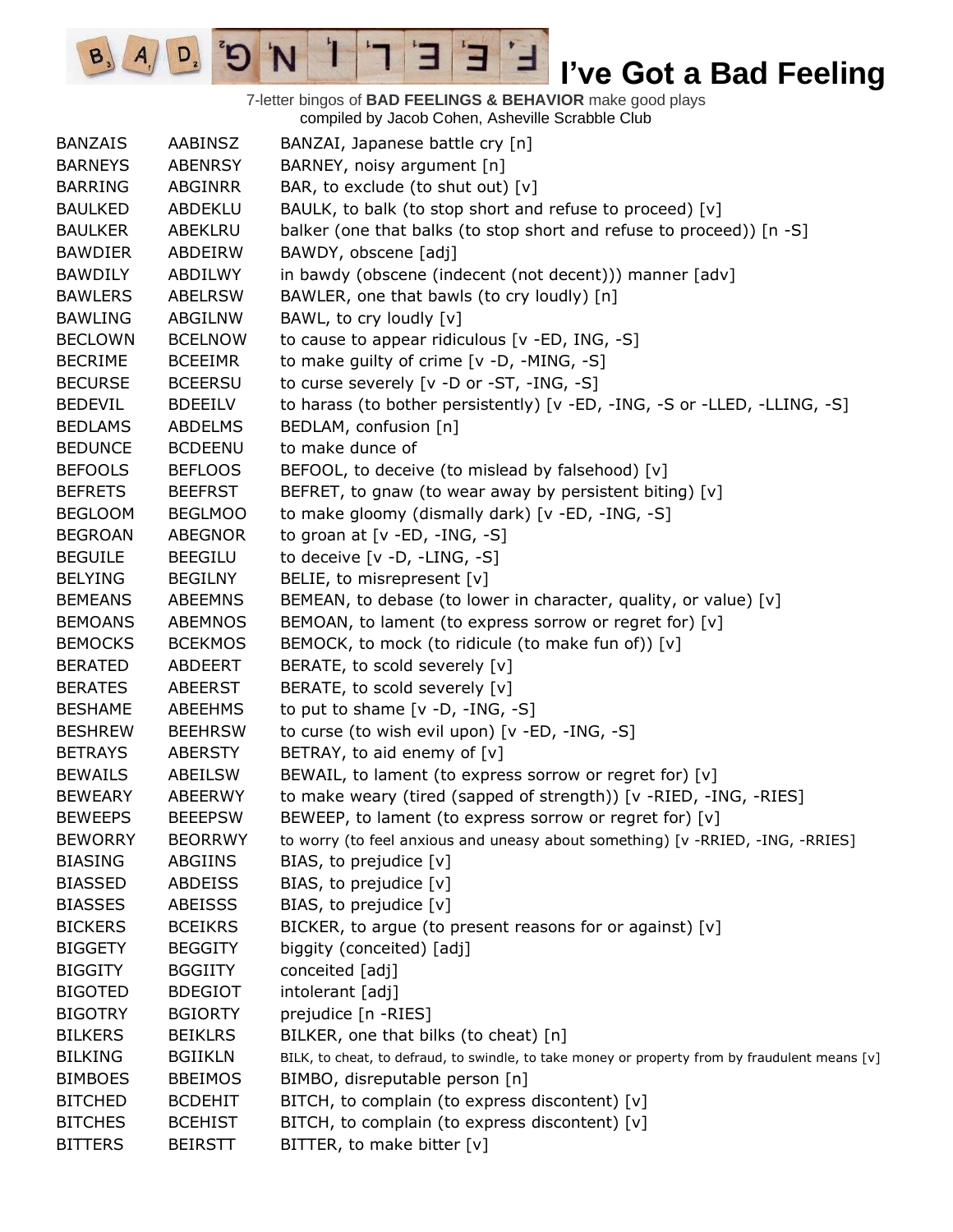7-letter bingos of **BAD FEELINGS & BEHAVIOR** make good plays compiled by Jacob Cohen, Asheville Scrabble Club

 $\mathbf{E}$ 

Ⅎ

3

 $\mathbf{1}$ 

'N

 $B_3$ 

 $A_{1}$ 

 $D_{2}$ 

| <b>BLAGGED</b> | ABDEGGL        | BLAG, to rob with violence [v]                                                      |
|----------------|----------------|-------------------------------------------------------------------------------------|
| <b>BLAGGER</b> | ABEGGLR        | one that blags (to rob with violence) [n -S]                                        |
| <b>BLAGUES</b> | ABEGLSU        | BLAGUE, pretentious nonsense [n]                                                    |
| <b>BLAHEST</b> | <b>ABEHLST</b> | BLAH, dull, unexciting [adj]                                                        |
| <b>BLAMERS</b> | <b>ABELMRS</b> | BLAMER, one that blames (to find fault with) [n]                                    |
| <b>BLAMING</b> | ABGILMN        | BLAME, to find fault with [v]                                                       |
| <b>BLAWING</b> | ABGILNW        | BLAW, to blow (to damn (to curse (to wish evil upon))) [v]                          |
| <b>BLEAKER</b> | <b>ABEEKLR</b> | BLEAK, dreary (dismal (cheerless and depressing)) [adj]                             |
| <b>BLEAKLY</b> | ABEKLLY        | in bleak (dreary (dismal (cheerless and depressing))) manner [adv]                  |
| <b>BLOCKED</b> | <b>BCDEKLO</b> | BLOCK, to obstruct (to get in way of) [v]                                           |
| <b>BLOCKER</b> | <b>BCEKLOR</b> | one that blocks (to obstruct (to get in way of)) [n -S]                             |
| <b>BLOOPER</b> | <b>BELOOPR</b> | public blunder [n -S]                                                               |
| <b>BLOWERS</b> | <b>BELORSW</b> | BLOWER, one that blows (to damn (to curse)) [n]                                     |
| <b>BLOWING</b> | <b>BGILNOW</b> | BLOW, to damn (to curse (to wish evil upon)) [v]                                    |
| <b>BLUBBED</b> | <b>BBBDELU</b> | BLUB, to blubber (to weep noisily) [v]                                              |
| <b>BLUBBER</b> | <b>BBBELRU</b> | to weep noisily [v -ED, -ING, -S]                                                   |
| <b>BLUDGED</b> | <b>BDDEGLU</b> | BLUDGE, to avoid work [v]                                                           |
| <b>BLUDGER</b> | <b>BDEGLRU</b> | loafer or shirker [n -S]                                                            |
| <b>BLUDGES</b> | <b>BDEGLSU</b> | BLUDGE, to avoid work [v]                                                           |
| <b>BLUFFED</b> | <b>BDEFFLU</b> | BLUFF, to mislead (to lead astray) [v]                                              |
| <b>BOARISH</b> | ABHIORS        | swinish; coarse [adj]                                                               |
| <b>BOASTED</b> | ABDEOST        | BOAST, to brag (to speak vainly of one's deeds) [v]                                 |
| <b>BOASTER</b> | <b>ABEORST</b> | one that boasts (to brag (to speak vainly of one's deeds)) [n -S]                   |
| <b>BOGARTS</b> | <b>ABGORST</b> | BOGART, to use without sharing [v]                                                  |
| <b>BOGGING</b> | <b>BGGGINO</b> | BOG, to impede (to obstruct progress of) [v]                                        |
| <b>BOGUSLY</b> | <b>BGLOSUY</b> | BOGUS, not genuine; fake [adv]                                                      |
| <b>BOLDEST</b> | <b>BDELOST</b> | BOLD, daring [adj]                                                                  |
| <b>BOMBAST</b> | <b>ABBMOST</b> | pompous language [n -S]                                                             |
| <b>BONKERS</b> | <b>BEKNORS</b> | crazy (insane (mentally unsound)) [adj]                                             |
| <b>BOOBING</b> | <b>BBGINOO</b> | BOOB, to make foolish mistake [v]                                                   |
| <b>BOOBOOS</b> | <b>BBOOOOS</b> | BOOBOO, mistake [n]                                                                 |
| <b>BOODLED</b> | <b>BDDELOO</b> | BOODLE, to take bribes [v]                                                          |
| <b>BOODLER</b> | <b>BDELOOR</b> | one that boodles (to take bribes) [n -S]                                            |
| <b>BOODLES</b> | <b>BDELOOS</b> | BOODLE, to take bribes [v]                                                          |
| <b>BOOGERS</b> | <b>BEGOORS</b> | BOOGER, bogeyman (terrifying creature) [n]                                          |
| <b>BOOHOOS</b> | BHOOOOS        | BOOHOO, to weep noisily [v]                                                         |
| <b>BOORISH</b> | <b>BHIOORS</b> | rude (discourteous or impolite) [adj]                                               |
| <b>BOOTLEG</b> | <b>BEGLOOT</b> | to smuggle [v -GGED, -GGING, -S]                                                    |
| <b>BOOZING</b> | <b>BGINOOZ</b> | act of drinking liquor excessively [n -S] / BOOZE, to drink liquor excessively [v]  |
| <b>BOREDOM</b> | <b>BDEMOOR</b> | tedium (state of being tedious (causing weariness)) [n -S]                          |
| <b>BORKING</b> | <b>BGIKNOR</b> | act of attacking candidate in media [n -S] / BORK, to attack candidate in media [v] |
| <b>BOTHERS</b> | <b>BEHORST</b> | BOTHER, to annoy (to be troublesome to) [v]                                         |
| <b>BRABBLE</b> | ABBBELR        | to quarrel noisily [v -D, -LING, -S]                                                |
| <b>BRAGGED</b> | ABDEGGR        | BRAG, to speak vainly of one's deeds [v]                                            |
| <b>BRAGGER</b> | <b>ABEGGRR</b> | BRAG, first-rate [adj] / braggart (one who brags) [n -S]                            |
| <b>BRASHER</b> | <b>ABEHRRS</b> | BRASH, rash; hasty [adj]                                                            |
| <b>BRASHLY</b> | <b>ABHLRSY</b> | BRASH, rash; hasty [adv]                                                            |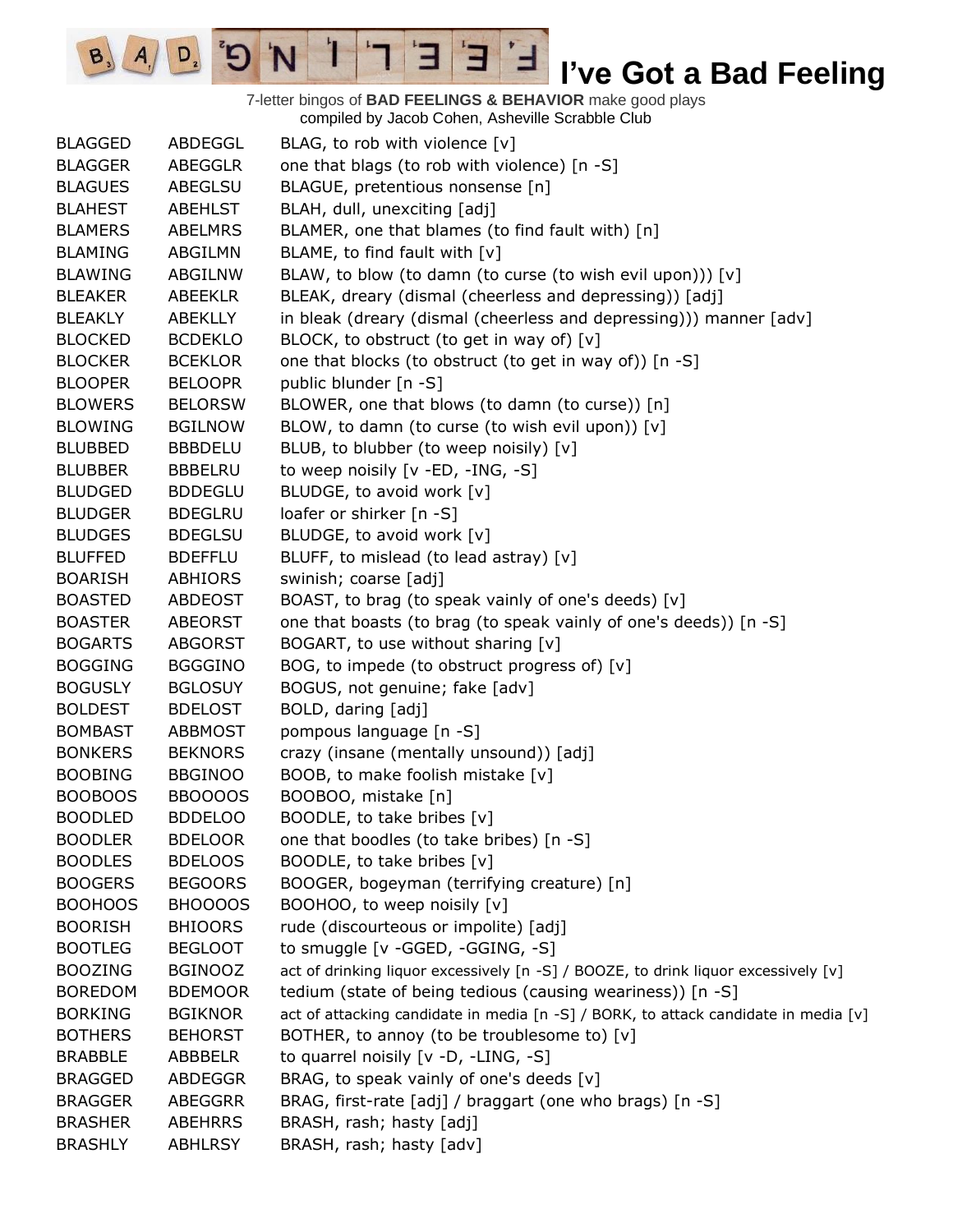7-letter bingos of **BAD FEELINGS & BEHAVIOR** make good plays compiled by Jacob Cohen, Asheville Scrabble Club

 $\mathbf{E}$ 

ᅼ

3

 $\mathbf{I}$ 

'N

 $B_3$ 

 $A_{1}$ 

 $D_{2}$ 

| <b>BRAVADO</b> | <b>AABDORV</b> | false bravery [n -ES, -S]                                                             |
|----------------|----------------|---------------------------------------------------------------------------------------|
| <b>BRAYING</b> | ABGINRY        | BRAY, to utter harsh cry [v]                                                          |
| <b>BRIBERY</b> | <b>BBEIRRY</b> | act of influencing corruptly [n -RIES]                                                |
| <b>BRIBING</b> | <b>BBGIINR</b> | BRIBE, to practice bribery (act of influencing corruptly) [v]                         |
| <b>BRIGAND</b> | ABDGINR        | BANDIT [N -S]                                                                         |
| <b>BROODED</b> | <b>BDDEOOR</b> | BROOD, to ponder deeply [v]                                                           |
| <b>BROODER</b> | <b>BDEOORR</b> | one that broods (to ponder deeply) [n -S]                                             |
| <b>BRUSKER</b> | <b>BEKRRSU</b> | BRUSK, brusque (abrupt in manner) [adj]                                               |
| <b>BRUSQUE</b> | <b>BEQRSUU</b> | abrupt in manner [adj -R, -ST]                                                        |
| <b>BRUTELY</b> | <b>BELRTUY</b> | in brutal (cruel; savage) manner [adv]                                                |
| <b>BRUTEST</b> | <b>BERSTTU</b> | BRUTE, resembling animal; cruel [adj]                                                 |
| <b>BRUTIFY</b> | <b>BFIRTUY</b> | to make brutal (cruel; savage) [v -FIED, -ING, -FIES]                                 |
| <b>BRUTISH</b> | <b>BHIRSTU</b> | brutal (cruel; savage) [adj]                                                          |
| <b>BRUTISM</b> | <b>BIMRSTU</b> | state of being brutal (cruel; savage) [n -S]                                          |
| <b>BRUXISM</b> | <b>BIMRSUX</b> | nervous grinding of teeth [n -S]                                                      |
| <b>BUCKOES</b> | <b>BCEKOSU</b> | BUCKO, bully [n]                                                                      |
| <b>BUFFALO</b> | <b>ABFFLOU</b> | to intimidate [v -ED, -ING, -ES]                                                      |
| <b>BUGABOO</b> | ABBGOOU        | bugbear (object or source of dread) [n -S]                                            |
| <b>BUGBEAR</b> | ABBEGRU        | object or source of dread [n -S]                                                      |
| <b>BUGGERS</b> | <b>BEGGRSU</b> | BUGGER, to damn (to curse (to wish evil upon)) [v]                                    |
| <b>BUGGING</b> | <b>BGGGINU</b> | BUG, to annoy (to be troublesome to) [v]                                              |
| <b>BULLIED</b> | <b>BDEILLU</b> | BULLY, to treat abusively [v]                                                         |
| <b>BULLIES</b> | <b>BEILLSU</b> | BULLY, to treat abusively [v]                                                         |
| <b>BULLISH</b> | <b>BHILLSU</b> | stubborn (unyielding (not yielding (yield))) [adj]                                    |
| <b>BUNCOED</b> | <b>BCDENOU</b> | BUNCO, to swindle (to take money or property from by fraudulent means) $[v]$          |
| <b>BUNCOES</b> | <b>BCENOSU</b> | BUNCO, to swindle (to take money or property from by fraudulent means) $[v]$          |
| <b>BUNKOED</b> | <b>BDEKNOU</b> | BUNKO, to bunco (to swindle (to take money or property from by fraudulent means)) [v] |
| <b>BUNKOES</b> | <b>BEKNOSU</b> | BUNKO, to bunco (to swindle (to take money or property from by fraudulent means)) [v] |
| <b>BURKERS</b> | <b>BEKRRSU</b> | BURKER, one that burkes (murder by suffocation) [n]                                   |
| <b>BURKING</b> | <b>BGIKNRU</b> | BURKE, to murder by suffocation [v]                                                   |
| <b>BURKITE</b> | <b>BEIKRTU</b> | burker (one that burkes (murder by suffocation) [n -S]                                |
| <b>BUTCHER</b> | <b>BCEHRTU</b> | to slaughter [v -ED, -ING, -S]                                                        |
|                |                | C <sub>7s</sub>                                                                       |
| CABBAGE        | AABBCEG        | to steal (to take without right or permission) [v -D, -GING, -S]                      |
| <b>CADDISH</b> | <b>ACDDHIS</b> | resembling cad (ungentlemanly man) [adj]                                              |
| <b>CAFARDS</b> | <b>AACDFRS</b> | CAFARD, state of depression [n]                                                       |
| <b>CAGIEST</b> | <b>ACEGIST</b> | CAGY, cagey (shrewd (having keen insight)) [adj] / CAGEY [adj]                        |
| <b>CAITIFF</b> | <b>ACFFIIT</b> | despicable person [n -S]                                                              |
| <b>CALUMNY</b> | <b>ACLMNUY</b> | to make false and malicious accusation [v -NIED, -ING, -NIES]                         |
| <b>CAMORRA</b> | <b>AACMORR</b> | unscrupulous secret society [n -S]                                                    |
| <b>CANARDS</b> | <b>AACDNRS</b> | CANARD, false story [n]                                                               |
| CANINGS        | <b>ACGINNS</b> | CANING, punishment by cane [n]                                                        |
| <b>CARAMBA</b> | <b>AAABCMR</b> | used to express surprise or dismay [interj]                                           |
| <b>CARJACK</b> | <b>AACCJKR</b> | to steal vehicle from its driver by force [v -ED, -ING, -S]                           |
| <b>CARKING</b> | <b>ACGIKNR</b> | CARK, to worry (to feel anxious and uneasy about something) [v]                       |
| <b>CARNAGE</b> | <b>AACEGNR</b> | great and bloody slaughter [n -S]                                                     |
| <b>CARPING</b> | <b>ACGINPR</b> | CARP, to find fault unreasonably [v]                                                  |
|                |                |                                                                                       |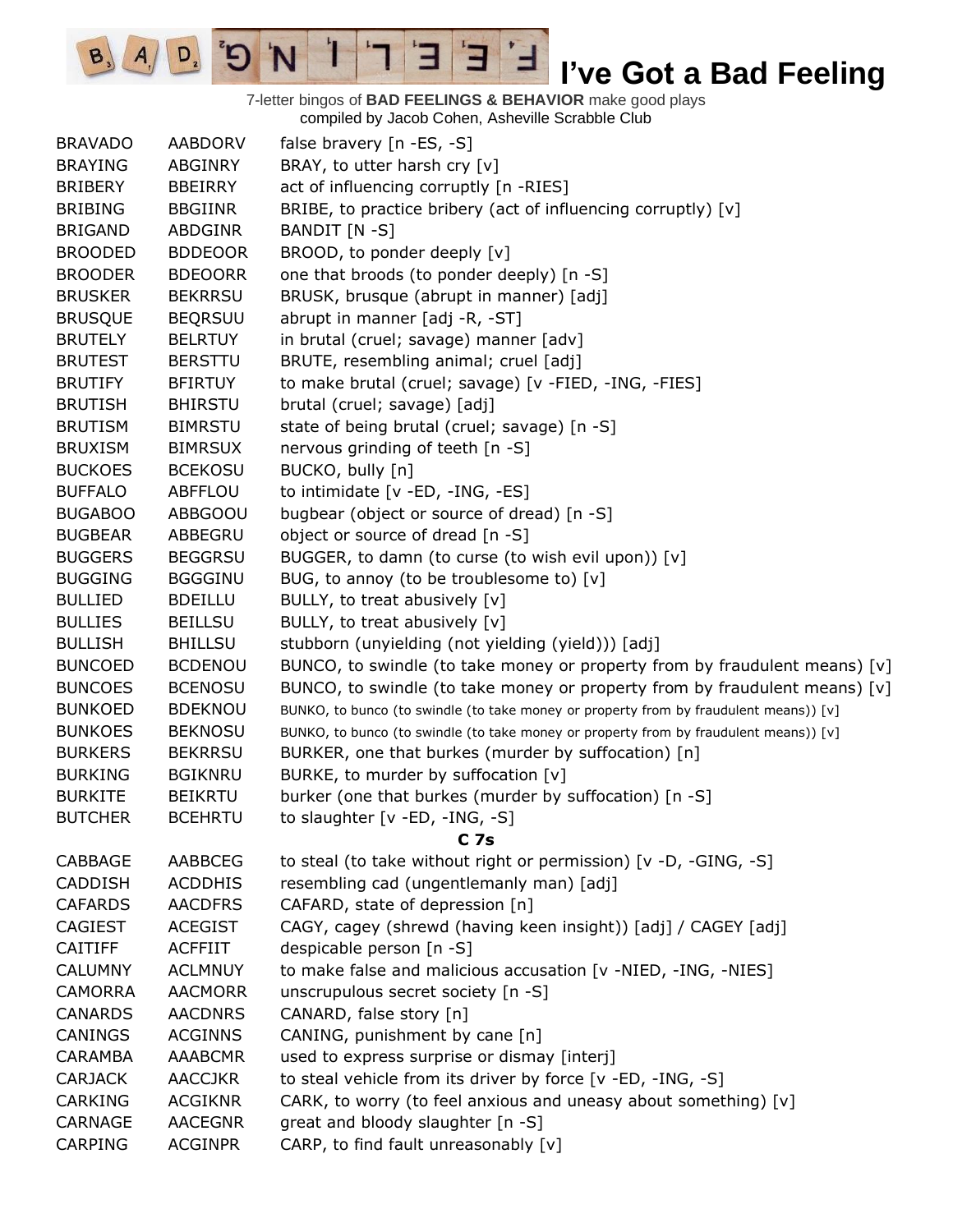7-letter bingos of **BAD FEELINGS & BEHAVIOR** make good plays compiled by Jacob Cohen, Asheville Scrabble Club

 $\overline{E}$ 

ᅼ

3

 $\mathbf{1}$ 

'N

 $B_3$   $A_1$ 

 $D_{2}$ 

| <b>CATCALL</b> | <b>AACCLLT</b> | deride by making shrill sounds [v -ED, -ING, -S]                                              |
|----------------|----------------|-----------------------------------------------------------------------------------------------|
| <b>CATERAN</b> | <b>AACENRT</b> | brigand (bandit) [n -S]                                                                       |
| <b>CATFISH</b> | <b>ACFHIST</b> | to deceive using false online persona [v -ED, -ING, -ES]                                      |
| <b>CATLIKE</b> | <b>ACEIKLT</b> | resembling cat; stealthy; silent [adj]                                                        |
| <b>CATTIER</b> | <b>ACEIRTT</b> | CATTY, spiteful [adj]                                                                         |
| <b>CATTILY</b> | <b>ACILTTY</b> | in catty (spiteful) manner [adv]                                                              |
| <b>CATTISH</b> | <b>ACHISTT</b> | catty (spiteful) [adj]                                                                        |
| CAVILED        | <b>ACDEILV</b> | CAVIL, to carp [v]                                                                            |
| <b>CAVILER</b> | <b>ACEILRV</b> | one that cavils (to carp (to find fault unreasonably)) [n -S]                                 |
| <b>CENSORS</b> | <b>CENORSS</b> | CENSOR, to delete objectionable word or passage [v]                                           |
| <b>CENSURE</b> | <b>CEENRSU</b> | to criticize severely [v -D, -RING, -S]                                                       |
| <b>CHAGRIN</b> | <b>ACGHINR</b> | to humiliate [v -ED, -ING, -S or -NNED, -NNING, -S]                                           |
| <b>CHASTEN</b> | <b>ACEHNST</b> | to chastise (to discipline by punishment) [v -ED, -ING, -S]                                   |
| <b>CHATTEL</b> | <b>ACEHLTT</b> | slave [n -S]                                                                                  |
| <b>CHEATED</b> | ACDEEHT        | CHEAT, to defraud [v]                                                                         |
| <b>CHEATER</b> | <b>ACEEHRT</b> | one that cheats (to defraud) [n -S]                                                           |
| <b>CHEEKED</b> | <b>CDEEEHK</b> | CHEEK, to speak impudently to [v]                                                             |
| <b>CHICANE</b> | <b>ACCEHIN</b> | to trick by clever ruse [v -D, -NING, -S]                                                     |
| <b>CHIDDEN</b> | <b>CDDEHIN</b> | CHIDE, to scold (to rebuke harshly) [v]                                                       |
| <b>CHIDERS</b> | <b>CDEHIRS</b> | CHIDER, one that chides (to scold (to rebuke harshly)) [n]                                    |
| <b>CHIDING</b> | <b>CDGHIIN</b> | CHIDE, to scold (to rebuke harshly) [v]                                                       |
| <b>CHINCHY</b> | <b>CCHHINY</b> | stingy (unwilling to spend or give) [adj -HIER, -HIEST]                                       |
| <b>CHIRRED</b> | <b>CDEHIRR</b> | CHIRR, to make harsh, vibrant sound [v] / CHIRRE, to chirr (to make harsh, vibrant sound) [v] |
| <b>CHIRRES</b> | <b>CEHIRRS</b> | CHIRRE, to chirr (to make harsh, vibrant sound) [v]                                           |
| <b>CHOLERS</b> | <b>CEHLORS</b> | CHOLER, anger [n]                                                                             |
| <b>CHOOSEY</b> | <b>CEHOOSY</b> | choosy (hard to please) [adj -SIER, -SIEST]                                                   |
| <b>CHOUSED</b> | <b>CDEHOSU</b> | CHOUSE, to swindle (to take money or property from by fraudulent means) [v]                   |
| <b>CHOUSER</b> | <b>CEHORSU</b> | one that chouses (to swindle (to take money or property from by fraudulent means)) [n -S]     |
| <b>CHOUSES</b> | <b>CEHOSSU</b> | CHOUSE, to swindle (to take money or property from by fraudulent means) [v]                   |
| <b>CHOWSED</b> | <b>CDEHOSW</b> | CHOWSE, to chouse (to swindle (to take money or property from by fraudulent means)) [v]       |
| <b>CHOWSES</b> | <b>CEHOSSW</b> | CHOWSE, to chouse (to swindle (to take money or property from by fraudulent means)) [v]       |
| <b>CLANGER</b> | ACEGLNR        | blunder [n -S]                                                                                |
| <b>CLASHED</b> | <b>ACDEHLS</b> | CLASH, to conflict or disagree [v]                                                            |
| <b>CLASHER</b> | <b>ACEHLRS</b> | one that clashes (to conflict or disagree) [n -S]                                             |
| <b>CLASHES</b> | <b>ACEHLSS</b> | CLASH, to conflict or disagree [v]                                                            |
| <b>CLEMENT</b> | <b>CEELMNT</b> | mercy [adj]                                                                                   |
| <b>CLIQUED</b> | CDEILQU        | CLIQUE, to form clique (exclusive group of persons) [v]                                       |
| <b>CLIQUES</b> | <b>CEILQSU</b> | CLIQUE, to form clique (exclusive group of persons) [v]                                       |
| <b>CLIQUEY</b> | <b>CEILQUY</b> | inclined to form cliques [adj -UIER, -UIEST]                                                  |
| <b>CLOBBER</b> | <b>BBCELOR</b> | to trounce (to beat severely) [v -ED, -ING, -S]                                               |
| <b>COCKERS</b> | <b>CCEKORS</b> | COCKER, to pamper (to treat with extreme or excessive indulgence) $[v]$                       |
| <b>COCKIER</b> | <b>CCEIKOR</b> | COCKY, arrogantly self-confident [adj]                                                        |
| <b>COCKILY</b> | <b>CCIKLOY</b> | in cocky (arrogantly self-confident) manner [adv]                                             |
| <b>COCKISH</b> | <b>CCHIKOS</b> | cocky (arrogantly self-confident [adj]                                                        |
| CODDING        | CDDGINO        | COD, to foo (to deceive (to mislead by falsehood) [v]                                         |
| CODDLED        | <b>CDDDELO</b> | CODDLE, to pamper (to treat with extreme or excessive indulgence) [v]                         |
| <b>CODDLER</b> | <b>CDDELOR</b> | one that coddles (to pamper (to treat with extreme or excessive indulgence)) [n -S]           |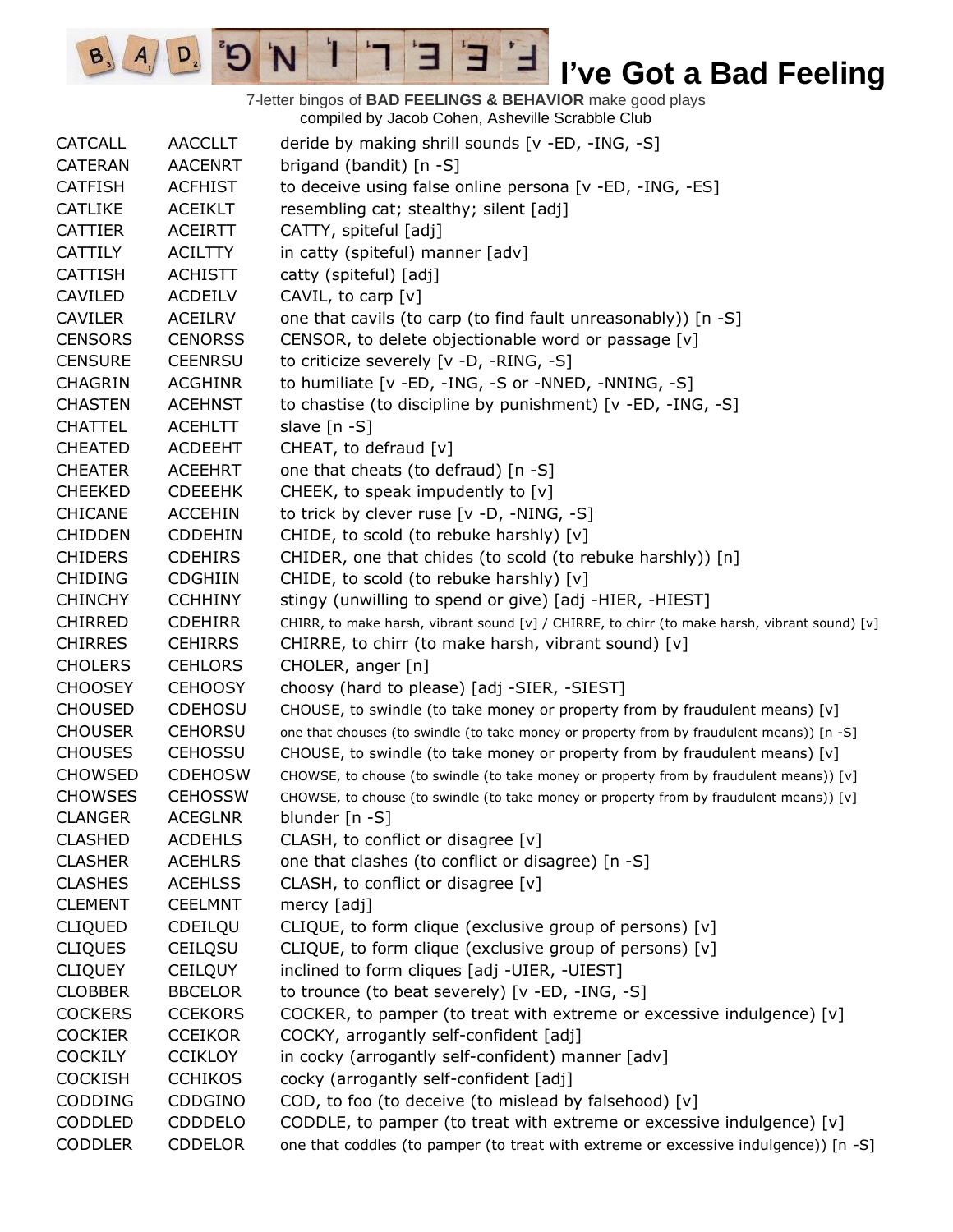7-letter bingos of **BAD FEELINGS & BEHAVIOR** make good plays compiled by Jacob Cohen, Asheville Scrabble Club

E

3

 $\frac{1}{2}$ 

'N

 $B_3$ 

 $A_{1}$ 

 $D_{2}$ 

| <b>CODDLES</b> | <b>CDDELOS</b>  | CODDLE, to pamper (to treat with extreme or excessive indulgence) $[v]$                    |
|----------------|-----------------|--------------------------------------------------------------------------------------------|
| COERCED        | <b>CCDEEOR</b>  | COERCE, to compel by force or threat $[v]$                                                 |
| <b>COERCER</b> | <b>CCEEORR</b>  | one that coerces (to compel by force or threat) [n -S]                                     |
| <b>COERCES</b> | <b>CCEEORS</b>  | COERCE, to compel by force or threat [v]                                                   |
| COGGING        | CGGGINO         | COG, to cheat at dice $[v]$                                                                |
| <b>COLLUDE</b> | CDELLOU         | to conspire (to plan secretly with another) [v -D, -DING, -S]                              |
| <b>COMFORT</b> | <b>CFMOORT</b>  | to soothe in time of grief [v -ED, -ING, -S]                                               |
| <b>COMMITS</b> | <b>CIMMOST</b>  | COMMIT, to do, perform or perpetrate [v]                                                   |
| <b>COMPLOT</b> | <b>CLMOOPT</b>  | to conspire (to plan secretly with another) [v -TTED, -TTING, -S                           |
| <b>COMPORT</b> | <b>CMOOPRT</b>  | to conduct oneself in certain way [v -ED, -ING, -S]                                        |
| CONDEMN        | <b>CDEMNNO</b>  | to criticize severely [v -ED, -ING, -S]                                                    |
| <b>CONDEMN</b> | <b>CDEMNNO</b>  | to criticize severely [v -ED, -ING, -S]                                                    |
| CONDOLE        | <b>CDELNOO</b>  | to mourn (to feel or express grief or sorrow) [v -D, -LING, -S]                            |
| CONDONE        | CDENNOO         | to forgive or overlook [v -D, -NING, -S]                                                   |
| CONNIVE        | <b>CEINNOV</b>  | to feign ignorance of wrongdoing [v -D, -VING, -S]                                         |
| <b>CONTEMN</b> | <b>CEMNNOT</b>  | to scorn (to treat or regard with contempt) [v -ED, ING, -S]                               |
| <b>COPLOTS</b> | <b>CLOOPST</b>  | COPLOT, to plot together [v]                                                               |
| <b>COPOUTS</b> | <b>COOPSTU</b>  | COPOUT, backing out of responsibility [n]                                                  |
| <b>COPPING</b> | <b>CGINOPP</b>  | COP, to steal [v]                                                                          |
| <b>COQUETS</b> | <b>CEOQSTU</b>  | COQUET, to flirt [v]                                                                       |
| <b>CORRUPT</b> | <b>COPRRTU</b>  | dishonest and venal [adj -ER, -EST] / to subvert honesty or integrity of [v -ED, -ING, -S] |
| <b>CORSAIR</b> | <b>ACIORRS</b>  | pirate [n]                                                                                 |
| <b>COSHERS</b> | <b>CEHORSS</b>  | COSHER, to coddle (to pamper (to treat with extreme or excessive indulgence)) [v]          |
| <b>COVERTS</b> | <b>CEORSTV</b>  | COVERT, hiding place [n]                                                                   |
| <b>COVERUP</b> | <b>CEOPRUV</b>  | something used to conceal improper activity [n -S]                                         |
| <b>COVETED</b> | <b>CDEEOTV</b>  | COVET, to desire greatly [v]                                                               |
| <b>COVETER</b> | <b>CEEORTV</b>  | one that covets (to desire greatly) [n -S]                                                 |
| <b>COWARDS</b> | <b>ACDORSW</b>  | COWARD, one who lacks courage [n]                                                          |
| <b>COWEDLY</b> | <b>CDELOWY</b>  | in cowed manner [adv]                                                                      |
| COWERED        | <b>CDEEORW</b>  | COWER, to cringe (to shrink in fear) [v]                                                   |
| COXCOMB        | <b>BCCMOOX</b>  | conceited dandy [n -S]                                                                     |
| <b>COZENED</b> | <b>CDEENOZ</b>  | COZEN, to deceive [v]                                                                      |
| <b>COZENER</b> | <b>CEENORZ</b>  | one that cozens (to deceive) [n -S]                                                        |
| <b>CRABBED</b> | <b>ABBCDER</b>  | CRAB, to complain (to express discontent) [v]                                              |
| <b>CRABBER</b> | <b>ABBCERR</b>  | one that crabs (to complain (to express discontent)) [n -S]                                |
| <b>CRASSER</b> | <b>ACERRSS</b>  | CRASS, grossly vulgar or stupid [adj]                                                      |
| <b>CRASSLY</b> | <b>ACLRSSY</b>  | CRASS, grossly vulgar or stupid [adv]                                                      |
| <b>CRAVENS</b> | <b>ACENRSV</b>  | CRAVEN, to make cowardly (lacking courage) [v]                                             |
| <b>CRAVING</b> | <b>ACGINRV</b>  | CRAVE, to desire greatly [v]                                                               |
| <b>CRAZIER</b> | <b>ACEIRRZ</b>  | CRAZY, insane (mentally unsound) [adj]                                                     |
| CRAZILY        | <b>ACILRYZ</b>  | CRAZY, insane (mentally unsound) [adv]                                                     |
| CRAZING        | <b>ACGINRZ</b>  | CRAZE, to make insane $[v]$                                                                |
| CRIMINAL       | <b>ACIILMNR</b> | one who has committed crime [n -S]                                                         |
| CRIMINE        | <b>CEIIMNR</b>  | used to express surprise or anger [interj]                                                 |
| <b>CRIMINY</b> | <b>CIIMNRY</b>  | crimine (used to express surprise or anger) [interj]                                       |
| CRINGED        | <b>CDEGINR</b>  | CRINGE, to shrink in fear [v]                                                              |
| <b>CRINGER</b> | <b>CEGINRR</b>  | one that cringes (to shrink in fear) [n -S]                                                |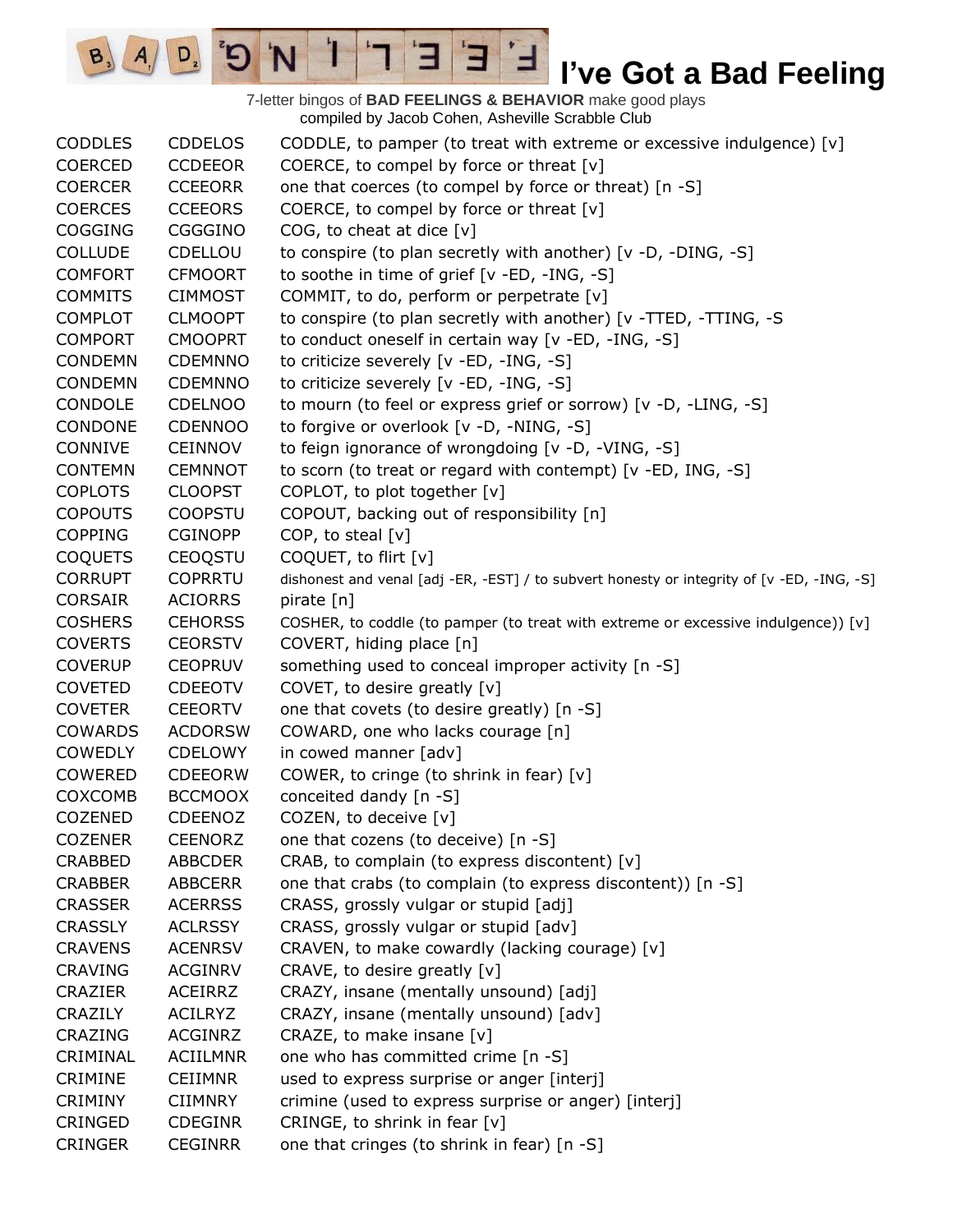7-letter bingos of **BAD FEELINGS & BEHAVIOR** make good plays compiled by Jacob Cohen, Asheville Scrabble Club

 $E$ 

Е

 $B_3$   $A_1$ 

 $D_{2}$ 

 $\mathbf{G}^{\prime}$ 

 $\mathbf{I}$ 

'N

| <b>CRINGES</b> | <b>CEGINRS</b> | CRINGE, to shrink in fear $[v]$                                                         |
|----------------|----------------|-----------------------------------------------------------------------------------------|
| <b>CROOKED</b> | <b>CDEKOOR</b> | dishonest [adj]                                                                         |
| <b>CROSSER</b> | <b>CEORRSS</b> | CROSS, ill-tempered [adj]                                                               |
| <b>CROSSLY</b> | <b>CLORSSY</b> | in cross (ill-tempered) manner [adv]                                                    |
| <b>CROWERS</b> | <b>CEORRSW</b> | CROWER, one that crows (to boast (to brag)) [n]                                         |
| <b>CROWING</b> | <b>CGINORW</b> | CROW, to boast (to brag (to speak vainly of one's deeds)) [v]                           |
| <b>CRUDELY</b> | <b>CDELRUY</b> | CRUDE, unrefined (to free from impurities) [adv]                                        |
| <b>CRUDEST</b> | <b>CDERSTU</b> | CRUDE, unrefined (to free from impurities) [adj]                                        |
| <b>CRUDITY</b> | <b>CDIRTUY</b> | state of being crude (unrefined (to free from impurities)) [n -TIES]                    |
| <b>CRUELER</b> | <b>CEELRRU</b> | CRUEL, indifferent to pain of others [adj]                                              |
| <b>CRUELLY</b> | <b>CELLRUY</b> | CRUEL, indifferent to pain of others [adv]                                              |
| <b>CRUELTY</b> | <b>CELRTUY</b> | cruel act [n -TIES]                                                                     |
| <b>CRUMBUM</b> | <b>BCMMRUU</b> | despicable person [n -S]                                                                |
| <b>CRYBABY</b> | <b>ABBCRYY</b> | person who cries easily [n -BIES]                                                       |
| <b>CUCKOLD</b> | <b>CCDKLOU</b> | to make cuckold (cornuto (husband of unfaithful wife) of [v -ED, -ING, -S]              |
| <b>CULLIED</b> | <b>CDEILLU</b> | CULLY, to trick (to deceive (to mislead by falsehood) [v]                               |
| <b>CULLIES</b> | <b>CEILLSU</b> | CULLY, to trick (to deceive (to mislead by falsehood) [v]                               |
| <b>CULLION</b> | <b>CILLNOU</b> | vile fellow [n -S]                                                                      |
| <b>CULPRIT</b> | <b>CILPRTU</b> | one that is guilty [n]                                                                  |
| <b>CUMBERS</b> | <b>BCEMRSU</b> | CUMBER, to hinder (to impede (to obstruct progress of)) [v]                             |
| <b>CUNNING</b> | CGINNNU        | crafty (skillful in deceiving) [adj -ER, -EST] / skill in deception [ n -S]             |
| <b>CURSERS</b> | <b>CERRSSU</b> | CURSER, one that curses (to wish evil upon) [n]                                         |
| <b>CURSING</b> | <b>CGINRSU</b> | CURSE, to wish evil upon [v]                                                            |
| <b>CURTEST</b> | <b>CERSTTU</b> | CURT, abrupt (rudely brief) [adj]                                                       |
| <b>CUSSERS</b> | <b>CERSSSU</b> | CUSSER, one that cusses (to curse (to wish evil upon)) [n]                              |
| <b>CUSSING</b> | <b>CGINSSU</b> | CUSS, to curse (to wish evil upon) [v]                                                  |
| <b>CUTESIE</b> | <b>CEEISTU</b> | cutesy (self-consciously cute) [adj -R, -ST]                                            |
| <b>CYNICAL</b> | <b>ACCILNY</b> | distrusting motives of others [adj]                                                     |
|                |                | <b>D</b> 7s                                                                             |
| <b>DACOITS</b> | <b>ACDIOST</b> | DACOIT, bandit in India [n -S]                                                          |
| <b>DACOITY</b> | <b>ACDIOTY</b> | robbery by dacoits (bandit in India) [n -TIES]                                          |
| <b>DADDLED</b> | <b>ADDDDEL</b> | DADDLE, to diddle (to swindle (to take money or property from by fraudulent means)) [v] |
| <b>DADDLES</b> | <b>ADDDELS</b> | DADDLE, to diddle (to swindle (to take money or property from by fraudulent means)) [v] |
| <b>DAEMONS</b> | <b>ADEMNOS</b> | DAEMON, demon (evil spirit) [n]                                                         |
| <b>DAFTEST</b> | <b>ADEFSTT</b> | DAFT, insane (mentally unsound) [adj]                                                   |
| <b>DAGGER</b>  | <b>ADEGGRS</b> | DAGGER, to stab with small knife [v]                                                    |
| <b>DAKOITS</b> | <b>ADIKOST</b> | DAKOIT, dacoit (bandit in India) [n]                                                    |
| <b>DAKOITY</b> | ADIKOTY        | dacoity (robbery by dacoits (bandit in India)) [n -TIES]                                |
| <b>DAMFOOL</b> | <b>ADFLMOO</b> | stupid or foolish person [n -S]                                                         |
| <b>DAMNERS</b> | <b>ADEMNRS</b> | DAMNER, one that damns (to curse (to wish evil upon)) [n]                               |
| <b>DAMNIFY</b> | <b>ADFIMNY</b> | to cause loss [v -FIED, ING, -FIES]                                                     |
| <b>DAMNING</b> | <b>ADGIMNN</b> | DAMN, to curse (to wish evil upon) [v]                                                  |
| <b>DANGERS</b> | <b>ADEGNRS</b> | DANGER, to endanger (to imperil (to place in jeopardy)) [v]                             |
| <b>DANGING</b> | ADGGINN        | DANG, to damn (to curse (to wish evil upon)) [v]                                        |
| <b>DARBIES</b> | <b>ABDEIRS</b> | handcuffs [n]                                                                           |
| <b>DASTARD</b> | <b>AADDRST</b> | base coward [n -S]                                                                      |
| <b>DAUNTED</b> | <b>ADDENTU</b> | DAUNT, to intimidate [v]                                                                |
|                |                |                                                                                         |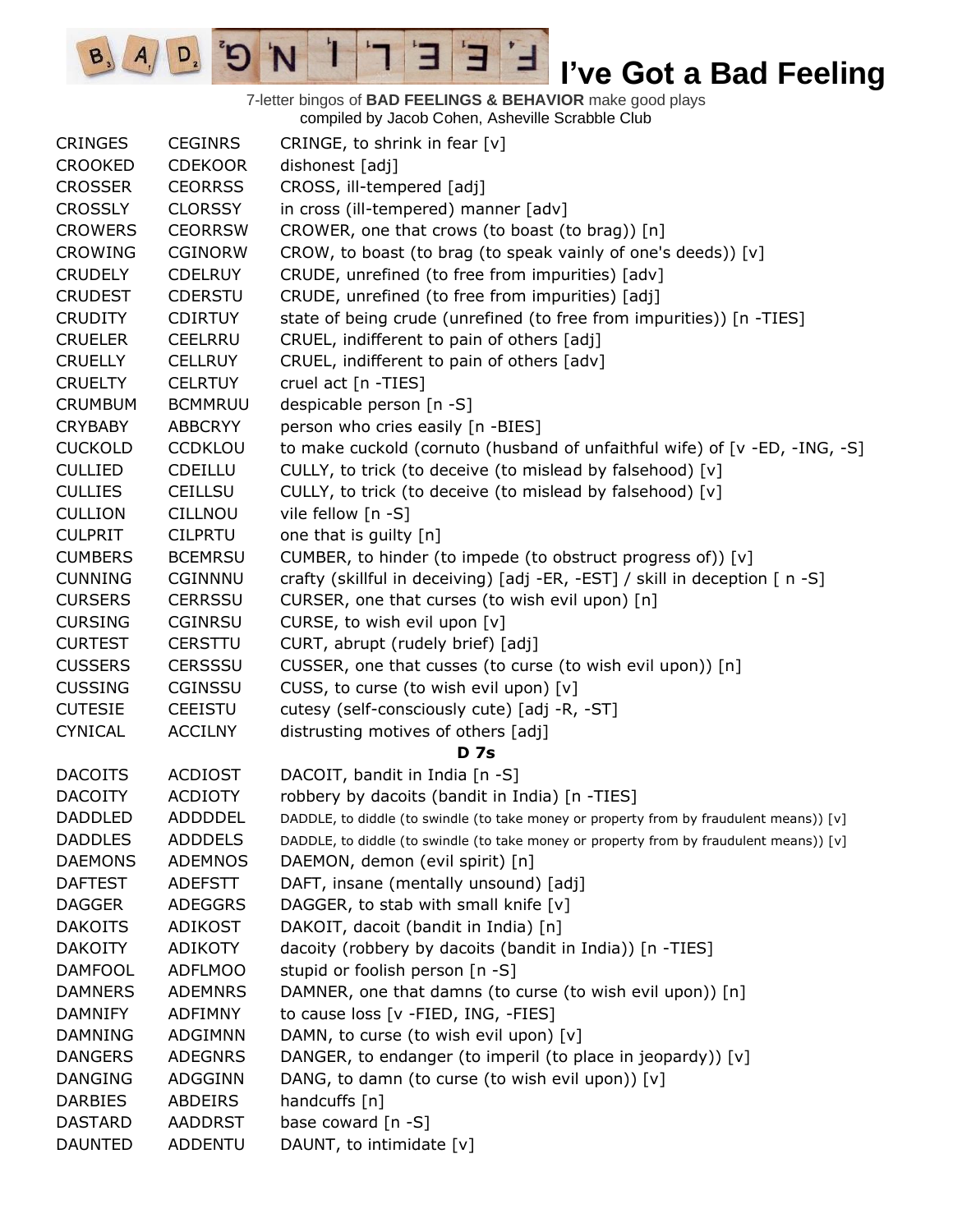7-letter bingos of **BAD FEELINGS & BEHAVIOR** make good plays compiled by Jacob Cohen, Asheville Scrabble Club

E

Ί

'N

Ð

 $B_3$ 

 $A_{.}$ 

 $D_{2}$ 

| <b>DAUNTER</b> | <b>ADENRTU</b> | one that daunts (to intimidate) [n -S]                                                   |
|----------------|----------------|------------------------------------------------------------------------------------------|
| <b>DAYMARE</b> | <b>AADEMRY</b> | nightmarish fantasy experienced while awake [n -S]                                       |
| <b>DAZEDLY</b> | <b>ADDELYZ</b> | DAZE, to stun (to render senseless or incapable of action) [adv]                         |
| <b>DEADPAN</b> | AADDENP        | to act without emotion [v -NNED, -NNING, -S]                                             |
| <b>DEBACLE</b> | <b>ABCDEEL</b> | sudden collapse [n -S]                                                                   |
| <b>DEBASED</b> | <b>ABDDEES</b> | DEBASE, to lower in character, quality, or value [v]                                     |
| <b>DEBASER</b> | <b>ABDEERS</b> | one that debases (to lower in character, quality, or value) [n -S]                       |
| <b>DEBASES</b> | <b>ABDEESS</b> | DEBASE, to lower in character, quality, or value [v]                                     |
| <b>DEBATED</b> | <b>ABDDEET</b> | DEBATE, to argue about [v]                                                               |
| <b>DEBATER</b> | ABDEERT        | one that debates (to argue about) [n -S]                                                 |
| <b>DEBATES</b> | ABDEEST        | DEBATE, to argue about [v]                                                               |
| <b>DEBAUCH</b> | ABCDEHU        | to corrupt $[v - ED, -ING, -ES]$                                                         |
| <b>DEBUNKS</b> | <b>BDEKNSU</b> | DEBUNK, to expose sham or falseness of [v]                                               |
| <b>DECEITS</b> | <b>CDEEIST</b> | DECEIT, act of deceiving (to mislead by falsehood) [v]                                   |
| <b>DECEIVE</b> | <b>CDEEEIV</b> | to mislead by falsehood [v]                                                              |
| <b>DECRIAL</b> | <b>ACDEILR</b> | act of decrying (to denounce (to condemn openly)) [n -S]                                 |
| <b>DECRIED</b> | <b>CDDEEIR</b> | DECRY, to denounce (to condemn openly) [v]                                               |
| <b>DECRIER</b> | <b>CDEEIRR</b> | one that decries (to denounce (to condemn openly) [n -S]                                 |
| <b>DECRIES</b> | <b>CDEEIRS</b> | DECRY, to denounce (to condemn openly) [v]                                               |
| <b>DECROWN</b> | <b>CDENORW</b> | to deprive of crown; depose [v -ED, -ING, -S]                                            |
| <b>DEFACED</b> | <b>ACDDEEF</b> | DEFACE, to mar appearance of [v]                                                         |
| <b>DEFACER</b> | <b>ACDEEFR</b> | one that defaces (to mar appearance of) [n -S]                                           |
| <b>DEFACES</b> | <b>ACDEEFS</b> | DEFACE, to mar appearance of $[v]$                                                       |
| <b>DEFAMED</b> | ADDEEFM        | DEFAME, to attack good name of [v]                                                       |
| <b>DEFAMER</b> | <b>ADEEFMR</b> | one that defames (to attack good name of) [n -S]                                         |
| <b>DEFAMES</b> | <b>ADEEFMS</b> | DEFAME, to attack good name of [v]                                                       |
| <b>DEFECTS</b> | <b>CDEEFST</b> | DEFECT, to desert allegiance to [v]                                                      |
| <b>DEFIANT</b> | <b>ADEFINT</b> | showing defiance [adj]                                                                   |
| <b>DEFIERS</b> | <b>DEEFIRS</b> | DEFY, to resist openly and boldly [n]                                                    |
| <b>DEFILED</b> | <b>DDEEFIL</b> | DEFILE, to make dirty [v]                                                                |
| <b>DEFILER</b> | <b>DDEEFIL</b> | one that defiles (to make dirty) [n -S]                                                  |
| <b>DEFILES</b> | <b>DEEFILS</b> | DEFILE, to make dirty [v]                                                                |
| <b>DEFRAUD</b> | ADDEFRU        | to swindle (to take money or property from by fraudulent means) [v -ED, -ING, -S]        |
| <b>DEFROCK</b> | <b>CDEFKOR</b> | to unfrock (to divest of ecclesiastical authority) [v -ED, -ING, -S]                     |
| <b>DEGRADE</b> | <b>ADDEEGR</b> | to debase [v -D, -DING, -S]                                                              |
| <b>DEICIDE</b> | <b>CDDEEII</b> | killing of god [v -D, -DING, -S]                                                         |
| <b>DEIGNED</b> | <b>DDEEGIN</b> | DEIGN, to lower oneself to do [v]                                                        |
| <b>DEJECTS</b> | <b>CDEEJST</b> | DEJECT, to depress (to make sad (unhappy (happy))) [v]                                   |
| <b>DEMAGOG</b> | <b>ADEGGMO</b> | to behave like demagog (leader who appeals to emotions and prejudices) [v -ED, -ING, -S] |
| <b>DEMEANS</b> | <b>ADEEMNS</b> | DEMEAN, to conduct oneself in particular manner [v]                                      |
| <b>DEMENTS</b> | <b>DEEMNST</b> | DEMENT, to make insane (mentally unsound) [v]                                            |
| <b>DEMERIT</b> | DEEIMRT        | to lower in rank or status [v -ED, -ING, -S]                                             |
| <b>DEMONIC</b> | <b>CDEIMNO</b> | characteristic of demon (evil spirit)                                                    |
| <b>DEMOTED</b> | <b>DDEEMOT</b> | DEMOTE, to lower in rank or grade $[v]$                                                  |
| <b>DEMOTES</b> | <b>DEEMOST</b> | DEMOTE, to lower in rank or grade [v]                                                    |
| <b>DEPLORE</b> | <b>DEELOPR</b> | to regret strongly [v -D, -RING, -S]                                                     |
| <b>DEPORTS</b> | <b>DEOPRST</b> | DEPORT, to expel from country [v]                                                        |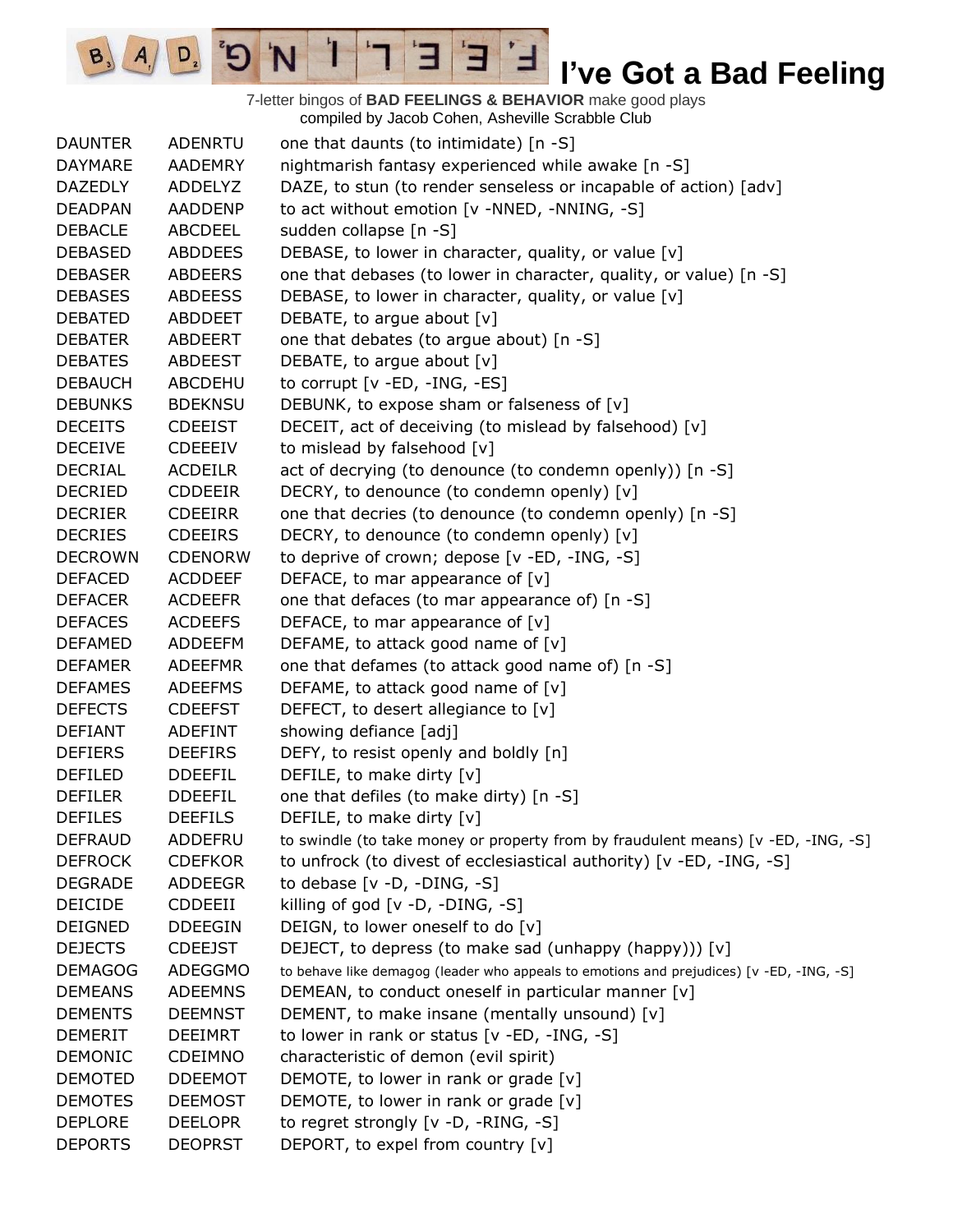7-letter bingos of **BAD FEELINGS & BEHAVIOR** make good plays compiled by Jacob Cohen, Asheville Scrabble Club

E

3

 $\frac{1}{2}$ 

'N

 $B_3$ 

 $A_{1}$ 

 $D_{2}$ 

| <b>DEPOSAL</b> | <b>ADELOPS</b> | act of deposing (to remove from office) [n -S]                                  |
|----------------|----------------|---------------------------------------------------------------------------------|
| <b>DEPOSED</b> | <b>DDEEOPS</b> | DEPOSE, to remove from office [v]                                               |
| <b>DEPOSER</b> | <b>DEEOPRS</b> | one that deposes (to remove from office) [n -S]                                 |
| <b>DEPOSES</b> | <b>DEEOPSS</b> | DEPOSE, to remove from office [v]                                               |
| <b>DEPRAVE</b> | <b>ADEEPRV</b> | to corrupt in morals [v -D, -VING, -S]                                          |
| <b>DEPRESS</b> | <b>DEEPRSS</b> | to make sad (unhappy (marked by joy)) [v -ED, -ING, -ES]                        |
| <b>DERIDED</b> | <b>DDDEEIR</b> | DERIDE, to ridicule (to make fun of) [v]                                        |
| <b>DERIDER</b> | <b>DDEEIRR</b> | one that derides (to ridicule (to make fun of)) [n -S]                          |
| <b>DERIDES</b> | <b>DDEEIRS</b> | DERIDE, to ridicule (to make fun of) [v]                                        |
| <b>DESPAIR</b> | <b>ADEIPRS</b> | to lose all hope [v -ED, ING, -S]                                               |
| <b>DESPISE</b> | <b>DEEIPSS</b> | to loathe (to detest greatly) [v -D, -SING, -S]                                 |
| <b>DESPITE</b> | <b>DEEIPST</b> | to treat with contempt [v -D, -TING, -S]                                        |
| <b>DESPOIL</b> | <b>DEILOPS</b> | to plunder (to rob of goods by force) [v -ED, -ING, -S]                         |
| <b>DESPOND</b> | <b>DDENOPS</b> | to lose spirit or hope [v -ED, -ING, -S]                                        |
| <b>DESPOTS</b> | <b>DEOPSST</b> | DESPOT, tyrant (absolute ruler) [n]                                             |
| <b>DETESTS</b> | <b>DEESSTT</b> | DETEST, to dislike intensely [v]                                                |
| <b>DEVIANT</b> | <b>ADEINTV</b> | one that deviates from norm [n -S]                                              |
| <b>DEVIATE</b> | ADEEITV        | to turn aside from course or norm [v -D, -TING, -S]                             |
| <b>DEVILRY</b> | <b>DEILRVY</b> | deviltry (mischief (action that causes irritation, harm, or trouble)) [n -RIES] |
| <b>DEVIOUS</b> | <b>DEIOSUV</b> | indirect (not direct (straightforward) [adj]                                    |
| <b>DICIEST</b> | <b>CDEIIST</b> | DICEY, dangerous [adj]                                                          |
| <b>DICKENS</b> | <b>CDEIKNS</b> | devil [n -ES]                                                                   |
| <b>DICTIER</b> | <b>CDEIIRT</b> | DICTY, snobbish [adj]                                                           |
| <b>DIDDLED</b> | <b>DDDDEIL</b> | DIDDLE, to swindle, to take money or property from by fraudulent means $[v]$    |
| <b>DIDDLER</b> | <b>DDDEILR</b> | one that diddles, to swindle, [n -S]                                            |
| <b>DIDDLES</b> | <b>DDDEILS</b> | DIDDLE, to swindle, to take money or property from by fraudulent means [v       |
| <b>DIEHARD</b> | ADDEHIR        | stubborn person [n -S]                                                          |
| <b>DIRDUMS</b> | <b>DDIMRSU</b> | DIRDUM. blame [n]                                                               |
| <b>DIREFUL</b> | DEFILRU        | dreadful [adj]                                                                  |
| <b>DIRTBAG</b> | <b>ABDGIRT</b> | dirty or contemptible person [n -S]                                             |
| <b>DISBARS</b> | <b>ABDIRSS</b> | DISBAR, to expel from legal profession [v]                                      |
| <b>DISCEPT</b> | <b>CDEIPST</b> | to debate (to argue about) $[v - ED, -ING, -S]$                                 |
| <b>DISCORD</b> | <b>CDDIORS</b> | to disagree $[v - ED, -ING, -S]$                                                |
| <b>DISDAIN</b> | ADDIINS        | to scorn (to treat or regard with contempt) [v -ED, -ING, -S]                   |
| <b>DISGUST</b> | <b>DGISSTU</b> | to cause nausea or loathing in [v -ED, -ING, -S]                                |
| <b>DISLIKE</b> | <b>DEIIKLS</b> | to regard with aversion [v -D, -KING, -S]                                       |
| <b>DISMALS</b> | <b>ADILMSS</b> | DISMAL, track of swampy land [n]                                                |
| <b>DISMAYS</b> | <b>ADIMSSY</b> | DISMAY, to deprive of courage or resolution [v]                                 |
| <b>DISOBEY</b> | <b>BDEIOSY</b> | to fail to obey [v -ED, -ING, -S]                                               |
| <b>DISPEND</b> | <b>DDEINPS</b> | to squander $[v - ED, -ING, -S]$                                                |
| <b>DISPUTE</b> | <b>DEIPSTU</b> | to argue about $[v -D, -TING, -S]$                                              |
| <b>DISSING</b> | <b>DGIINSS</b> | DIS, to insult or criticize [v] / DISS, to dis (to insult or criticize) [v]     |
| <b>DISTURB</b> | <b>BDIRSTU</b> | to interrupt quiet, rest, or peace of [v -ED, -ING, -S]                         |
| <b>DITHERS</b> | <b>DEHIRST</b> | DITHER, to act nervously or indecisively [v]                                    |
| <b>DITHERY</b> | <b>DEHIRTY</b> | nervously excited [adj]                                                         |
| <b>DIVORCE</b> | <b>CDEIORV</b> | to terminate marriage contract between [v -D, -CING, -S]                        |
| <b>DIZZIED</b> | <b>DDEIIZZ</b> | DIZZY, to make dizzy [v]                                                        |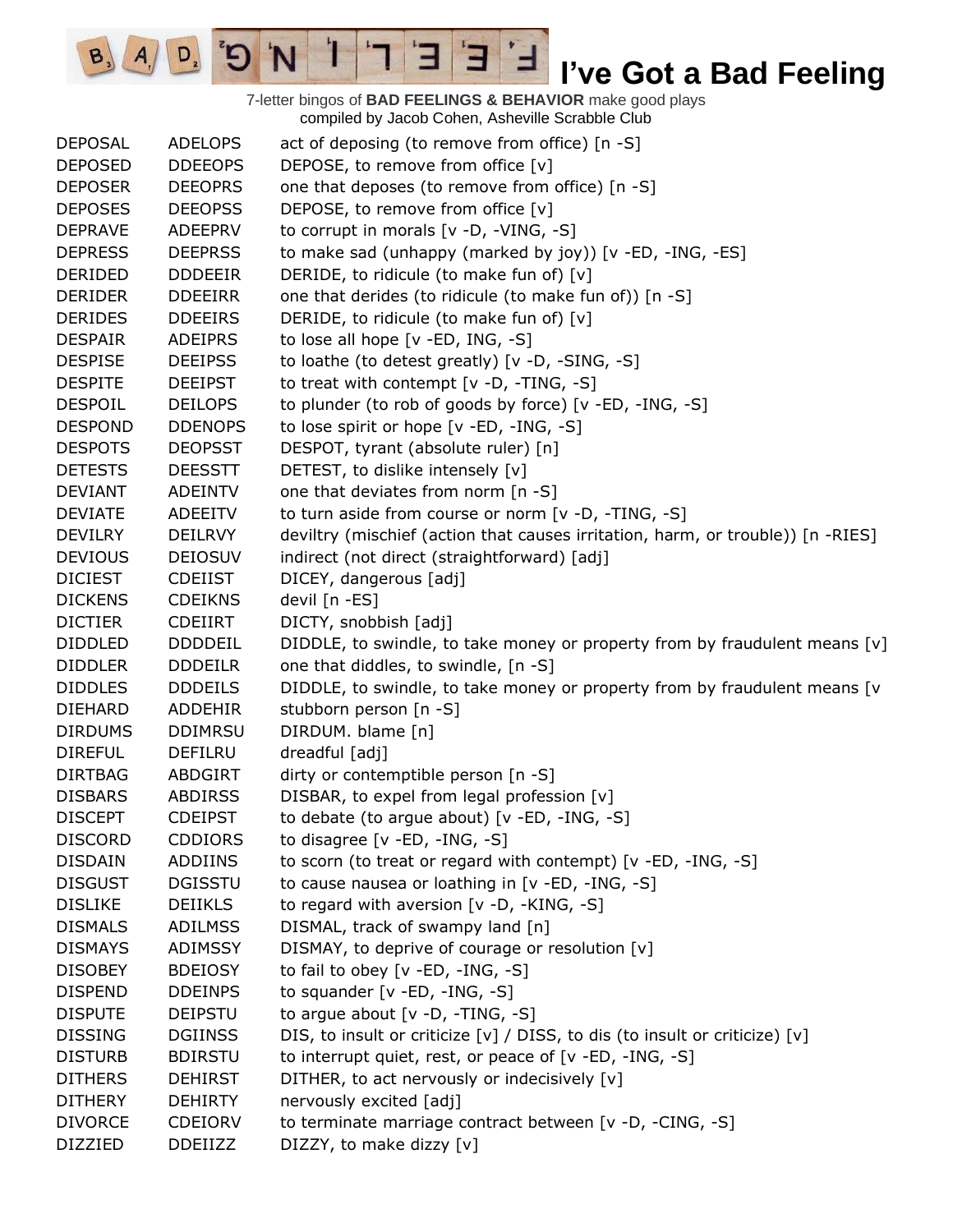7-letter bingos of **BAD FEELINGS & BEHAVIOR** make good plays compiled by Jacob Cohen, Asheville Scrabble Club

E

Τ

 $B_3$ 

 $A_{\rm i}$ 

 $D_{2}$ 

 $\mathbf{C}^{\prime}$ 

'N

| <b>DIZZIER</b> | DEIIRZZ        | DIZZY, having sensation of whirling [adj]                                                               |
|----------------|----------------|---------------------------------------------------------------------------------------------------------|
| <b>DIZZIES</b> | <b>DEIISZZ</b> | DIZZY, to make dizzy [v]                                                                                |
| <b>DIZZILY</b> | <b>DIILYZZ</b> | DIZZY, having sensation of whirling [adv]                                                               |
| <b>DOATING</b> | <b>ADGINOT</b> | DOAT, to dote (to show excessive affection) [v]                                                         |
| <b>DODGERS</b> | <b>DDEGORS</b> | DODGER, one that dodges (to evade (to escape or avoid by cleverness or deceit)) [n]                     |
| <b>DODGERY</b> | <b>DDEGORY</b> | evasion (act of evading (to escape or avoid by cleverness or deceit)) [n -RIES]                         |
| <b>DODGIER</b> | <b>DDEGIOR</b> | DODGY, evasive (tending to evade) [adj]                                                                 |
| <b>DODGING</b> | <b>DDGGINO</b> | DODGE, to evade (to escape or avoid by cleverness or deceit) [v]                                        |
| <b>DOGGERY</b> | <b>DEGGORY</b> | surly behavior [n -RIES]                                                                                |
| <b>DOGGONE</b> | <b>DEGGNOO</b> | damned (damnable (detestable)) [adj -R, -ST] / to damn (to curse (to wish evil upon)) [v -D, -NING, -S] |
| <b>DOGNAPS</b> | <b>ADGNOPS</b> | DOGNAP, to steal dog [v]                                                                                |
| <b>DOLEFUL</b> | <b>DEFLLOU</b> | mournful (expressing grief or sorrow) [adj -LLER, -LLEST]                                               |
| <b>DOLOURS</b> | <b>DLOORSU</b> | DOLOUR, dolor (grief (intense mental distress)) [n]                                                     |
| <b>DONNERD</b> | <b>DDENNOR</b> | donnered (dazed) [adj]                                                                                  |
| <b>DONNERT</b> | <b>DENNORT</b> | donnered (dazed) [adj]                                                                                  |
| <b>DOOMFUL</b> | <b>DFLMOOU</b> | ominous (portending evil) [adj]                                                                         |
| <b>DOOMIER</b> | <b>DEIMOOR</b> | DOOMY, doomful (ominous (portending evil)) [adj]                                                        |
| <b>DOOMILY</b> | <b>DILMOOY</b> | DOOMY, doomful (ominous (portending evil)) [adv]                                                        |
| <b>DOOMING</b> | <b>DGIMNOO</b> | DOOM, to destine to unhappy fate [v]                                                                    |
| <b>DOTTIER</b> | <b>DEIORTT</b> | DOTTY, crazy (insane (mentally unsound)) [adj]                                                          |
| <b>DOWNERS</b> | <b>DENORSW</b> | DOWNER, depressant drug [n]                                                                             |
| <b>DRABBER</b> | <b>ABBDERR</b> | DRAB, cheerless [adj]                                                                                   |
| <b>DRAGOON</b> | <b>ADGNOOR</b> | to harass by use of troops [v -ED, -ING, -S]                                                            |
| <b>DRASTIC</b> | <b>ACDIRST</b> | extremely severe [adj]                                                                                  |
| <b>DRATTED</b> | <b>ADDERTT</b> | DRAT, to damn (to curse (to wish evil upon)) [v]                                                        |
| DREADED        | <b>ADDDEER</b> | DREAD, to fear greatly $[v]$                                                                            |
| <b>DREADER</b> | <b>ADDEERR</b> | DREAD, frightening [adj]                                                                                |
| <b>DREARER</b> | <b>ADEERRR</b> | DREAR, dreary (dismal (cheerless and depressing)) [adj]                                                 |
| <b>DREEING</b> | <b>DEEGINR</b> | DREE, to suffer (to feel pain or distress) [v]                                                          |
| <b>DRONISH</b> | <b>DHINORS</b> | habitually lazy [adj]                                                                                   |
| <b>DRUBBED</b> | <b>BBDDERU</b> | DRUB, to beat severely [v]                                                                              |
| <b>DRUBBER</b> | <b>BBDERRU</b> | one that drubs (to beat severely) [n -S]                                                                |
| <b>DRUDGED</b> | <b>DDDEGRU</b> | DRUDGE, to do hard, menial, or tedious work [v]                                                         |
| <b>DRUDGER</b> | <b>DDEGRRU</b> | one that drudges (to do hard, menial, or tedious work) [n -S]                                           |
| <b>DRUDGES</b> | <b>DDEGRSU</b> | DRUDGE, to do hard, menial, or tedious work [v]                                                         |
| <b>DRUGGIE</b> | DEGGIRU        | drug addict $[n - S]$                                                                                   |
| <b>DUDGEON</b> | <b>DDEGNOU</b> | feeling of resentment [n -S]                                                                            |
| <b>DUMPISH</b> | <b>DHIMPSU</b> | sad (unhappy (marked by joy)) [adj]                                                                     |
| <b>DUPABLE</b> | ABDELPU        | DUPE, to deceive [adj]                                                                                  |
| <b>DUPINGS</b> | <b>DGINPSU</b> | DUPING, to dupe (to deceive (to mislead by falsehood)) [n]                                              |
| <b>DURNING</b> | <b>DGINNRU</b> | DURN, to damn (to curse (to wish evil upon)) [v]                                                        |
| <b>DUSTUPS</b> | <b>DPSSTUU</b> | DUSTUP, argument (discussion involving differing points of view) [n]                                    |
|                |                | <b>E</b> 7s                                                                                             |
| <b>EARWIGS</b> | <b>AEGIRSW</b> | EARWIG, to sinuate against in secret [v]                                                                |
| <b>EDGIEST</b> | <b>DEEGIST</b> | EDGY, tense, nervous, or irritable [adj]                                                                |
| <b>EERIEST</b> | EEEIRST        | EERY, eerie (weird) [adj]                                                                               |
| <b>EGOISMS</b> | <b>EGIMOSS</b> | EGOISM, extreme devotion to self-interest [n]                                                           |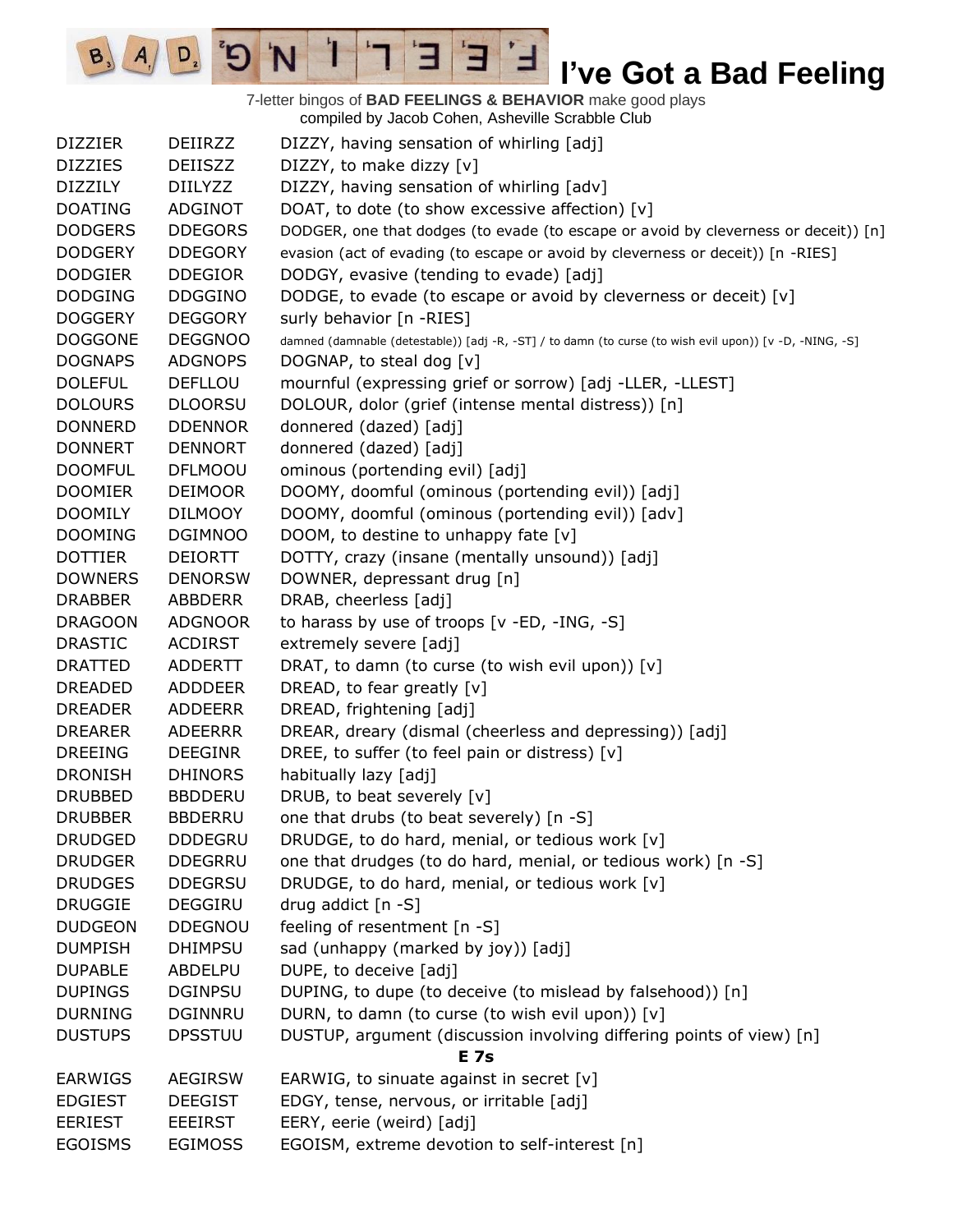

7-letter bingos of **BAD FEELINGS & BEHAVIOR** make good plays compiled by Jacob Cohen, Asheville Scrabble Club

 $\mathbf{E}$ 

ᅼ

3

T

'N

 $B_3$ 

 $A_{1}$ 

 $D_{2}$ 

 $\mathcal{D}^{\circ}$ 

| <b>EGOTISM</b> | <b>EGIMOST</b> | self-conceit [n -S]                                                      |
|----------------|----------------|--------------------------------------------------------------------------|
| <b>EGOTIST</b> | <b>EGIOSTT</b> | conceited person [n -S]                                                  |
| <b>EGOTIZE</b> | <b>EEGIOTZ</b> | to talk and think about oneself excessively [v -D, -ZING, -S]            |
| <b>ELEGIES</b> | <b>EEEGILS</b> | ELEGY, mournful poem for one who is dead [n]                             |
| EMBROIL        | <b>BEILMOR</b> | to involve in conflict [v -ED, -ING, -S]                                 |
| <b>EMBRUTE</b> | <b>BEEMRTU</b> | to imbrute (to make brutal (cruel; savage)) [v -D, -TING, -S]            |
| <b>EMEUTES</b> | <b>EEEMSTU</b> | EMEUTE, riot [n]                                                         |
| <b>ENEMIES</b> | <b>EEEIMNS</b> | ENEMY, one that is antagonistic toward another [n]                       |
| <b>ENNUYEE</b> | <b>EEENNUY</b> | ennuye (oppressed with ennui (feeling of weariness and discontent) [adj] |
| <b>ENRAGED</b> | <b>ADEEGNR</b> | ENRAGE, to make very angry [v]                                           |
| <b>ENRAGES</b> | <b>AEEGNRS</b> | ENRAGE, to make very angry [v]                                           |
| <b>ENURING</b> | <b>EGINNUR</b> | ENURE, inure (to accustom to accept something undesirable) [v]           |
| <b>ENVIERS</b> | <b>EEINRSV</b> | ENVIER, one that envies (to be envious of) [n]                           |
| <b>ENVYING</b> | EGINNVY        | ENVY, to be envious of $[v]$                                             |
| <b>EPATERS</b> | <b>AEEPRST</b> | EPATER, to shock complacent people [v]                                   |
| <b>ERETHIC</b> | <b>CEEHIRT</b> | ERETHISM, abnormal irritability [adj]                                    |
| <b>ERLKING</b> | <b>EGIKLNR</b> | evil spirit of Germanic folklore [n -S]                                  |
| <b>ESSOINS</b> | <b>EINOSSS</b> | ESSOIN, excuse [n]                                                       |
| <b>ETHOSES</b> | <b>EEHOSST</b> | ETHOS, fundamental character of culture [n]                              |
| <b>EVADERS</b> | <b>ADEERSV</b> | EVADER, one that evades (to escape or avoid by cleverness or deceit) [n] |
| <b>EVADING</b> | ADEGINV        | EVADE, to escape or avoid by cleverness or deceit [v]                    |
| <b>EVASION</b> | <b>AEINOSV</b> | act of evading (to escape or avoid by cleverness or deceit) [n]          |
| <b>EVASIVE</b> | AEEISVV        | tending to evade (to escape or avoid by cleverness or deceit) [adj]      |
| <b>EVILEST</b> | <b>EEILSTV</b> | EVIL, morally bad [adj]                                                  |
| <b>EVILLER</b> | EEILLRV        | EVIL, morally bad [adj]                                                  |
| <b>EXTORTS</b> | <b>EORSTTX</b> | EXTORT, to obtain from person by violence or intimidation [v]            |
| <b>EYESORE</b> | <b>EEEORSY</b> | something offensive to sight [n -S]                                      |
|                |                | <b>F7s</b>                                                               |
| <b>FAFFING</b> | <b>AFFFGIN</b> | FAFF, to make fuss [v]                                                   |
| <b>FAILING</b> | <b>AFGIILN</b> | FAIL, to be unsuccessful in attempt [v] / minor fault or weakness [n -S] |
| <b>FAILURE</b> | AEFILRU        | act of failing (to be unsuccessful in attempt) [n -S]                    |
| FAITOUR        | AFIORTU        | impostor (one that poses as another for deceptive purposes) [n -S]       |
| <b>FANATIC</b> | <b>AACFINT</b> | zealot (one who is zealous) [n -S]                                       |
| <b>FANTODS</b> | <b>ADFNOST</b> | FANTOD, emotional outburst [n]                                           |
| <b>FASHING</b> | <b>AFGHINS</b> | FASH, to annoy (to be troublesome to) [v]                                |
| <b>FATIGUE</b> | <b>AEFGITU</b> | to weary (to make or become weary) [v -D, -UING, -S]                     |
| <b>FATUOUS</b> | <b>AFOSTUU</b> | smugly stupid [adj]                                                      |
| <b>FAULTED</b> | <b>ADEFLTU</b> | FAULT, to criticize [v]                                                  |
| <b>FAWNERS</b> | <b>AEFNRSW</b> | FAWNER, one that fawns (to seek notice or favor by servile demeanor) [n] |
| <b>FAWNING</b> | <b>AFGINNW</b> | FAWN, to seek notice or favor by servile demeanor [v]                    |
| <b>FEARERS</b> | <b>AEEFRRS</b> | FEARER, one that fears (to be afraid of) [n]                             |
| <b>FEARFUL</b> | AEFFLRU        | afraid (filled with apprehension) [adj -LLER, -LLEST]                    |
| <b>FEARING</b> | <b>AEFGINR</b> | FEAR, to be afraid of $[v]$                                              |
| <b>FEASING</b> | <b>AEFGINS</b> | FEASE, to faze (to disturb composure of) [v]                             |
| <b>FEAZING</b> | <b>AEFGINZ</b> | FEAZE, to faze (to disturb composure of) [v]                             |
| <b>FEEZING</b> | <b>EEFGINZ</b> | FEEZE, to faze (to disturb composure of) [v]                             |
| <b>FELLEST</b> | <b>EEFLLST</b> | FELL, cruel (indifferent to pain of others) [adj]                        |
|                |                |                                                                          |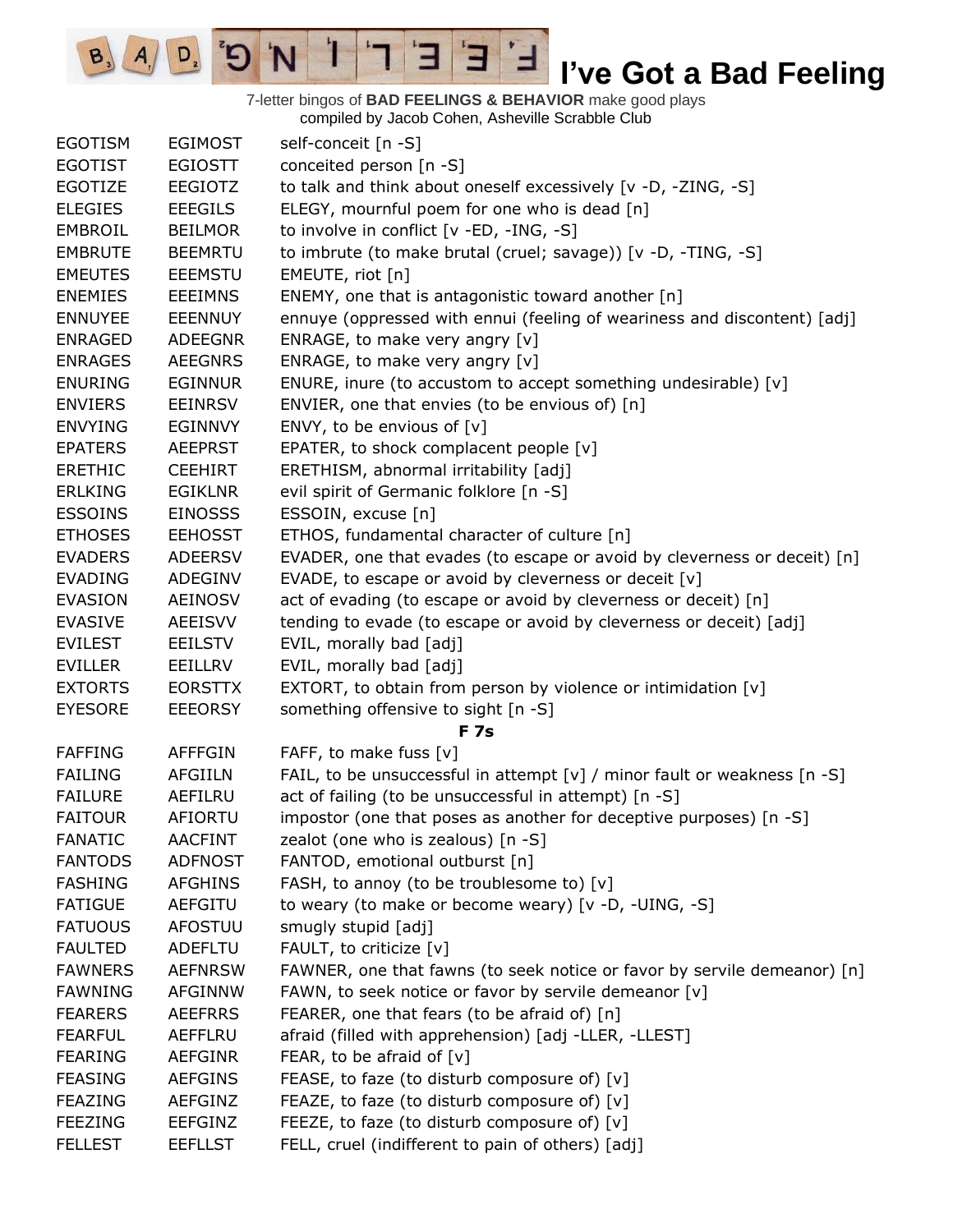7-letter bingos of **BAD FEELINGS & BEHAVIOR** make good plays compiled by Jacob Cohen, Asheville Scrabble Club

 $\mathbf{E}$ 

ᅼ

 $E$ 

 $\mathbf{I}$ 

'N

 $\mathbf{G}^{\prime}$ 

 $D_{2}$ 

 $B_3$   $A_1$ 

| <b>FELONRY</b> | <b>EFLNORY</b> | whole class of felons (person who has committed felony (grave crime) [n -RIES]   |
|----------------|----------------|----------------------------------------------------------------------------------|
| <b>FENAGLE</b> | <b>AEEFGLN</b> | to obtain by trickery [v -D, -LING, -S]                                          |
| <b>FEUDING</b> | <b>DEFGINU</b> | FEUD, to engage in feud (bitter, continuous hostility) [v]                       |
| <b>FEUDIST</b> | <b>DEFISTU</b> | one that feuds (to engage in feud (bitter, continuous hostility)) [n -S]         |
| <b>FEYNESS</b> | <b>EEFNSSY</b> | state of being fey (crazy (insane (mentally unsound))) [n -ES]                   |
| <b>FIBBERS</b> | <b>BBEFIRS</b> | FIBBER, one that fibs (to tell trivial lie) [n]                                  |
| <b>FIBBING</b> | <b>BBFGIIN</b> | FIB, to tell trivial lie [v]                                                     |
| <b>FIBSTER</b> | <b>BEFIRST</b> | one that fibs (to tell trivial lie) [n -S]                                       |
| <b>FICKLER</b> | <b>CEFIKLR</b> | FICKLE, not constant or loyal [adj]                                              |
| <b>FIDGETS</b> | <b>DEFGIST</b> | FIDGET, to move nervously or restlessly [v]                                      |
| <b>FIDGETY</b> | <b>DEFGITY</b> | nervously restless [adj]                                                         |
| <b>FIDGING</b> | <b>DFGGIIN</b> | FIDGE, to fidget (to move nervously or restlessly) [v]                           |
| <b>FIERCER</b> | <b>CEEFIRR</b> | FIERCE, violently hostile or aggressive [adj]                                    |
| <b>FIERIER</b> | EEFIIRR        | FIERY, intensely hot [adj]                                                       |
| <b>FIERILY</b> | <b>EFIILRY</b> | FIERY, intensely hot [adv]                                                       |
| <b>FILCHED</b> | <b>CDEFHIL</b> | FILCH, to steal [v]                                                              |
| <b>FILCHER</b> | <b>CEFHILR</b> | one that filches (to steal) [n -S]                                               |
| <b>FILCHES</b> | <b>CEFHILS</b> | FILCH, to steal [v]                                                              |
| <b>FINAGLE</b> | <b>AEFGILN</b> | to obtain by trickery [v -D, -LING, -S]                                          |
| <b>FINICAL</b> | <b>ACFIILN</b> | finicky (difficult to please) [adj]                                              |
| <b>FINICKY</b> | <b>CFIIKNY</b> | difficult to please [adj -KIER, -KIEST]                                          |
| <b>FINIKIN</b> | FIIIKNN        | finicky (difficult to please) [adj]                                              |
| <b>FIREBUG</b> | <b>BEFGIRU</b> | arsonist (one that commits arson) [n -S]                                         |
| <b>FISHEYE</b> | <b>EEFHISY</b> | suspicious stare [n -S]                                                          |
| <b>FLAMMED</b> | ADEFLMM        | FLAM, to deceive (to mislead by falsehood) [v]                                   |
| <b>FLAUNTS</b> | <b>AFLNSTU</b> | FLAUNT, to exhibit in gaudy manner [v]                                           |
| <b>FLAUNTY</b> | <b>AFLNTUY</b> | gaudy (tastelessly showy) [adj -TIER, -TIEST)                                    |
| <b>FLEABAG</b> | AABEFGL        | inferior hotel [n -S]                                                            |
| <b>FLEAPIT</b> | AEFILPT        | run-down movie theater [n -S]                                                    |
| <b>FLEERED</b> | <b>DEEEFLR</b> | FLEER, to deride (to ridicule (to make fun of)) [v]                              |
| <b>FLEYING</b> | EFGILNY        | FLEY, to frighten (to make afraid (filled with apprehension)) [v]                |
| <b>FLIGHTY</b> | <b>FGHILTY</b> | fickle [adj -TIER, -TIEST]                                                       |
| <b>FLIPPER</b> | <b>EFILPPR</b> | FLIP, flippant (impudent) [adj]                                                  |
| <b>FLITING</b> | <b>FGIILNT</b> | FLITE, to quarrel (to engage in angry dispute) [v]                               |
| <b>FLOUTED</b> | <b>DEFLOTU</b> | FLOUT, to treat with contempt [v]                                                |
| <b>FLOUTER</b> | <b>EFLORTU</b> | one that flouts (to treat with contempt) [n -S]                                  |
| <b>FLUBBED</b> | <b>BBDEFLU</b> | FLUB, to bungle [v]                                                              |
| <b>FLUBBER</b> | <b>BBEFLRU</b> | one that flubs (to bungle) [n -S]                                                |
| <b>FLUBDUB</b> | <b>BBDFLUU</b> | pretentious nonsense [n -S]                                                      |
| <b>FLUNKED</b> | <b>DEFKLNU</b> | FLUNK, to fail examination or course [v]                                         |
| <b>FLUNKER</b> | <b>EFKLNRU</b> | one that flunks (to fail examination or course) [n -S]                           |
| <b>FLUNKEY</b> | <b>EFKLNUY</b> | flunky (servile follower) [n -S]                                                 |
| <b>FLUNKIE</b> | EFIKLNU        | flunky (servile follower) [n -S]                                                 |
| <b>FLUSTER</b> | <b>EFLRSTU</b> | to put into state of nervous confusion [v -ED, -ING, -S]                         |
| <b>FLYBLOW</b> | <b>BFLLOWY</b> | to taint (to touch or affect slightly with something bad) [v -LEW, -N, -ING, -S] |
| <b>FLYTING</b> | <b>FGILNTY</b> | FLYTE, flite (to quarrel (to engage in angry dispute)) [v]                       |
| <b>FOBBING</b> | <b>BBFGINO</b> | FOB, to deceive [v]                                                              |
|                |                |                                                                                  |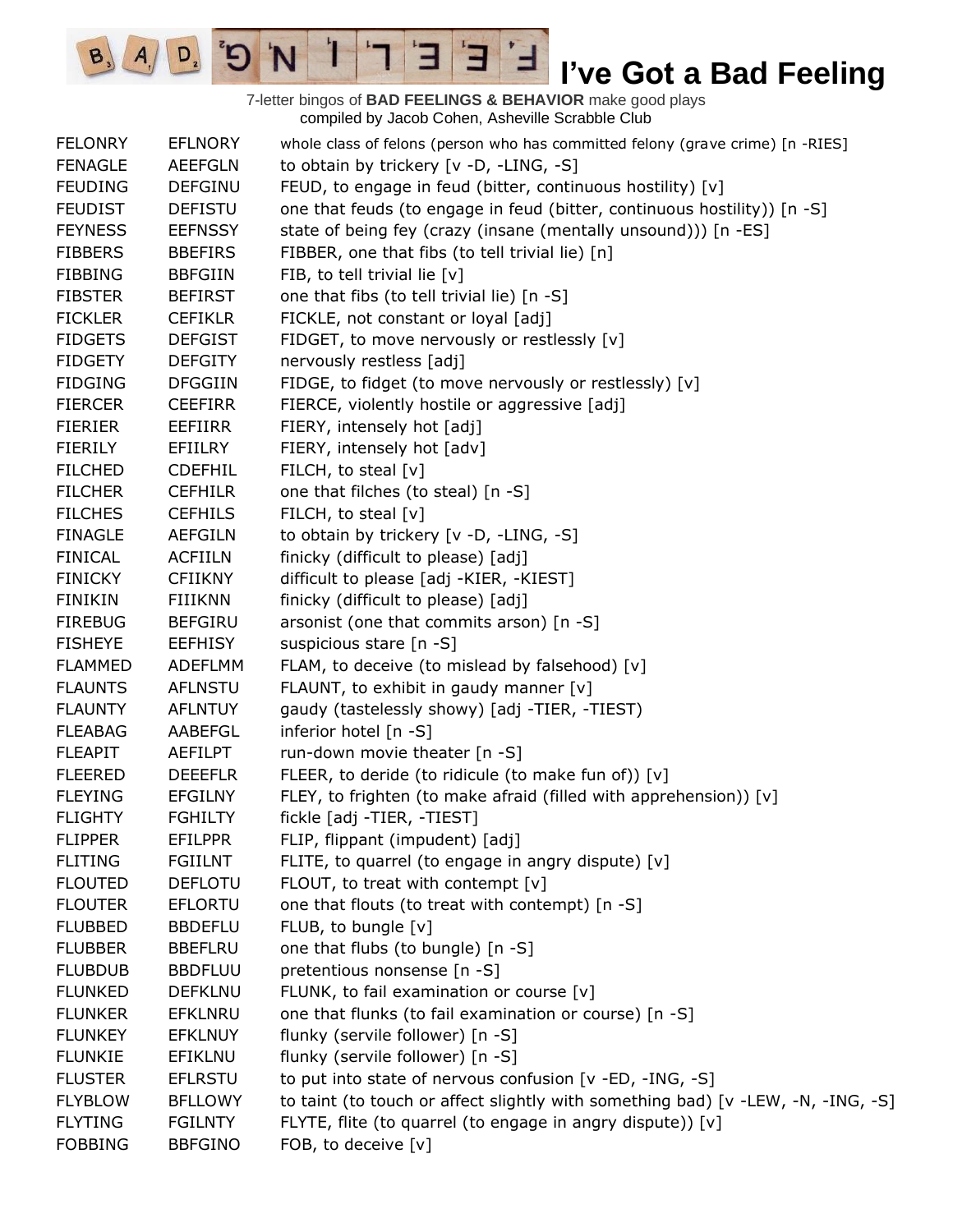7-letter bingos of **BAD FEELINGS & BEHAVIOR** make good plays compiled by Jacob Cohen, Asheville Scrabble Club

 $\mathbf{E}$ 

ᅼ

E

 $\mathbf{I}$ 

'N

 $B_3$ 

 $A_{1}$ 

 $D_{2}$ 

| <b>FOILING</b> | <b>FGIILNO</b> | FOIL to prevent success of $[v]$                                                 |  |  |  |
|----------------|----------------|----------------------------------------------------------------------------------|--|--|--|
| <b>FOOLING</b> | <b>FGILNOO</b> | FOOL, to deceive [v]                                                             |  |  |  |
| <b>FOOTLED</b> | <b>DEFLOOT</b> | FOOTLE, to waste time [v]                                                        |  |  |  |
| <b>FOOTLER</b> | <b>EFLOORT</b> | one that footles (to waste time) [n -S]                                          |  |  |  |
| <b>FOOTLES</b> | <b>EFLOOST</b> | FOOTLE, to waste time [v]                                                        |  |  |  |
| <b>FOOTPAD</b> | <b>ADFOOPT</b> | one who robs pedestrian [n -S]                                                   |  |  |  |
| <b>FOOZLED</b> | <b>DEFLOOZ</b> | FOOZLE, to bungle [v]                                                            |  |  |  |
| <b>FOOZLER</b> | <b>EFLOORZ</b> | one that foozles (to bungle) [n -S]                                              |  |  |  |
| <b>FOOZLES</b> | <b>EFLOOSZ</b> | FOOZLE, to bungle [v]                                                            |  |  |  |
| <b>FOOZLES</b> | <b>EFLOOSZ</b> | FOOZLE, to bungle [v]                                                            |  |  |  |
| <b>FOPPERY</b> | <b>EFOPPRY</b> | foppish behavior [n -RIES]                                                       |  |  |  |
| <b>FOPPING</b> | <b>FGINOPP</b> | FOP, to deceive [v]                                                              |  |  |  |
| <b>FORDOES</b> | <b>DEFOORS</b> | FORDO, to destroy [v]                                                            |  |  |  |
| <b>FORDONE</b> | <b>DEFNOOR</b> | FORDO, to destroy [v]                                                            |  |  |  |
| <b>FOREDID</b> | <b>DDEFIOR</b> | FOREDO, to fordo (to destroy) [v]                                                |  |  |  |
| <b>FORGERS</b> | <b>EFGORRS</b> | FORGER, one that forges (to fashion or reproduce for fraudulent purposes) [n -S] |  |  |  |
| <b>FORGERY</b> | <b>EFGORRY</b> | act of forging (to fashion or reproduce for fraudulent purposes) [n -RIES]       |  |  |  |
| <b>FORGING</b> | <b>FGGINOR</b> | FORGE, to fashion or reproduce for fraudulent purposes [v]                       |  |  |  |
| <b>FORLORN</b> | <b>FLNOORR</b> | dreary (dismal (cheerless and depressing)) [adj -ER, -EST]                       |  |  |  |
| <b>FORSAKE</b> | <b>AEFKORS</b> | to quit or leave entirely [v -SOOK, -N, -KING, -S]                               |  |  |  |
| <b>FOXIEST</b> | <b>EFIOSTX</b> | FOXY, crafty [adj]                                                               |  |  |  |
| <b>FRAGGED</b> | <b>ADEFGGR</b> | FRAG, to injure with type of grenade [v]                                         |  |  |  |
| <b>FRANTIC</b> | <b>ACFINRT</b> | wildly excited [adj]                                                             |  |  |  |
| <b>FRAUGHT</b> | AFGHRTU        | to load down [v -ED, -ING, -S]                                                   |  |  |  |
| <b>FRETFUL</b> | <b>EFFLRTU</b> | inclined to fret [adj]                                                           |  |  |  |
| <b>FRETTED</b> | <b>DEEFRTT</b> | FRET, to worry (to feel anxious and uneasy about something) [v]                  |  |  |  |
| <b>FRETTER</b> | <b>EEFRRTT</b> | one that frets (to worry (to feel anxious and uneasy about something)) [n -S]    |  |  |  |
| <b>FRIGGED</b> | <b>DEFGGIR</b> | FRIG, to cheat or trick [v]                                                      |  |  |  |
| <b>FRIGHTS</b> | <b>FGHIRST</b> | FRIGHT, to frighten (to make afraid (filled with apprehension)) [v]              |  |  |  |
| <b>FROWARD</b> | <b>ADFORRW</b> | disobedient [adj]                                                                |  |  |  |
| <b>FROWNED</b> | <b>DEFNORW</b> | FROWN, to contract brow in displeasure [v]                                       |  |  |  |
| <b>FROWNER</b> | <b>EFNORRW</b> | one that frowns (to contract brow in displeasure) [n -S]                         |  |  |  |
| <b>FUBBING</b> | <b>BBFGINU</b> | FUB, to fob, to deceive (mislead by falsehood) [v]                               |  |  |  |
| <b>FUDGING</b> | <b>DFGGINU</b> | FUDGE, to falsify [v]                                                            |  |  |  |
| <b>FULSOME</b> | <b>EFLMOSU</b> | repulsive [adj]                                                                  |  |  |  |
| <b>FUNKERS</b> | <b>EFKNRSU</b> | FUNKER, one that funks (to shrink back in fear) [n]                              |  |  |  |
| <b>FUNKING</b> | <b>FGIKNNU</b> | FUNK, to shrink back in fear [v]                                                 |  |  |  |
| <b>FURIOUS</b> | <b>FIORSUU</b> | extremely angry [adj]                                                            |  |  |  |
| <b>FURORES</b> | <b>EFORRSU</b> | FURORE, furor (uproar (state of noisy excitement and confusion)) [n]             |  |  |  |
| <b>FURTIVE</b> | EFIRTUV        | stealthy [adj]                                                                   |  |  |  |
| <b>FUSSERS</b> | <b>EFRSSSU</b> | FUSSER, one that fusses (to be overly concerned with small details) [n]          |  |  |  |
| <b>FUSSIER</b> | <b>EFIRSSU</b> | FUSSY, overly concerned with small details [adj]                                 |  |  |  |
| <b>FUSSILY</b> | <b>FILSSUY</b> | FUSSY, overly concerned with small details [adv]                                 |  |  |  |
| <b>FUSSING</b> | <b>FGINSSU</b> | FUSS, to be overly concerned with small details [v]                              |  |  |  |
| <b>FUSSPOT</b> | <b>FOPSSTU</b> | fusser (one that fusses (to be overly concerned with small details)) [n -S]      |  |  |  |
|                | G 7s           |                                                                                  |  |  |  |
| <b>GACHERS</b> | <b>ACEGHRS</b> | GACHER, gatcher (one that gatches (to behave boastfully) [n]                     |  |  |  |
|                |                |                                                                                  |  |  |  |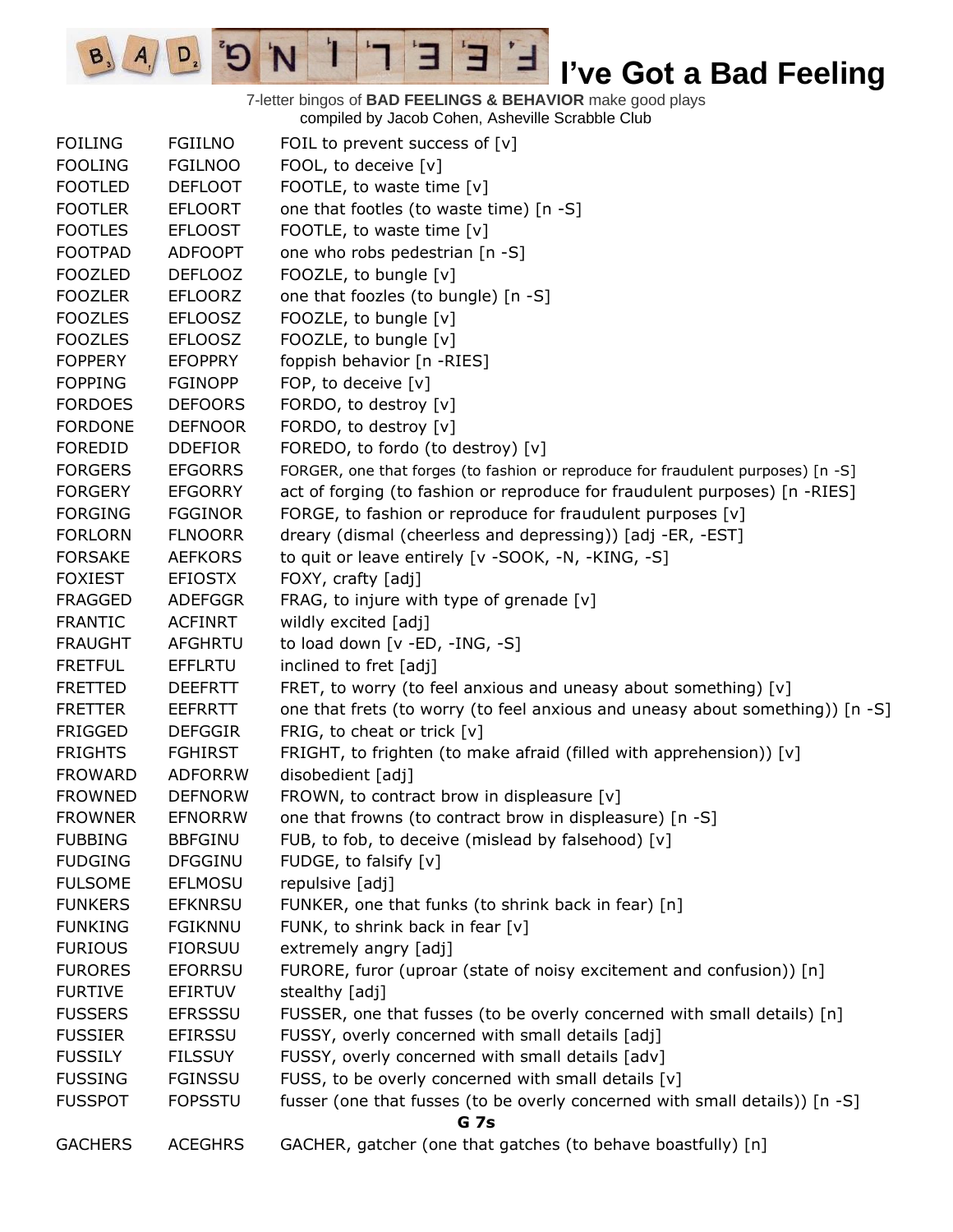compiled by Jacob Cohen, Asheville Scrabble Club GALLIED ADEGILL GALLY, to frighten (to make afraid (filled with apprehension)) [v] GALLIES AEGILLS GALLY, to frighten (to make afraid (filled with apprehension)) [v] GALLING AGGILLN GALL, to vex or irritate [v] GAMMONS AGMMNOS GAMMON, to mislead by deceptive talk [v] GANGSTA AAGGNST member of street gang [n -S] GARBOIL ABGILOR turmoil [n -S] GASCONS ACGNOSS GASCON, boaster [n] GASTING AGGINST GAST, to scare (to frighten (to make afraid (filled with apprehension))) [v] GATCHED ACDEGHT GATCH, to behave boastfully [v] GATCHER ACGEHRT one that gatches (to behave boastfully) [n -S] GATCHES ACEGHST GATCH, to behave boastfully [v] GAUCHED ACDEGHU GAUCH, to gatch (to behave boastfully) [v] GAUCHER ACEGHRU GAUCHE, lacking social grace [adj] GAUCHES ACEGHSU GAUCH, to gatch (to behave boastfully) [v] GAUDIER ADEGIRU GAUDY, tastelessly showy [adj] GAZUMPS AGMPSUZ GAZUMP, to cheat by raising price originally agreed upon [v] GECKING CEGGIKN GECK, to mock (to ridicule (to make fun of)) [v] GHASTLY AGHLSTY terrifying [adj -LIER, -LIEST] GHERAOS AEGHORS GHERAO, to coerce by physical means [v] GHETTOS EGHOSTT GHETTO, to isolate in slum [v] GHOULIE EGHILOU ghoul (demon (evil spirit)) [n -S] GIMMICK CGIIKMM to provide with gimmick (novel or tricky feature) [v -ED, -ING, -S] GIPPERS EGIPPRS GIPPER, one that gips (to gyp (to swindle)) [n] GIPPING GGIINPP GIP, to gyp (to swindle (to take money or property from by fraudulent means)) [v] GLAIKET AEGIKLT glaikit (foolish (lacking good sense or judgment)) [adj] GLAIKIT AGIIKLT foolish (lacking good sense or judgment) [adj] GLEEKED DEEEGKL GLEEK, to gibe (to jeer (to mock (to ridicule))) [v]  $GLOATED$  ADEGLOT GLOAT, to regard with great or excessive satisfaction  $[v]$ GLOATER AEGLORT one that gloats (to regard with great or excessive satisfaction) [n -S] GLOMMED DEGLMMO GLOM, to steal [v] GLOUTED DEGLOTU GLOUT, to scowl (to frown angrily) [v] GLOWERS EGLORSW GLOWER, to scowl (to frown angrily) [v] GLUMMER EGLMMRU GLUM, being in low spirits [adj] GLUTTING GGILNTTU GLUT, to feed or fill to excess [v] GLUTTON GLNOTTU person who eats to excess [n -S] GNARRED ADEGNRR GNAR, to snarl (to growl viciously) [v] / GNARR, to gnar [v] GOBLINS BGILNOS GOBLIN, evil or mischievous creature [n] GONIFFS FFGINOS GONIFF, ganef (thief (one that steals (steal))) [n] GONOPHS GHNOOPS GONOPH, ganef (thief (one that steals (take without permission)) [n] GOONDAS ADGNOOS GOONDA, hired thug [n] GOONERY EGNOORY thuggish behavior [n -RIES] GOOSING GGINOOS GOOSE, to poke between buttocks [v] GOTCHAS ACGHOST GOTCHA, instance of catching person out in deceit or wrongdoing [n] GRAVELY AEGLRVY in grave (extremely serious) manner [adv] GRAVEST AEGRSTV GRAVE, extremely serious [adj] GRAWLIX AGILRWX euphemistic symbolic typography [n -ES] GRIEVED DEEGIRV GRIEVE, to feel grief [v]

7-letter bingos of **BAD FEELINGS & BEHAVIOR** make good plays

 $\overline{H}$ 

 $A \mid D$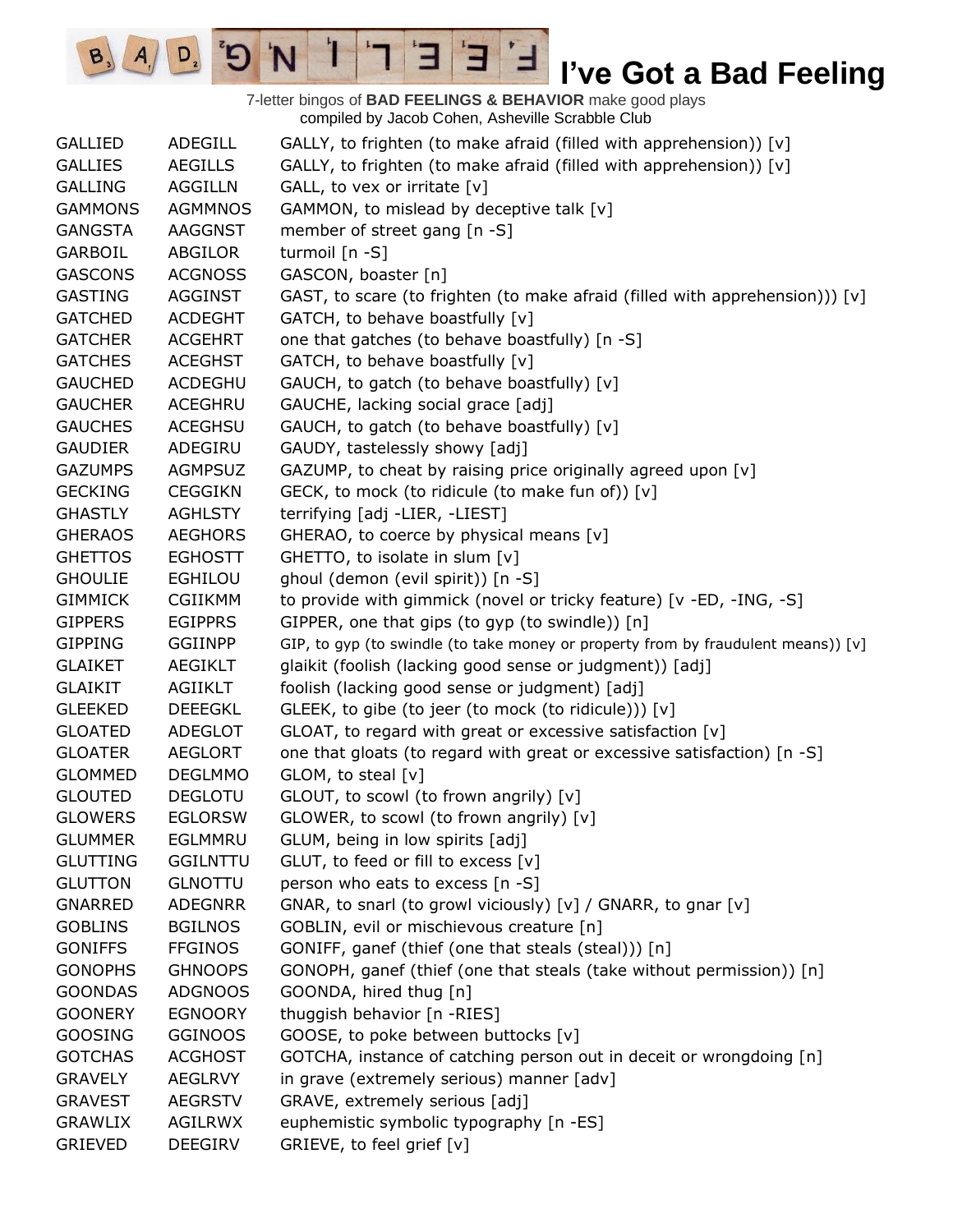7-letter bingos of **BAD FEELINGS & BEHAVIOR** make good plays compiled by Jacob Cohen, Asheville Scrabble Club

E

3

 $\frac{1}{2}$ 

'N

 $B_3$ 

 $A_{1}$ 

 $D_{2}$ 

| <b>GRIEVER</b>                   | <b>EEGIRRV</b>                   | one that grieves (to feel grief) [n -S]                                                                                              |
|----------------------------------|----------------------------------|--------------------------------------------------------------------------------------------------------------------------------------|
| <b>GRIEVES</b>                   | <b>EEGIRSV</b>                   | GRIEVE, to feel grief [v]                                                                                                            |
| <b>GRIFTED</b>                   | <b>DEFGIRT</b>                   | GRIFT, to swindle (to take money or property from by fraudulent means) $[v]$                                                         |
| <b>GRIFTER</b>                   | <b>EFGIRRT</b>                   | swindler (one that swindles (to take money or property from by fraudulent means)) [n -S]                                             |
| <b>GRIMMER</b>                   | <b>EGIMMRR</b>                   | GRIM, stern and unrelenting [adj]                                                                                                    |
| <b>GRIPPLE</b>                   | <b>EGILPPR</b>                   | greedy (marked by greed) [adj]                                                                                                       |
| GRIZZLE                          | <b>EGILRZZ</b>                   | to complain (to express discontent) [v -D, -LING, -S]                                                                                |
| <b>GROANED</b>                   | <b>ADEGNOR</b>                   | GROAN, to utter low, mournful sound [v]                                                                                              |
| <b>GROANER</b>                   | <b>AEGNORR</b>                   | one that groans (to utter low, mournful sound) [n -S]                                                                                |
| <b>GROSSER</b>                   | <b>EGORRSS</b>                   | GROSS, flagrant (extremely conspicuous) [adj]                                                                                        |
| <b>GROUCHY</b>                   | <b>CGHORUY</b>                   | ill-tempered [adj -HIER, -HIEST]                                                                                                     |
| <b>GROUSED</b>                   | <b>DEGORSU</b>                   | GROUSE, to complain (to express discontent) [v]                                                                                      |
| <b>GROUSER</b>                   | <b>EGORRSU</b>                   | one that grouses (to complain (to express discontent)) [n -S]                                                                        |
| <b>GROUSES</b>                   | <b>EGORSSU</b>                   | GROUSE, to complain (to express discontent) [v]                                                                                      |
| <b>GROVELS</b>                   | <b>EGLORSV</b>                   | GROVEL, to crawl in abject manner [v]                                                                                                |
| <b>GRUDGED</b>                   | <b>DDEGGRU</b>                   | GRUDGE, to be unwilling to give or admit [v]                                                                                         |
| <b>GRUDGER</b>                   | <b>DEGGRRU</b>                   | one that grudges (to be unwilling to give or admit) [n -S]                                                                           |
| <b>GRUDGES</b>                   | <b>DEGGRSU</b>                   | GRUDGE, to be unwilling to give or admit [v]                                                                                         |
| <b>GRUMBLE</b>                   | <b>BEGLMRU</b>                   | to mutter in discontent $[v -D, -LING, -S]$                                                                                          |
| <b>GRUMPED</b>                   | <b>DEGMPRU</b>                   | GRUMP, to complain (to express discontent) [v]                                                                                       |
| <b>GUDGEON</b>                   | <b>DEGGNOU</b>                   | to dupe $[v - ED, -ING, -S]$                                                                                                         |
| <b>GUILING</b>                   | <b>GGIILNU</b>                   | GUILE, to beguile (to mislead by falsehood) [v]                                                                                      |
| <b>GUILTED</b>                   | <b>DEGILTU</b>                   | GUILT, to cause someone to feel guilty [v]                                                                                           |
| <b>GULLING</b>                   | <b>GGILLNU</b>                   | GULL, to deceive [v]                                                                                                                 |
| <b>GUTLESS</b>                   | <b>EGLSSTU</b>                   | lacking courage [adj]                                                                                                                |
| <b>GUTTERY</b>                   | <b>EGRTTUY</b>                   | marked by extreme vulgarity or indecency [adj]                                                                                       |
| <b>GYPPERS</b>                   | <b>EGYPPRS</b>                   | GYPPER, one that gyps (to swindle) [n]                                                                                               |
| <b>GYPPING</b>                   | <b>GGINPPY</b>                   | GYP, to swindle [v]                                                                                                                  |
| <b>GYPSTER</b>                   | <b>EGPRSTY</b>                   | one that gyps (to swindle (to take money or property from by fraudulent means)) [n -S]                                               |
|                                  |                                  | <b>H</b> 7s                                                                                                                          |
| <b>HAGRIDE</b>                   | <b>ADEGHIR</b>                   | to harass (to bother persistently) [v - RODE, -DDEN, -DING, -S]                                                                      |
| <b>HANGDOG</b>                   | <b>ADGGHNO</b>                   | sneaky person [n -S]                                                                                                                 |
| <b>HAPLESS</b><br><b>HARPIES</b> | <b>AEHLPSS</b><br><b>AEHIPRS</b> | luckless (unlucky (having good fortune)) [adj]                                                                                       |
| <b>HARRIED</b>                   | <b>ADEHIRR</b>                   | HARPY, shrewish person                                                                                                               |
| <b>HARRIES</b>                   | <b>AEHIRRS</b>                   | HARRY, to pillage (to plunder (to rob of goods by force)) [v]<br>HARRY, to pillage (to plunder (to rob of goods by force)) [v]       |
| <b>HARSHEN</b>                   | <b>AEHHNRS</b>                   |                                                                                                                                      |
| <b>HARSHER</b>                   | <b>AEHHRRS</b>                   | to make harsh (severe (unsparing in treatment of others)) [v-ED, -ING, -S]<br>HARSH, severe (unsparing in treatment of others) [adj] |
| <b>HARSHLY</b>                   | <b>AHHLRSY</b>                   | HARSH, severe (unsparing in treatment of others) [adv]                                                                               |
| <b>HASSLED</b>                   | <b>ADEHLSS</b>                   | HASSLE, to argue $[v]$                                                                                                               |
| <b>HASSLES</b>                   | <b>AEHLSSS</b>                   | HASSLE, to argue [v]                                                                                                                 |
| <b>HATABLE</b>                   | AABEHLT                          | hateable (meriting hate) [adj]                                                                                                       |
| <b>HATEFUL</b>                   | <b>AEFHLTU</b>                   | detestable [adj]                                                                                                                     |
| <b>HATREDS</b>                   | <b>ADEHRST</b>                   | HATRED, intense dislike or aversion [n]                                                                                              |
| <b>HAUGHTY</b>                   | <b>AGHHTUY</b>                   | arrogant [adj -TIER, -TIEST]                                                                                                         |
| <b>HAUTEUR</b>                   | AEHRRTU                          | haughty (arrogant) manner or spirit [n -S]                                                                                           |
| <b>HAVIORS</b>                   | <b>AHIORSV</b>                   | HAVIOR, behavior [n]                                                                                                                 |
|                                  |                                  |                                                                                                                                      |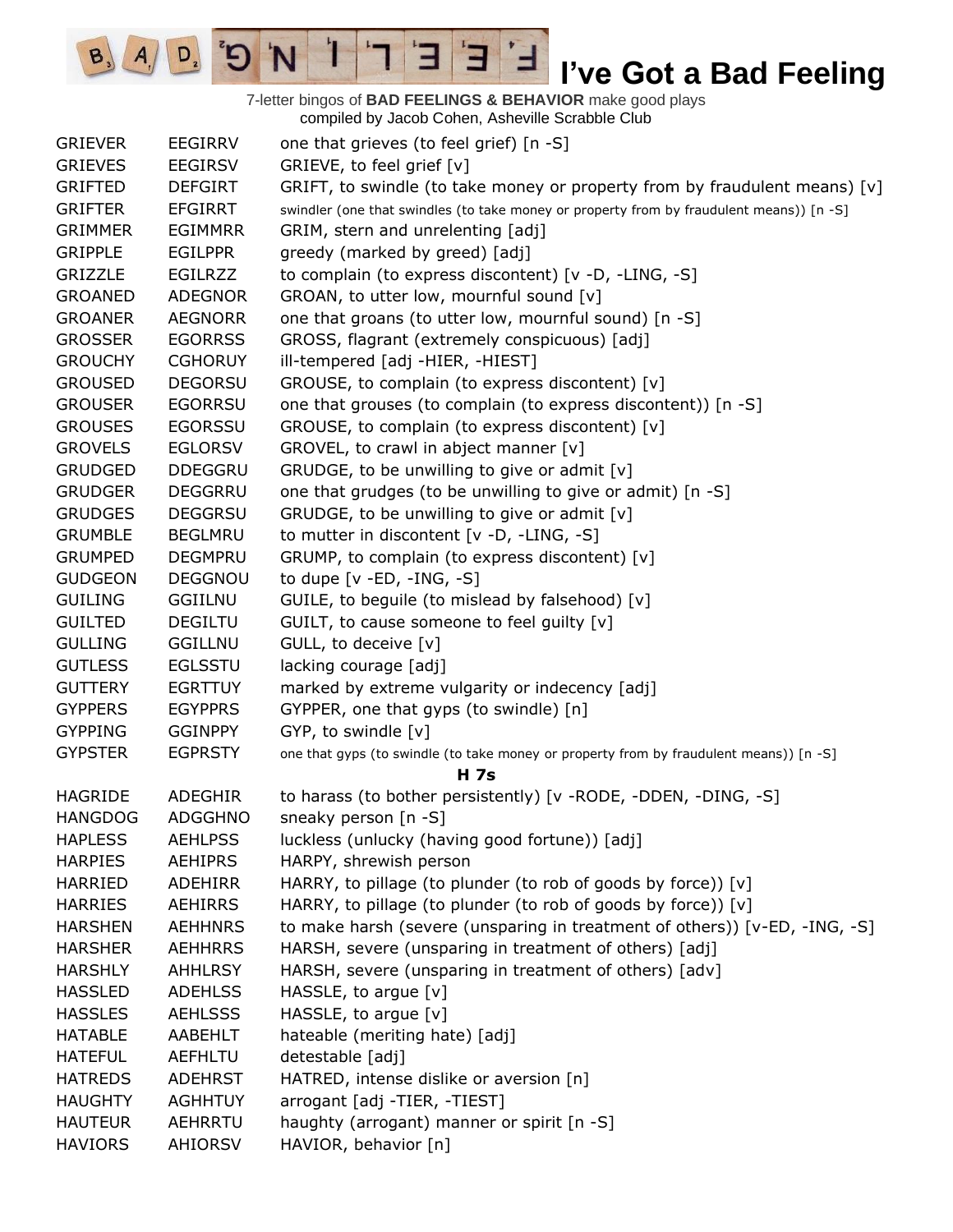7-letter bingos of **BAD FEELINGS & BEHAVIOR** make good plays compiled by Jacob Cohen, Asheville Scrabble Club

E

3

 $\frac{1}{2}$ 

'N

 $B_3$ 

 $A_{1}$ 

 $D_{2}$ 

| <b>HAVIOUR</b> | AHIORUV        | havior (behavior) [n -S]                                                   |
|----------------|----------------|----------------------------------------------------------------------------|
| <b>HAZINGS</b> | <b>AGHINSZ</b> | HAZING, attempt to embarrass or ridicule [n]                               |
| <b>HEAVIES</b> | <b>AEEHISV</b> | HEAVY, villain (cruelly malicious person) [n]                              |
| <b>HECKLED</b> | <b>CDEEHKL</b> | HECKLE, to harass speaker [v]                                              |
| <b>HECKLER</b> | <b>CEEHKLR</b> | one that heckles (to harass speaker) [n -S]                                |
| <b>HECKLES</b> | <b>CEEHKLS</b> | HECKLE, to harass speaker [v]                                              |
| <b>HECTORS</b> | <b>CEHORST</b> | HECTOR, to bully [v]                                                       |
| <b>HEINOUS</b> | <b>EHINOSU</b> | very wicked [adj]                                                          |
| <b>HEISTED</b> | <b>DEEHIST</b> | HEIST, to steal [v]                                                        |
| <b>HEISTER</b> | <b>EEHIRST</b> | one that heists (to steal) [n -S]                                          |
| <b>HELLCAT</b> | <b>ACEHLLT</b> | shrewish person [n -S]                                                     |
| <b>HELLERS</b> | <b>EEHLLRS</b> | HELLER, hellion (troublesome person) [n]                                   |
| <b>HELLERY</b> | <b>EEHLLRY</b> | rough play [n -RIES]                                                       |
| <b>HELLING</b> | <b>EGHILLN</b> | HELL, to behave raucously [v]                                              |
| <b>HELLISH</b> | <b>EHHILLS</b> | horrible [adj]                                                             |
| <b>HELLUVA</b> | <b>AEHLLUV</b> | disagreeable [adj]                                                         |
| <b>HELOTRY</b> | <b>EHLORTY</b> | helotism (slavery or serfdom) [n -RIES]                                    |
| <b>HEMPIER</b> | <b>EEHIMPR</b> | HEMPIE, HEMPY, mischievous [adj]                                           |
| <b>HENPECK</b> | <b>CEEHKNP</b> | to dominate by nagging [v -ED, -ING, -S]                                   |
| <b>HERRIED</b> | <b>DEEHIRR</b> | HERRY, to harry (to pillage (to plunder (to rob of goods by force))) [v]   |
| <b>HERRIES</b> | <b>EEHIRRS</b> | HERRY, to harry (to pillage (to plunder (to rob of goods by force))) $[v]$ |
| <b>HIDINGS</b> | <b>DGHIINS</b> | HIDING, beating [n]                                                        |
| <b>HILDING</b> | <b>DGHIILN</b> | vile person [n -S]                                                         |
| <b>HINDERS</b> | <b>DEHINRS</b> | HINDER, to impede [v]                                                      |
| <b>HINKIER</b> | <b>EHIIKNR</b> | HINKY, suspicious [adj]                                                    |
| <b>HIPPISH</b> | <b>HHIIPPS</b> | depressed; sad [adj]                                                       |
| <b>HISSING</b> | <b>GHIINSS</b> | object of scorn [n -S] / HISS, to make sibilant sound [v]                  |
| <b>HOAXERS</b> | <b>AEHORSX</b> | HOAXER, one that hoaxes (to deceive (to mislead by falsehood)) [n]         |
| <b>HOAXING</b> | AGHINOX        | HOAX, to deceive (to mislead by falsehood) [v]                             |
| <b>HOCUSED</b> | <b>CDEHOSU</b> | HOCUS, to deceive or cheat [v]                                             |
| <b>HOCUSES</b> | <b>CEHOSSU</b> | HOCUS, to deceive or cheat [v]                                             |
| <b>HOKIEST</b> | <b>EHIKOST</b> | HOKEY, false; contrived [adj]                                              |
| <b>HOLLERS</b> | <b>EHLLORS</b> | HOLLER, to yell (to cry out loudly) [v]                                    |
| <b>HOODIER</b> | <b>DEHIOOR</b> | HOODY, resembling hoodlum (thug (brutal ruffian or assassin)) [adj]        |
| HOODOOS        | DHOOOOS        | HOODOO, to jinx (to bring bad luck to) $[v]$                               |
| <b>HOOTERS</b> | <b>EHOORST</b> | HOOTER, one that hoots (to cry like owl) [n]                               |
| <b>HOOTING</b> | <b>GHINOOT</b> | HOOT, to cry like owl [v]                                                  |
| <b>HORNDOG</b> | <b>DGHNOOR</b> | sexually aggressive man [n -S]                                             |
| <b>HORRIFY</b> | <b>FHIORRY</b> | to cause to feel horror [v -FIED, -ING, -FIES]                             |
| <b>HORRORS</b> | <b>HOORRRS</b> | HORROR, feeling of intense fear or repugnance [n]                          |
| <b>HOSTILE</b> | <b>EHILOST</b> | unfriendly person [n -S]                                                   |
| <b>HOTHEAD</b> | ADEHHOT        | quick-tempered person [n -S]                                               |
| <b>HOTSHOT</b> | <b>HHOOSTT</b> | showily skillful person [n -S]                                             |
| <b>HOTSPOT</b> | <b>HOOPSTT</b> | area known for violence or unrest [n -S]                                   |
| <b>HOTSPUR</b> | <b>HOPRSTU</b> | hothead (quick-tempered person) [n -S]                                     |
| <b>HOVELED</b> | <b>DEEHLOV</b> | HOVEL, to live in small, miserable dwelling [v]                            |
| <b>HUBBUBS</b> | <b>BBBHSUU</b> | HUBBUB, uproar (state of noisy excitement and confusion) [n]               |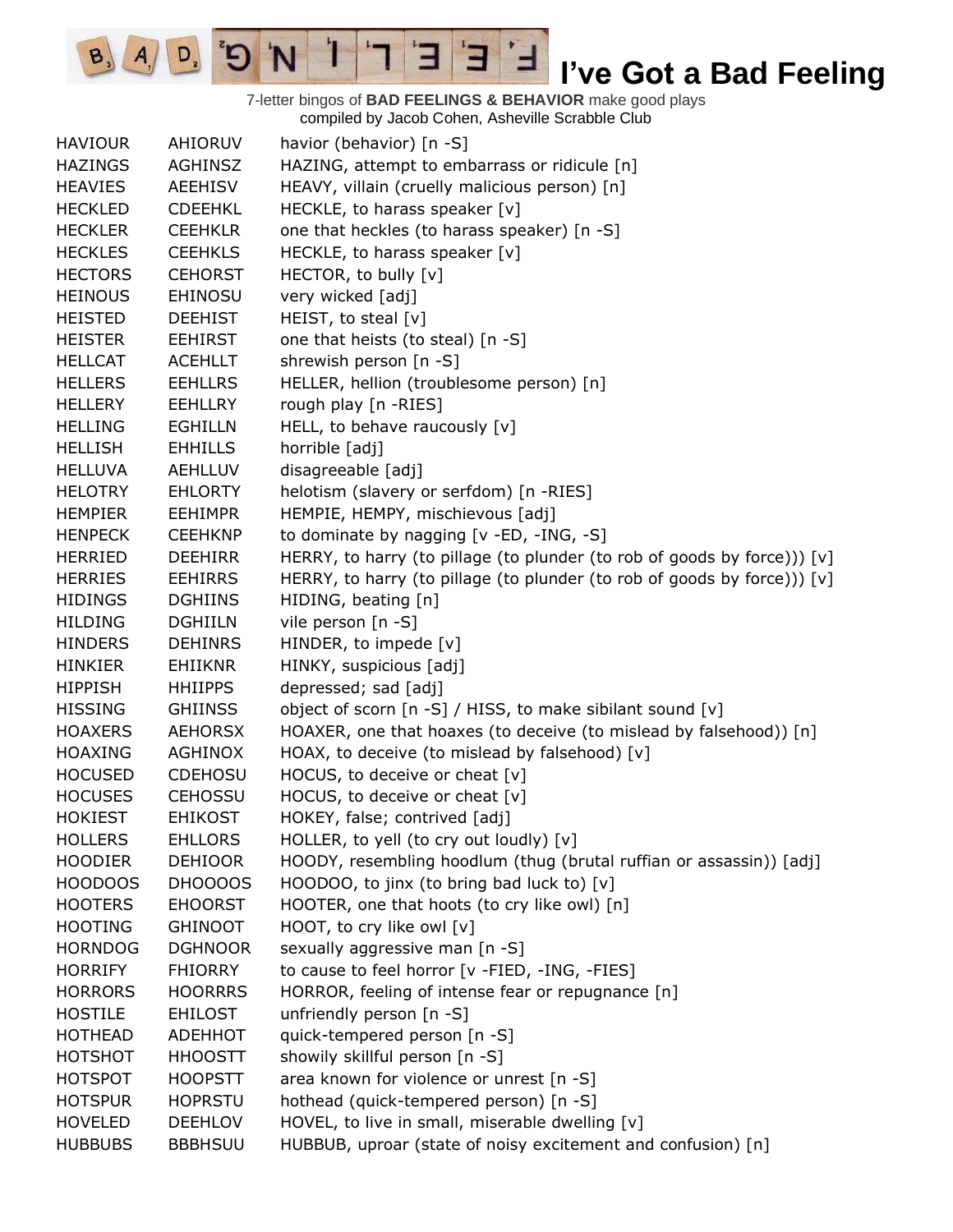7-letter bingos of **BAD FEELINGS & BEHAVIOR** make good plays compiled by Jacob Cohen, Asheville Scrabble Club

E

 $\blacksquare$ 

3

Ï

 $\mathbf{G}^{\mathrm{s}}$ 

'N

 $D_{2}$ 

 $B, A$ 

|                |                | complied by Jacob Conen, Asheville Octabble Club                          |
|----------------|----------------|---------------------------------------------------------------------------|
| <b>HUFFIER</b> | <b>EFFHIRU</b> | HUFFY, easily offended [adj]                                              |
| <b>HUFFILY</b> | <b>FFHILUY</b> | HUFFY, easily offended [adv]                                              |
| <b>HUFFISH</b> | <b>FFHHISU</b> | sulky (sullenly aloof or withdrawn) [adj]                                 |
| <b>HUMBUGS</b> | <b>BGHMSUU</b> | HUMBUG, to deceive (to mislead by falsehood) [v]                          |
| <b>HUNGERS</b> | <b>EGHNRSU</b> | HUNGER, to crave (to desire greatly) [v]                                  |
| <b>HUNNISH</b> | <b>HHINNSU</b> | resembling hun (barbarous, destructive person) [adj]                      |
| <b>HURTERS</b> | <b>EHRRSTU</b> | HURTER, one that hurts (to injure (to do or cause injury to)) [n]         |
| <b>HURTFUL</b> | <b>FHLRTUU</b> | causing injury (harm inflicted or suffered) [adj]                         |
| <b>HURTING</b> | <b>GHINRTU</b> | HURT, to injure (to do or cause injury to) [v]                            |
| <b>HUTZPAH</b> | <b>AHHPUTZ</b> | chutzpah (supreme self-confidence) [n -S]                                 |
| <b>HUTZPAS</b> | <b>AHPSTUZ</b> | HUTZPA, chutzpah (supreme self-confidence) [n]                            |
|                |                | I <sub>7s</sub>                                                           |
| <b>IGNOBLE</b> | <b>BEGILNO</b> | of low character [adj -R, -ST]                                            |
| <b>IGNOBLY</b> | <b>BGILNOY</b> | IGNOBLE, of low character [adv]                                           |
| <b>ILLUDED</b> | <b>DDEILLU</b> | ILLUDE, to deceive (to mislead by falsehood) [v]                          |
| <b>ILLUDES</b> | <b>DEILLSU</b> | ILLUDE, to deceive (to mislead by falsehood) [v]                          |
| <b>IMBRUTE</b> | <b>BEIMRTU</b> | to make brutal (cruel; savage) [v -D, -TING, -S]                          |
| <b>IMPAIRS</b> | <b>AIIMPRS</b> | IMPAIR, to make worse [v]                                                 |
| <b>IMPERIL</b> |                |                                                                           |
|                | <b>EIILMPR</b> | to place in jeopardy [v -ED, -LLED, -ING, -LLING, -S]                     |
| <b>IMPUGNS</b> | <b>GIMNPSU</b> | IMPUGN, to make insinuations against [v]                                  |
| <b>IMPUTED</b> | <b>DEIMPTU</b> | IMPUTE, to credit to person or cause [v]                                  |
| <b>IMPUTER</b> | <b>EIMPRTU</b> | one that imputes (to credit to person or cause) [n -S]                    |
| <b>IMPUTES</b> | <b>EIMPSTU</b> | IMPUTE, to credit to person or cause [v]                                  |
| <b>INANELY</b> | <b>AEILNNY</b> | INANE, nonsensical [adv]                                                  |
| <b>INANEST</b> | <b>AEINNST</b> | INANE, nonsensical [adj]                                                  |
| <b>INANITY</b> | <b>AIINNTY</b> | something that is inane [n -TIES]                                         |
| <b>INCENSE</b> | <b>CEEINNS</b> | to make angry (feeling strong displeasure or hostility) [v -D, -SING, -S] |
| <b>INCITED</b> | <b>CDEIINT</b> | INCITE, to arouse to action $[v]$                                         |
| <b>INCITER</b> | <b>CEIINRT</b> | one that incites (to arouse to action) [n -S]                             |
| <b>INCITES</b> | <b>CEIINST</b> | INCITE, to arouse to action [v]                                           |
| <b>INCIVIL</b> | <b>CIIILNV</b> | discourteous [adj]                                                        |
| <b>INCUBUS</b> | <b>BCINSUU</b> | demon (evil spirit) [n -ES or -BI]                                        |
| <b>INEPTLY</b> | <b>EILNPTY</b> | INEPT, not suitable (appropriate) [adv]                                   |
| <b>INFRACT</b> | <b>ACFINRT</b> | to break legal rule [v -ED, -ING, -S]                                     |
| <b>INGRATE</b> | <b>AEGINRT</b> | ungrateful person [n -S]                                                  |
| <b>INQUIET</b> | EIINQTU        | to disturb (to interrupt quiet, rest, or peace of) [v -ED, -ING, -S]      |
| <b>INROADS</b> | <b>ADINORS</b> | INROAD, hostile invasion [n]                                              |
| <b>INSANER</b> | <b>AEINNRS</b> | INSANE, mentally unsound [adj]                                            |
| <b>INSULTS</b> | <b>ILNSSTU</b> | INSULT, to treat offensively [v]                                          |
| <b>INTENSE</b> | <b>EEINNST</b> | existing in extreme degree [adj -R, -ST]                                  |
| <b>INTRUDE</b> | DEINRTU        | to thrust or force oneself in [v -D, -DING, -S]                           |
| <b>INURING</b> | <b>GIINNUR</b> | INURE, to accustom to accept something undesirable [v]                    |
| <b>IRACUND</b> | ACDINRU        | easily angered [adj]                                                      |
| <b>IRATELY</b> | <b>AEILRTY</b> | IRATE, angry (feeling strong displeasure or hostility) [adv]              |
| <b>IRATEST</b> | <b>AEIRSTT</b> | IRATE, angry (feeling strong displeasure or hostility) [adj]              |
|                |                | J <sub>7s</sub>                                                           |
| <b>JADEDLY</b> | ADDEJLY        | JADE, to weary (to make or become weary) [adv]                            |
|                |                |                                                                           |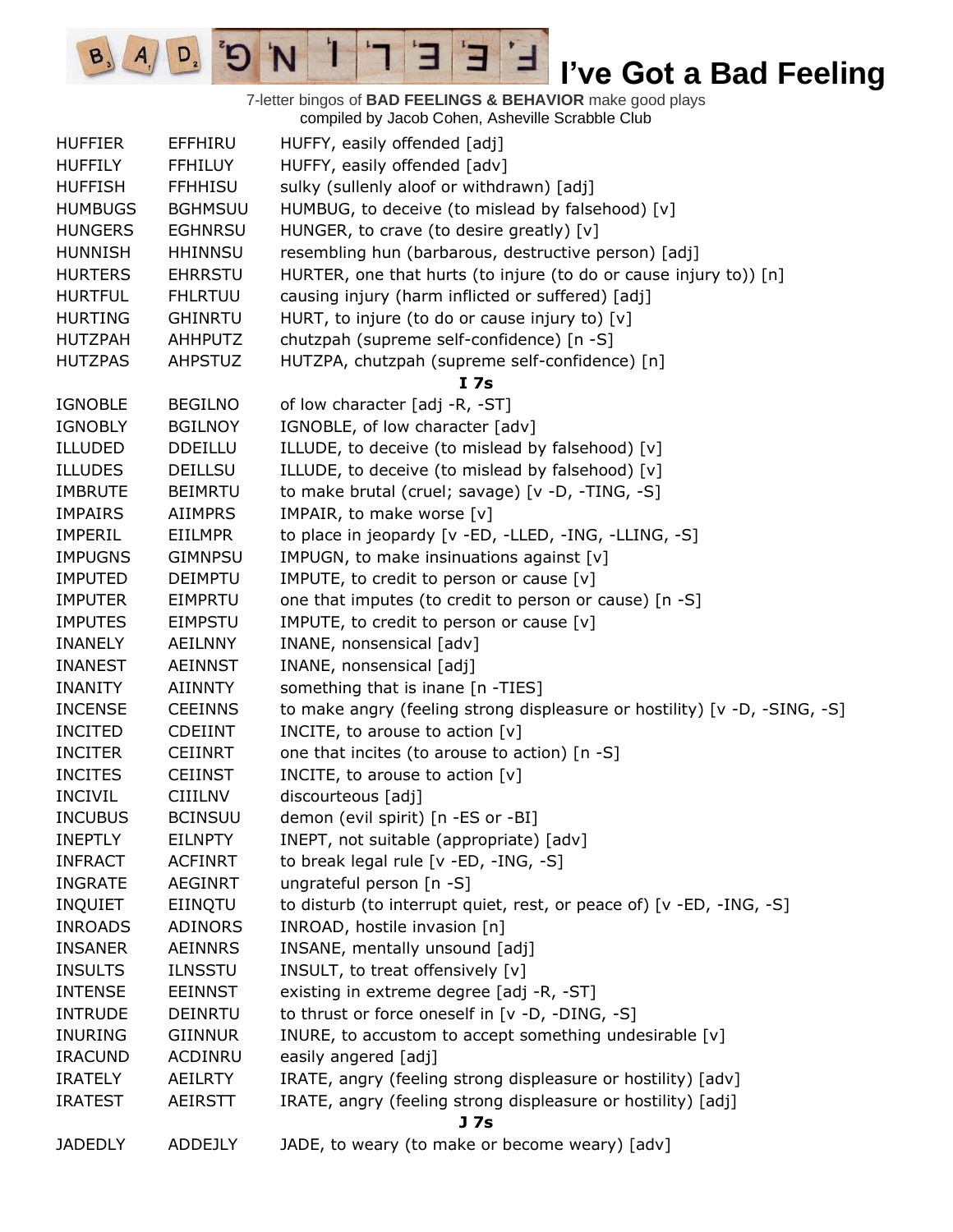7-letter bingos of **BAD FEELINGS & BEHAVIOR** make good plays compiled by Jacob Cohen, Asheville Scrabble Club

E

3

 $\frac{1}{2}$ 

'N

 $B_3$ 

 $A_{1}$ 

 $D_{2}$ 

| <b>JEALOUS</b> | <b>AEJLOSU</b> | resentful of another's advantages [adj -ER, -EST]                                           |
|----------------|----------------|---------------------------------------------------------------------------------------------|
| <b>JEERERS</b> | <b>EEEJRRS</b> | JEERER, one that jeers (to mock (to ridicule)) [n]                                          |
| <b>JEERING</b> | <b>EEGIJNR</b> | JEER, to mock (to ridicule (to make fun of)) [v]                                            |
| <b>JEZEBEL</b> | <b>BEEEJLZ</b> | scheming, wicked woman [n -S]                                                               |
| <b>JILTERS</b> | <b>EIJLRST</b> | JILTER, one that jilts (to reject lover) [n]                                                |
| <b>JILTING</b> | <b>GIIJLNT</b> | JILT, to reject lover [v]                                                                   |
| <b>JIMMINY</b> | IIJMMNY        | jiminy (used to express surprise) [interj]                                                  |
| <b>JINGOES</b> | <b>EGIJNOS</b> | JINGO, zealous patriot [n]                                                                  |
| <b>JINXING</b> | <b>GIIJNNX</b> | JINX, to bring bad luck to [v]                                                              |
| <b>JITTERS</b> | <b>EIJRSTT</b> | JITTER, to fidget (to move nervously or restlessly) [v]                                     |
| <b>JITTERY</b> | <b>EIJRTTY</b> | extremely nervous [adj -RIER, -RIEST]                                                       |
| <b>JOBBERY</b> | <b>BBEJORY</b> | corruption in public office [n -RIES]                                                       |
| <b>JOUKING</b> | <b>GIJKNOU</b> | JOUK, to dodge (to evade (to escape or avoid by cleverness or deceit)) $[v]$                |
| <b>JOYLESS</b> | <b>EJLOSSY</b> | being without gladness [adj]                                                                |
| <b>JUDGIER</b> | DEGIJRU        | JUDGEY, judgy (judgemental) [adj] / JUDGY, judgemental [adj]                                |
| <b>JUMPIER</b> | EIJMPRU        | JUMPY, nervous (easily excited) [adj]                                                       |
| <b>JUMPILY</b> | <b>IJLMPUY</b> | JUMPY, nervous (easily excited) [adv]                                                       |
|                |                | <b>K</b> 7s                                                                                 |
| <b>KEENERS</b> | <b>EEEKNRS</b> | KEENER, one that keens (to wail loudly over dead) [n]                                       |
| <b>KEENING</b> | <b>EEGIKNN</b> | act of wailing loudly over dead [n -S] / KEEN, to wail loudly over dead [v]                 |
| <b>KETAINE</b> | <b>AEEIKNT</b> | being in poor taste [adj]                                                                   |
| KIBBITZ        | <b>BBIIKTZ</b> | to kibitz (to meddle (to interest oneself in what is not one's concern)) [v -ED, -ES, -ING] |
| <b>KICKUPS</b> | <b>CIKKPSU</b> | KICKUP, noisy argument [n]                                                                  |
| <b>KILLERS</b> | <b>EIKLLRS</b> | KILLER, one that kills (to cause to die) [n]                                                |
| <b>KILLJOY</b> | <b>IJKLLOY</b> | one who spoils fun of others [n -S]                                                         |
| <b>KITINGS</b> | <b>GIIKNST</b> | KITING, to obtain money or credit fraudulently [n]                                          |
| <b>KLAVERN</b> | <b>AEKLNRV</b> | local branch of Ku Klux Klan [n -S]                                                         |
| <b>KLEPTOS</b> | <b>EKLOPST</b> | KLEPTO, one that steals impulsively [n]                                                     |
| <b>KNACKER</b> | <b>ACEKKNR</b> | to exhaust $[v - ED, -ING, -S]$                                                             |
| <b>KNAVERY</b> | <b>AEKNRVY</b> | trickery (deception) [n -RIES]                                                              |
| <b>KNAVISH</b> | <b>AHIKNSV</b> | KNAVE, dishonest person [adj]                                                               |
| <b>KOTOWED</b> | <b>DEKOOTW</b> | KOTOW, to kowtow (to behave in servile manner) [v]                                          |
| <b>KOTOWER</b> | <b>EKOORTW</b> | one that kotows (to kowtow (to behave in servile manner)) [n -S]                            |
| <b>KOWTOWS</b> | <b>KOOSTWW</b> | KOWTOW, to behave in servile manner [v]                                                     |
| <b>KVETCHY</b> | <b>CEHKTVY</b> | habitually complaining [adj -HIER, -HIEST]                                                  |
|                |                | <b>L</b> 7s                                                                                 |
| <b>LACKEYS</b> | <b>ACEKLSY</b> | LACKEY, to act in servile manner $[v]$                                                      |
| <b>LACQUEY</b> | <b>ACELQUY</b> | to lackey (to act in servile manner) [v -ED, -ING, -S]                                      |
| <b>LADDIER</b> | <b>ADDEILR</b> | LADDY, laddish in behavior [adj]                                                            |
| LADDISM        | <b>ADDILMS</b> | boisterous macho behavior by lads [n -S]                                                    |
| <b>LADRONE</b> | <b>ADELNOR</b> | thief (one that steals (to take without right or permission)) [n -S]                        |
| <b>LADRONS</b> | <b>ADLNORS</b> | LADRON, ladrone (thief (one that steals (steal))) [n]                                       |
| LAIRIER        | AEIILRR        | LAIRY, unpleasantly loud [adj]                                                              |
| LAITHLY        | AHILLTY        | LAITH, loath (unwilling (inclined or favorably disposed in mind)) [adv]                     |
| <b>LAMBAST</b> | <b>AABLMST</b> | to lambaste (to beat severely) [v -ED, -ING, -S]                                            |
| <b>LAMENTS</b> | <b>AELMNST</b> | LAMENT, to express sorrow or regret for [v]                                                 |
| LAMMING        | <b>AGILMMN</b> | LAM, to flee hastily [v]                                                                    |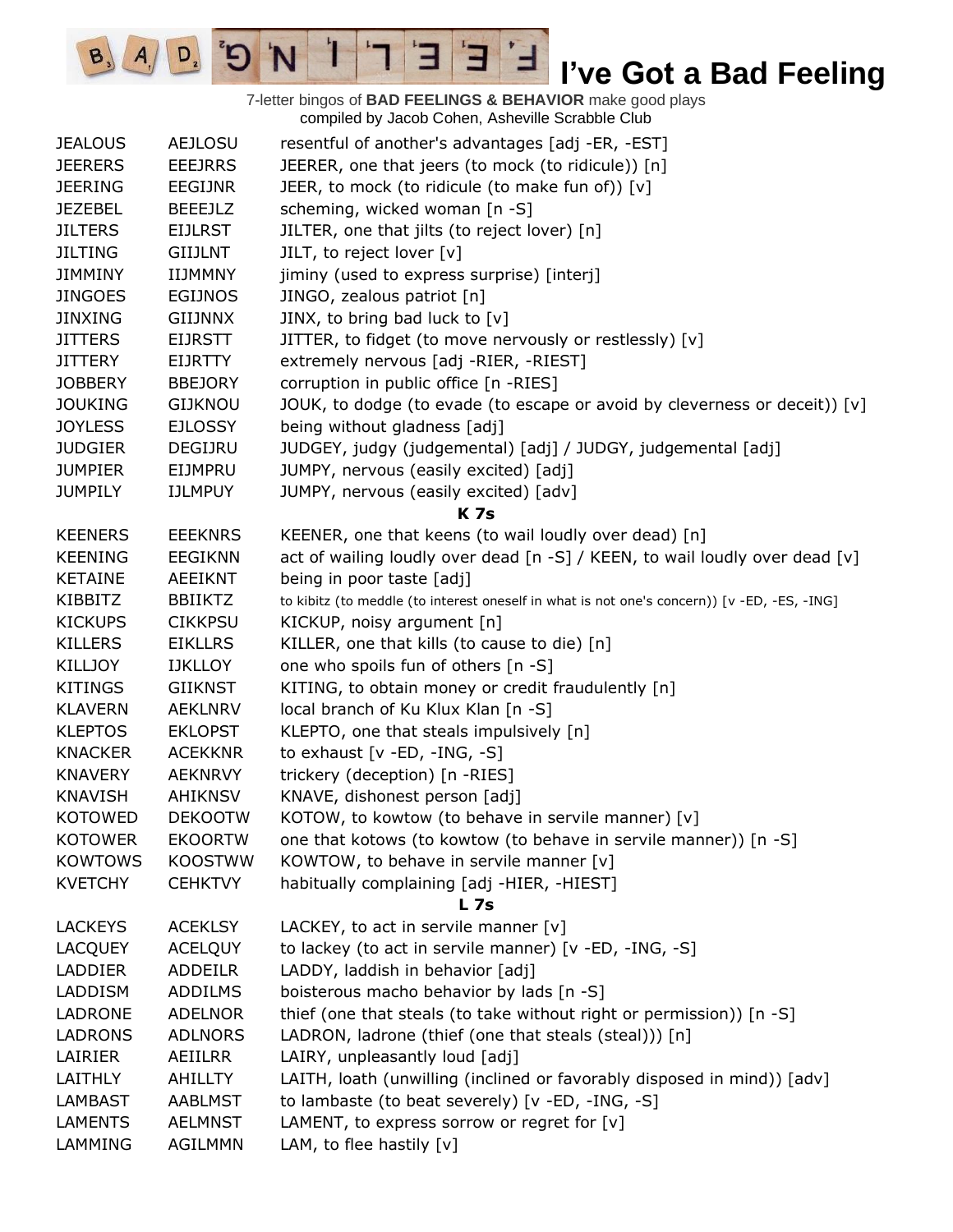7-letter bingos of **BAD FEELINGS & BEHAVIOR** make good plays compiled by Jacob Cohen, Asheville Scrabble Club LAMPOON ALMNOOP to ridicule in satirical composition [v ED, ING, -S] LAPSERS AELPRSS LAPSER, one that lapses (to fall from previous standard) [n] LAPSING AGILNPS LAPSE, to fall from previous standard [v] LARCENY ACELNRY felonious taking and removal of another's personal goods [n -S] LAWLESS AELLSSW having no system of laws [adj] LAXNESS AELNSSX laxity (state of being lax (not strict or stringent)) [n -ES] LAZIEST AEILSTZ LAZY, disinclined toward work or exertion [adj] LAZYING AGILNYZ LAZY, to move or lie lazily [v] LAZYISH AHILSYZ somewhat lazy [adj] LEARIER AEEILRR LEARY, leery (suspicious) [adj] LECHERS CEEHLRS LECHER, to engage in lechery [v] LECHERY CEEHLRY excessive sexual indulgence [n -RIES] LEERIER EEEILRR LEERY, suspicious [adj] LEERILY EEILLRY LEERY, suspicious [adv] LEERING EEGILNR LEER, to look with sideways glance [v] LETCHED CEEHLST LETCH, to lech (to engage in lechery) [v] LETCHES CDEEHLT LETCH, to lech (to engage in lechery) [v] LEVANTS AELNSTV LEVANT, to avoid debt [v] LEWDEST DEELSTW LEWD, obscene (indecent (not decent)) [adj] LIFEWAY AEFILWY way of living [n -S] LIMMERS EILMMRS LIMMER, scoundrel [n] LIPPIER EIILPPR LIPPY, impudent (offensively bold or disrespectful) [adj] LOATHED ADEHLOT LOATHE, to detest greatly [v] LOATHER AEHLORT one that loathes (to detest greatly) [n -S] LOATHES AEHLOST LOATHE, to detest greatly [v] LOATHLY AHLLOTY repulsive [adj] LOIDING DGIILNO LOID, to open spring lock by using piece of celluloid [v] LONGERS EGLNORS LONGER, one that longs (to desire strongly) [n] LOOKISM IKLMOOS discrimination based on physical appearance [n -S] LOONIER EILNOOR LOONEY, loony (crazy (insane (mentally unsound))) [adj] / LOONY, crazy [adj] LOONILY ILLNOOY LOONY, crazy (insane (mentally unsound)) [adv] LOOTERS ELOORST LOOTER, one that loots (to plunder (to rob of goods by force)) [n] LOOTING GILNOOT act of stealing goods left unprotected [n -S] / LOOT, to plunder (to rob of goods by force) [v] LORNEST ELNORST LORN, abandoned [adj] LOURING GILNORU LOUR, to lower (to appear dark and threatening)  $[v]$ LOUSIER EILORSU LOUSY, mean or contemptible [adj] LOUSILY ILLOSUY LOUSY, mean or contemptible [adv] LOUSING GILNOSU LOUSE, to spoil or bungle [v] LOUTISH HILOSTU clumsy (awkward (lacking skill, dexterity, or grace)) [adj] LOWERED DEELORW LOWER, to appear dark and threatening [v] LUCIFER CEFILRU friction match / devil [n -S] LUNATIC ACILNTU insane person [n -S] LUNIEST EILNSTU LUNY, loony (crazy (insane (mentally unsound))) [adj] LURDANE ADELNRU lurdan (lazy or stupid person) [n -S] LURDANS ADLNRSU LURDAN, lazy or stupid person [n] LURIDLY DILLRUY LURID, causing shock or horror [adv] LURKERS EKLRRSU LURKER, one that lurks (to wait in concealment) [n]

 $\mathbf{E}$ 

 $A/\sqrt{D}$   $B$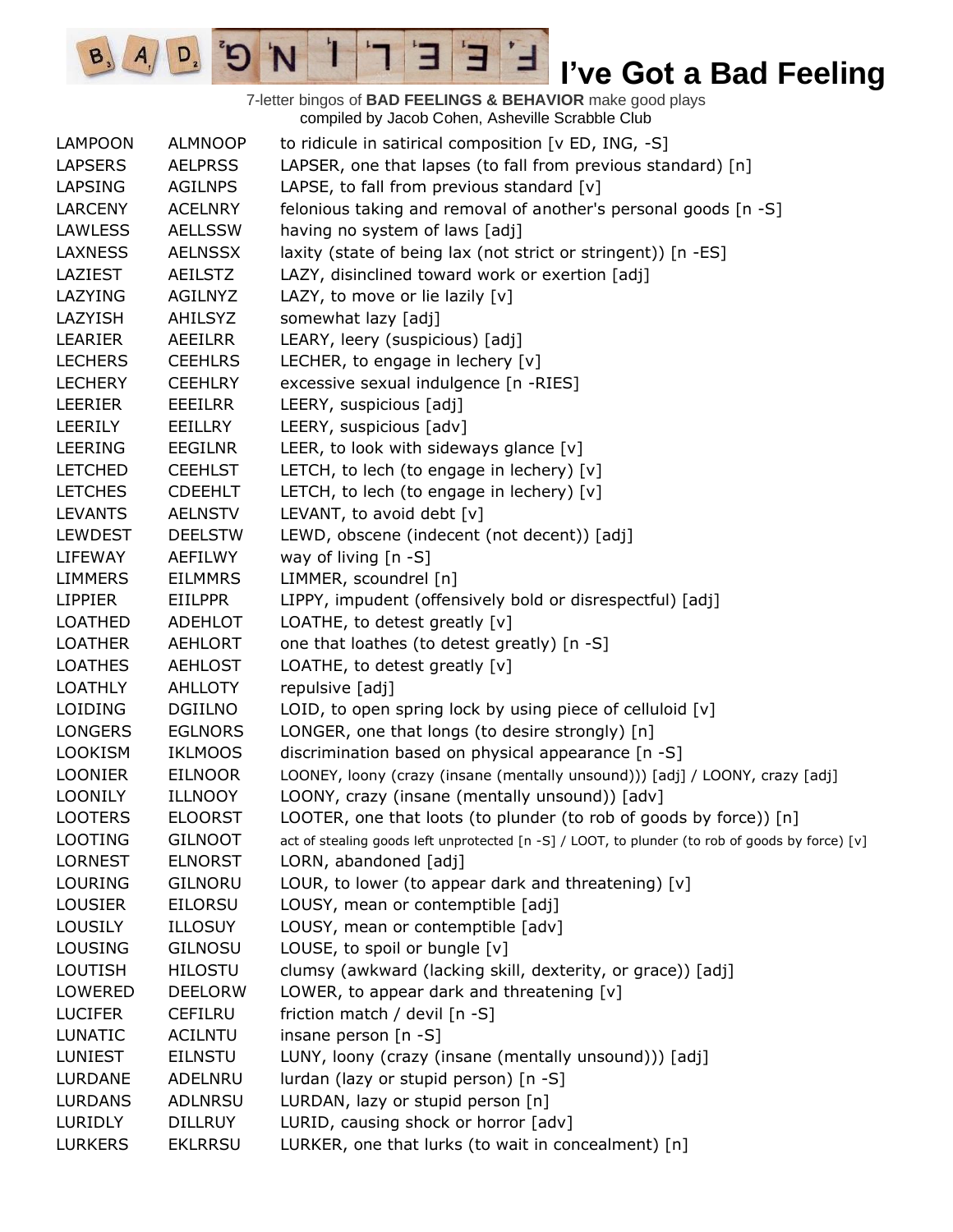7-letter bingos of **BAD FEELINGS & BEHAVIOR** make good plays compiled by Jacob Cohen, Asheville Scrabble Club

 $\mathbf{E}$ 

ᅼ

E

 $\mathbf{I}$ 

'N

 $B_3$ 

 $A_{1}$ 

 $D_{2}$ 

| <b>LURKING</b> | <b>GIKLNRU</b> | LURK, to wait in concealment $[v]$                                         |
|----------------|----------------|----------------------------------------------------------------------------|
| <b>LUSTFUL</b> | <b>FLLSTUU</b> | marked by excessive sexual desire [adj]                                    |
| <b>LYINGLY</b> | <b>GILLNYY</b> | falsely (contrary to truth or fact) [adv]                                  |
| <b>LYNCHED</b> | <b>CDEHLNY</b> | LYNCH, to put to death without legal sanction [v]                          |
| <b>LYNCHER</b> | <b>CEHLNRY</b> | one that lynches (to put to death without legal sanction) [n -S]           |
| <b>LYNCHES</b> | <b>CEHLNSY</b> | LYNCH, to put to death without legal sanction [v]                          |
|                |                | <b>M</b> 7s                                                                |
| <b>MACABER</b> | <b>AABCEMR</b> | macabre (gruesome, repugnant) [adj]                                        |
| <b>MACABRE</b> | <b>AABCEMR</b> | gruesome, repugnant [adj -R, -ST]                                          |
| <b>MADDEST</b> | <b>ADDEMST</b> | MAD, insane (mentally unsound) [adj]                                       |
| <b>MADNESS</b> | <b>ADEMNSS</b> | state of being mad (insane (mentally unsound)) [n -ES]                     |
| <b>MAFFIAS</b> | <b>AAFFIMS</b> | MAFFIA, mafia (secret criminal organization) [n]                           |
| <b>MAFIOSO</b> | <b>AFIMOOS</b> | member of mafia [n -SI, -S]                                                |
| <b>MALAISE</b> | <b>AAEILMS</b> | feeling of vague discomfort [n -S]                                         |
| <b>MALEFIC</b> | <b>ACEFILM</b> | producing or causing evil [adj]                                            |
| <b>MALICES</b> | <b>ACEILMS</b> | MALICE, desire to injure another [n]                                       |
| <b>MALIGNS</b> | <b>AGILMNS</b> | MALIGN, to speak evil of [v]                                               |
| <b>MALISON</b> | <b>AILMNOS</b> | curse $[n - S]$                                                            |
| <b>MANIACS</b> | <b>AACIMNS</b> | MANIAC, insane person [n]                                                  |
| <b>MANNERS</b> | <b>AEMNNRS</b> | MANNER, way of acting [adj]                                                |
| <b>MANTRAP</b> | <b>AAMNPRT</b> | trap for catching men [n -S]                                               |
| <b>MARAUDS</b> | AADMRSU        | MARAUD, to rove in search of booty [v]                                     |
| <b>MARPLOT</b> | <b>ALMOPRT</b> | one that ruins plan by meddling [n -S]                                     |
| <b>MARQUES</b> | AEMQRSU        | MARQUE, reprisal (act of retaliation) [n]                                  |
| <b>MAUDLIN</b> | ADILMNU        | excessively emotional [adj]                                                |
| <b>MAWKISH</b> | <b>AHIKMSW</b> | offensively sentimental [adj]                                              |
| <b>MAYDAYS</b> | <b>AADMSYY</b> | MAYDAY, radio distress call [n]                                            |
| <b>MAYHEMS</b> | <b>AEHMMSY</b> | MAYHEM, offense of willfully maiming person [n]                            |
| <b>MEAGRER</b> | <b>AEEGMRR</b> | MEAGRE, meager (deficient in quantity or quality) [adj]                    |
| <b>MEANEST</b> | <b>AEEMNST</b> | MEAN, inferior in grade, quality, or character [adj]                       |
| <b>MEANIES</b> | <b>AEEIMNS</b> | MEANIE, nasty person [n] / MEANY, meanie (nasty person) [n]                |
| <b>MEDDLED</b> | <b>DDDEELM</b> | MEDDLE, to interest oneself in what is not one's concern [v]               |
| <b>MEDDLER</b> | <b>DDEELMR</b> | one that meddles (to interest oneself in what is not one's concern) [n -S] |
| <b>MEDDLES</b> | <b>DDEELMS</b> | MEDDLE, to interest oneself in what is not one's concern [v]               |
| <b>MENACED</b> | <b>ACDEEMN</b> | MENACE, to threaten (to be source of danger to) [v]                        |
| <b>MENACER</b> | <b>ACEEMNR</b> | one that menaces (to threaten (to be source of danger to)) [n -S]          |
| <b>MENACES</b> | <b>ACEEMNS</b> | MENACE, to threaten (to be source of danger to) [v]                        |
| <b>MESHUGA</b> | <b>AEGHMSU</b> | crazy (insane (mentally unsound)) [adj]                                    |
| <b>MICHING</b> | <b>CGHIIMN</b> | MICHE, to skulk (to move about stealthily) [v]                             |
| <b>MIFFIER</b> | <b>EFFIIMR</b> | MIFFY, easily annoyed [adj]                                                |
| <b>MIFFING</b> | <b>FFGIIMN</b> | MIFF, to annoy (to be troublesome to) [v]                                  |
| <b>MINCIER</b> | <b>CEIIMNR</b> | MINCY, affectedly dainty [adj]                                             |
| <b>MINGIER</b> | <b>EGIIMNR</b> | MINGY, mean and stingy [adj]                                               |
| MINGILY        | <b>GIILMNY</b> | MINGY, mean and stingy [adv]                                               |
| <b>MINIONS</b> | <b>IIMNNOS</b> | MINION, servile follower [n]                                               |
| <b>MINUSES</b> | <b>EIMNSSU</b> | MINUS, negative quantity [n]                                               |
| MINXISH        | <b>HIIMNSX</b> | MINX, pert girl [adj]                                                      |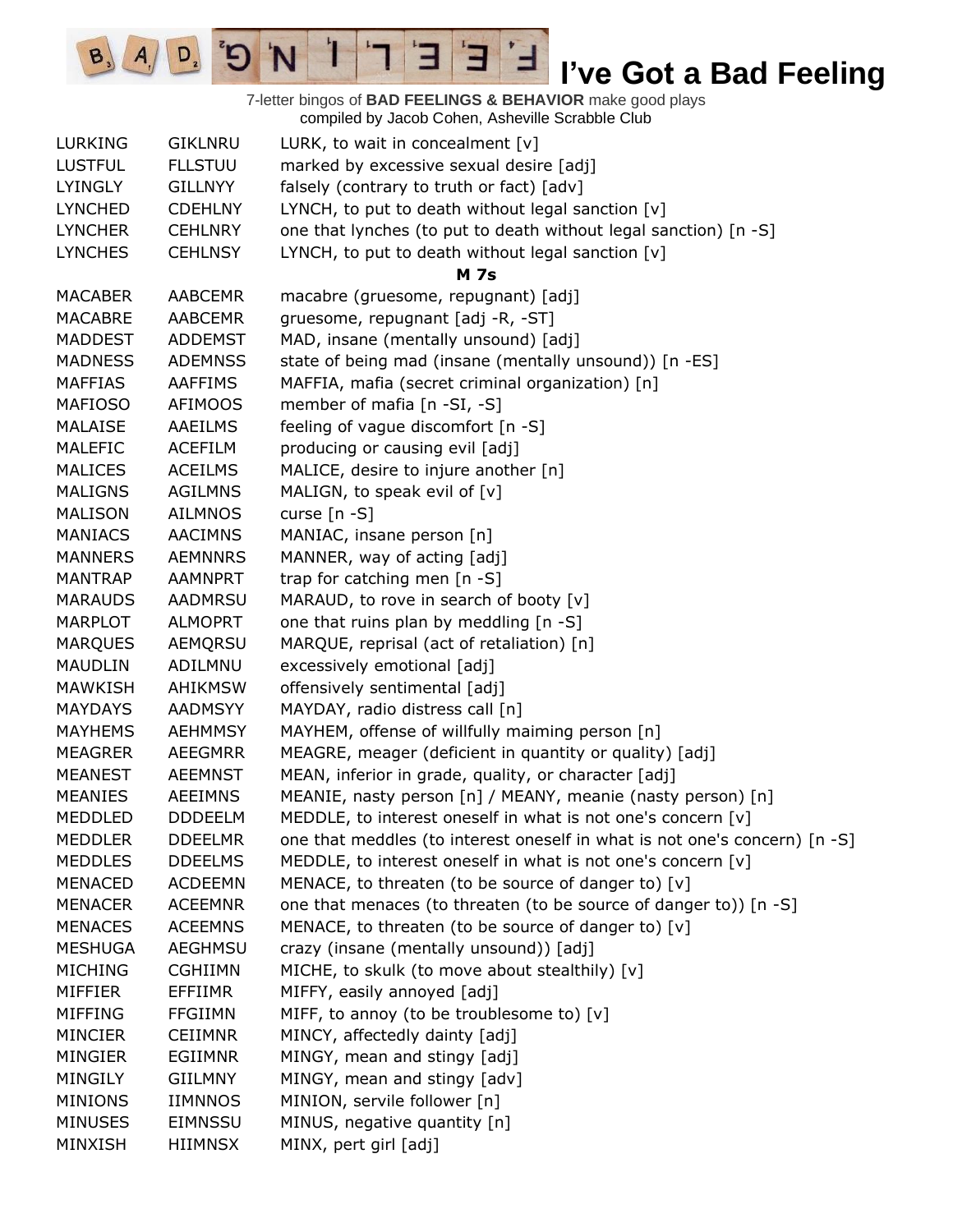7-letter bingos of **BAD FEELINGS & BEHAVIOR** make good plays compiled by Jacob Cohen, Asheville Scrabble Club

E

3

 $\frac{1}{2}$ 

'N

 $B_3$ 

 $A_{1}$ 

 $D_{2}$ 

| <b>MISADDS</b> | ADDIMSS        | MISADD, to add (to combine or join so as to bring about increase) incorrectly [v]   |
|----------------|----------------|-------------------------------------------------------------------------------------|
| <b>MISAIMS</b> | <b>AIIMMSS</b> | MISAIM, to aim badly [v]                                                            |
| <b>MISALLY</b> | <b>AILLMSY</b> | to ally badly [v -LLIED, -ING, -LLIES]                                              |
| <b>MISAVER</b> | <b>AEIMRSV</b> | to speak erroneously [v -RRED, -RRING, -S]                                          |
| <b>MISBIAS</b> | <b>ABIIMSS</b> | to bias wrongly [v -SSED, -SED, -SSING, -SING, -S]                                  |
| <b>MISBILL</b> | <b>BIILLMS</b> | to bill wrongly [v -ED, -ING, -S]                                                   |
| <b>MISBIND</b> | <b>BDIIMNS</b> | to bind imperfectly [v -BOUND, -ING, -S]                                            |
| <b>MISCALL</b> | <b>ACILLMS</b> | to call by wrong name [v -ED, -ING, -S]                                             |
| <b>MISCAST</b> | <b>ACIMSST</b> | to cast in unsuitable role [v MISCAST, -ING, -S]                                    |
| <b>MISCITE</b> | <b>CEIIMST</b> | to misquote (to quote (to repeat words of) incorrectly) $[v -D, -TING, -S]$         |
| <b>MISCODE</b> | <b>CDEIMOS</b> | to code wrongly [v -D, -DING, -S]                                                   |
| <b>MISCOIN</b> | <b>CIIMNOS</b> | to coin improperly [v -ED, -ING, -S]                                                |
| <b>MISCOOK</b> | <b>CIKMOOS</b> | to cook badly [v -ED, -ING, -S]                                                     |
| <b>MISCOPY</b> | <b>CIMOPSY</b> | to copy (to imitate (to behave in same way as)) incorrectly [v -PIED, -ING, -PIESS] |
| <b>MISCUED</b> | <b>CDEIMSU</b> | MISCUE, to make faulty stroke in billiards [v]                                      |
| <b>MISCUES</b> | <b>CEIMSSU</b> | MISCUE, to make faulty stroke in billiards [v]                                      |
| <b>MISCUTS</b> | <b>CIMSSTU</b> | MISCUT, to cut (to divide into parts with sharp-edged instrument) incorrectly [v]   |
| <b>MISDATE</b> | ADEIMST        | to date (to determine or record date of) incorrectly [v -D, -TING, -S]              |
| <b>MISDEAL</b> | <b>ADEILMS</b> | to deal cards incorrectly [v -T, -ING, -S]                                          |
| <b>MISDEED</b> | <b>DDEEIMS</b> | evil act [n -S]                                                                     |
| <b>MISDEEM</b> | <b>DEEIMMS</b> | to judge unfavorably [v -ED, -ING, -S]                                              |
| MISDIAL        | ADIILMS        | to dial wrongly [v -ED, -LLED, -ING, -LLING, -S]                                    |
| <b>MISDOER</b> | <b>DEIMORS</b> | one that misdoes (to do wrongly) [n -S]                                             |
| <b>MISDOES</b> | <b>DEIMOSS</b> | MISDO, to do wrongly [v]                                                            |
| <b>MISDONE</b> | <b>DEIMNOS</b> | MISDO, to do wrongly [v]                                                            |
| <b>MISDRAW</b> | ADIMRSW        | to draw (to move by pulling) incorrectly [v -REW, -N, -ING, -S]                     |
| <b>MISEASE</b> | <b>AEEIMSS</b> | discomfort [n -S]                                                                   |
| <b>MISEATS</b> | <b>AEIMSST</b> | MISEAT, to eat improperly [v]                                                       |
| <b>MISEDIT</b> | <b>DEIIMST</b> | to edit (to correct and prepare for publication) incorrectly [v -ED, -ING, -S]      |
| <b>MISERLY</b> | <b>EILMRSY</b> | characteristic of miser [adj]                                                       |
| <b>MISFEED</b> | <b>DEEFIMS</b> | to feed wrongly [v -FED, -ING, -S]                                                  |
| <b>MISFILE</b> | <b>EFIILMS</b> | to file in wrong place [v -ED, -ING, -S]                                            |
| MISFIRE        | EFIIMRS        | to fail to fire $[v -D, -RING, -S]$                                                 |
| <b>MISFITS</b> | <b>FIIMSST</b> | MISFIT, to fit badly [v]                                                            |
| <b>MISFOLD</b> | <b>DFILMOS</b> | to fold wrongly [v -ED, -ING, -S]                                                   |
| <b>MISFORM</b> | <b>FIMMORS</b> | to misshape (to shape badly) [v -ED, -ING, -S]                                      |
| MISGAGE        | <b>AEGGIMS</b> | to misgauge (to gauge wrongly or inaccurately) [v -D, -GING, -S]                    |
| <b>MISGIVE</b> | <b>EGIIMSV</b> | to make doubtful or fearful [v -D, -GAVE, -N, -VING, -S]                            |
| <b>MISGROW</b> | <b>GIMORSW</b> | to grow abnormally [v -GREW, -N, -ING, -S]                                          |
| <b>MISHAPS</b> | <b>AHIMPSS</b> | MISHAP, unfortunate accident [n]                                                    |
| <b>MISHEAR</b> | <b>AEHIMRS</b> | to hear (to perceive by ear) incorrectly [v -D, -ING, -S]                           |
| <b>MISHITS</b> | <b>HIIMSST</b> | MISHIT, to hit poorly [v]                                                           |
| <b>MISJOIN</b> | <b>IIJMNOS</b> | to join improperly [v -ED, -ING, -S]                                                |
| <b>MISKEEP</b> | <b>EEIKMPS</b> | to keep wrongly [v -KEPT, -ING, -S]                                                 |
| <b>MISKEPT</b> | <b>EIKMPST</b> | MISKEEP, to keep wrongly [v]                                                        |
| <b>MISKEYS</b> | <b>EIKMSSY</b> | MISKEY, to key into machine incorrectly [v]                                         |
| <b>MISKICK</b> | <b>CIIKKMS</b> | to kick badly [v -ED, -ING, -S]                                                     |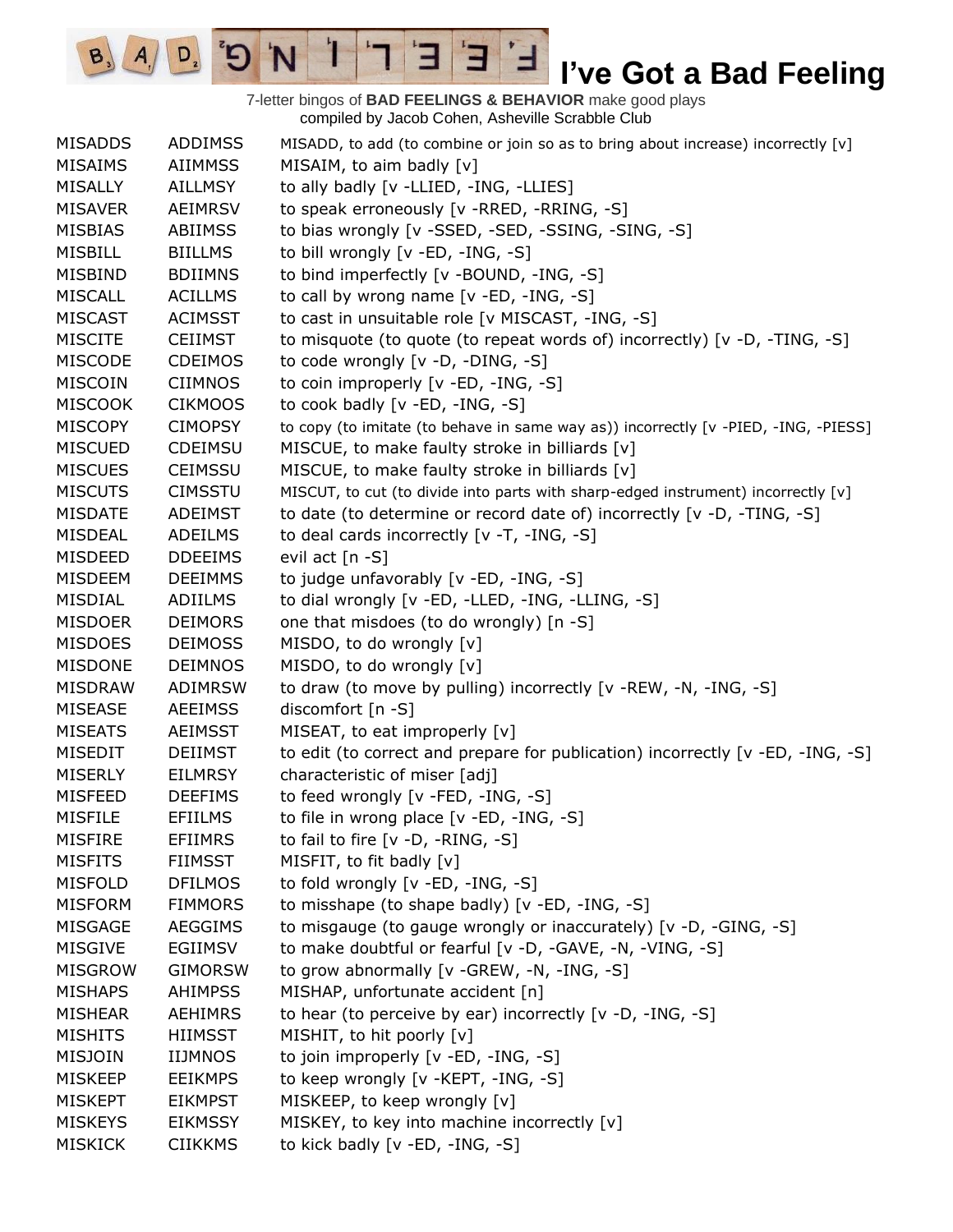7-letter bingos of **BAD FEELINGS & BEHAVIOR** make good plays compiled by Jacob Cohen, Asheville Scrabble Club

E

3

 $\frac{1}{2}$ 

'N

 $B_3$ 

 $A_{1}$ 

 $D_{2}$ 

| MISLAID<br>ADIILMS<br>MISLAY, MISLIE, to lie in wrong position [v]<br>MISLIE, to lie in wrong position [v]<br><b>MISLAIN</b><br><b>AIILMNS</b><br>MISLAY, MISLIE, to lie in wrong position [v]<br><b>MISLAYS</b><br><b>AILMSSY</b><br>to lead astray [v -LED, -ING, -S]<br><b>MISLEAD</b><br>ADEILMS<br>MISLIE, to lie in wrong position [v]<br><b>MISLIES</b><br><b>EIILMSS</b><br>to dislike (to regard with aversion) [v -D, -KING, -S]<br><b>MISLIKE</b><br><b>EIIKLMS</b><br>to live bad life [v -D, -VING, -S]<br><b>MISLIVE</b><br>EIILMSV<br><b>MISMAKE</b><br><b>AEIKMMS</b><br>to make (to cause to exist) incorrectly [v -MADE, -KING, -S]<br>to mark wrongly [v -ED, -ING, -S]<br><b>MISMARK</b><br><b>AIKMMRS</b><br><b>MISMATE</b><br>to mate unsuitably [v -D, -TING, -S]<br>AEIMMST<br>to meet under unfortunate circumstances [v -MET, -ING, -S]<br><b>MISMEET</b><br><b>EEIMMST</b><br>to move wrongly [v -D, -VING, -S]<br><b>MISMOVE</b><br>EIMMOSV<br>to call by wrong name [v -D, -MING, -S]<br><b>MISNAME</b><br><b>AEIMMNS</b><br>to page (to summon by calling out name of) incorrectly [ $v$ -D, -GING, -S]<br><b>MISPAGE</b><br><b>AEGIMPS</b><br><b>MISPART</b><br><b>AIMPRST</b><br>to part badly $[v - ED, -ING, -S]$<br><b>MISPENS</b><br>MISPEN, to write (to form characters or symbols on surface with instrument) incorrectly [v]<br><b>EIMNPSS</b><br>to plan badly [v -NNED, -NNING, -S]<br><b>MISPLAN</b><br><b>AILMNPS</b><br>to make bad play in game [v -ED, -ING, -S]<br><b>MISPLAY</b><br><b>AILMPSY</b><br>to rate (to estimate value of) incorrectly [v -D, -TING, -S]<br><b>MISRATE</b><br><b>AEIMRST</b><br><b>MISREAD</b><br><b>ADEIMRS</b><br>to read (to look at so as to take in meaning of, as something written or printed) incorrectly [v MISREAD, -ING, -S]<br><b>MISRELY</b><br><b>EILMRSY</b><br>to rely wrongly [v -LIED, -ING, -LIES]<br>to rule unwisely or unjustly [v -D, -LING, -S]<br><b>MISRULE</b><br><b>EILMRSU</b><br>MISSAY, to say (to utter (to give audible expression to)) incorrectly [v]<br>MISSAID<br><b>ADIIMSS</b><br><b>MISSAYS</b><br>MISSAY, to say (to utter (to give audible expression to)) incorrectly [v]<br><b>AIMSSSY</b><br>to seat wrongly [v -ED, -ING, -S]<br><b>MISSEAT</b><br>AEIMSST<br>to send (to cause to go) incorrectly [v -NT, -ING, -S]<br><b>MISSEND</b><br><b>DEIMNSS</b><br><b>MISSENT</b><br>MISSEND, to send (to cause to go) incorrectly [v]<br><b>EIMNSST</b><br>MISSET, to set (to put in particular position) incorrectly [v]<br><b>MISSETS</b><br><b>EIMSSST</b><br>improperly shod [adj]<br><b>MISSHOD</b><br><b>DHIMOSS</b><br>MISS, to fail to make contact with [v]<br><b>MISSING</b><br><b>GIIMNSS</b><br>to sort badly or improperly [v -ED, -ING, -S]<br><b>MISSORT</b><br><b>IMORSST</b><br><b>MISSOUT</b><br><b>IMOSSTU</b><br>losing throw of dice $[n - S]$<br>to step wrongly [v -PPED, -PPING, -S]<br><b>MISSTEP</b><br><b>EIMPSST</b><br>to stop wrongly [v -PPED, -PPING, -S]<br><b>MISSTOP</b><br><b>IMOPSST</b><br>to suit badly [v -ED, -ING, -S]<br><b>MISSUIT</b><br><b>IIMSSTU</b><br><b>MISTAKE</b><br><b>AEIKMST</b><br>to interpret wrongly [v -TOOK, -TEUK, -N, -KING, -S]<br>to tend to improperly [v -ED, -ING, -S]<br><b>MISTEND</b><br><b>DEIMNST</b><br><b>MISTERM</b><br><b>EIMMRST</b><br>to call by wrong name [v -ED, -ING, -S]<br>MISTAKE, to interpret wrongly [v]<br><b>MISTEUK</b><br><b>EIKMSTU</b><br>to time wrongly [v -D, -MING, -S]<br><b>MISTIME</b><br>EIIMMST<br>MIST, to become blurry [v]<br><b>MISTING</b><br><b>GIIMNST</b><br><b>MISTUNE</b><br><b>EIMNSTU</b><br>to tune (to put into proper pitch) incorrectly [v -D, -NING, -S]<br>to type (to write with typewriter) incorrectly [v -D, -PING, -S]<br><b>MISTYPE</b><br><b>EIMPSTY</b><br>MISUSE, to use (to put into service) incorrectly [v]<br><b>MISUSED</b><br><b>DEIMSSU</b><br><b>MISUSER</b><br>one that misuses (to use (to put into service) incorrectly) [n -S]<br><b>EIMRSSU</b> | <b>MISKNOW</b> | <b>IKMNOSW</b> | to fail to understand or recognize [v -KNEW, -N, -ING, -S] |
|----------------------------------------------------------------------------------------------------------------------------------------------------------------------------------------------------------------------------------------------------------------------------------------------------------------------------------------------------------------------------------------------------------------------------------------------------------------------------------------------------------------------------------------------------------------------------------------------------------------------------------------------------------------------------------------------------------------------------------------------------------------------------------------------------------------------------------------------------------------------------------------------------------------------------------------------------------------------------------------------------------------------------------------------------------------------------------------------------------------------------------------------------------------------------------------------------------------------------------------------------------------------------------------------------------------------------------------------------------------------------------------------------------------------------------------------------------------------------------------------------------------------------------------------------------------------------------------------------------------------------------------------------------------------------------------------------------------------------------------------------------------------------------------------------------------------------------------------------------------------------------------------------------------------------------------------------------------------------------------------------------------------------------------------------------------------------------------------------------------------------------------------------------------------------------------------------------------------------------------------------------------------------------------------------------------------------------------------------------------------------------------------------------------------------------------------------------------------------------------------------------------------------------------------------------------------------------------------------------------------------------------------------------------------------------------------------------------------------------------------------------------------------------------------------------------------------------------------------------------------------------------------------------------------------------------------------------------------------------------------------------------------------------------------------------------------------------------------------------------------------------------------------------------------------------------------------------------------------------------------------------------------------------------------------------------------------------------------------------------------------------------------------------------------------------------------------------------------------------------------------------------------------------------------------------------------------------------------------------------------------------------------------------------------------------------------------------------------------------------------------------------------------------------------------------------------------------------------------------------------------------------------------------------------------------------------------------------------------------------------------------------------|----------------|----------------|------------------------------------------------------------|
|                                                                                                                                                                                                                                                                                                                                                                                                                                                                                                                                                                                                                                                                                                                                                                                                                                                                                                                                                                                                                                                                                                                                                                                                                                                                                                                                                                                                                                                                                                                                                                                                                                                                                                                                                                                                                                                                                                                                                                                                                                                                                                                                                                                                                                                                                                                                                                                                                                                                                                                                                                                                                                                                                                                                                                                                                                                                                                                                                                                                                                                                                                                                                                                                                                                                                                                                                                                                                                                                                                                                                                                                                                                                                                                                                                                                                                                                                                                                                                                                                      |                |                |                                                            |
|                                                                                                                                                                                                                                                                                                                                                                                                                                                                                                                                                                                                                                                                                                                                                                                                                                                                                                                                                                                                                                                                                                                                                                                                                                                                                                                                                                                                                                                                                                                                                                                                                                                                                                                                                                                                                                                                                                                                                                                                                                                                                                                                                                                                                                                                                                                                                                                                                                                                                                                                                                                                                                                                                                                                                                                                                                                                                                                                                                                                                                                                                                                                                                                                                                                                                                                                                                                                                                                                                                                                                                                                                                                                                                                                                                                                                                                                                                                                                                                                                      |                |                |                                                            |
|                                                                                                                                                                                                                                                                                                                                                                                                                                                                                                                                                                                                                                                                                                                                                                                                                                                                                                                                                                                                                                                                                                                                                                                                                                                                                                                                                                                                                                                                                                                                                                                                                                                                                                                                                                                                                                                                                                                                                                                                                                                                                                                                                                                                                                                                                                                                                                                                                                                                                                                                                                                                                                                                                                                                                                                                                                                                                                                                                                                                                                                                                                                                                                                                                                                                                                                                                                                                                                                                                                                                                                                                                                                                                                                                                                                                                                                                                                                                                                                                                      |                |                |                                                            |
|                                                                                                                                                                                                                                                                                                                                                                                                                                                                                                                                                                                                                                                                                                                                                                                                                                                                                                                                                                                                                                                                                                                                                                                                                                                                                                                                                                                                                                                                                                                                                                                                                                                                                                                                                                                                                                                                                                                                                                                                                                                                                                                                                                                                                                                                                                                                                                                                                                                                                                                                                                                                                                                                                                                                                                                                                                                                                                                                                                                                                                                                                                                                                                                                                                                                                                                                                                                                                                                                                                                                                                                                                                                                                                                                                                                                                                                                                                                                                                                                                      |                |                |                                                            |
|                                                                                                                                                                                                                                                                                                                                                                                                                                                                                                                                                                                                                                                                                                                                                                                                                                                                                                                                                                                                                                                                                                                                                                                                                                                                                                                                                                                                                                                                                                                                                                                                                                                                                                                                                                                                                                                                                                                                                                                                                                                                                                                                                                                                                                                                                                                                                                                                                                                                                                                                                                                                                                                                                                                                                                                                                                                                                                                                                                                                                                                                                                                                                                                                                                                                                                                                                                                                                                                                                                                                                                                                                                                                                                                                                                                                                                                                                                                                                                                                                      |                |                |                                                            |
|                                                                                                                                                                                                                                                                                                                                                                                                                                                                                                                                                                                                                                                                                                                                                                                                                                                                                                                                                                                                                                                                                                                                                                                                                                                                                                                                                                                                                                                                                                                                                                                                                                                                                                                                                                                                                                                                                                                                                                                                                                                                                                                                                                                                                                                                                                                                                                                                                                                                                                                                                                                                                                                                                                                                                                                                                                                                                                                                                                                                                                                                                                                                                                                                                                                                                                                                                                                                                                                                                                                                                                                                                                                                                                                                                                                                                                                                                                                                                                                                                      |                |                |                                                            |
|                                                                                                                                                                                                                                                                                                                                                                                                                                                                                                                                                                                                                                                                                                                                                                                                                                                                                                                                                                                                                                                                                                                                                                                                                                                                                                                                                                                                                                                                                                                                                                                                                                                                                                                                                                                                                                                                                                                                                                                                                                                                                                                                                                                                                                                                                                                                                                                                                                                                                                                                                                                                                                                                                                                                                                                                                                                                                                                                                                                                                                                                                                                                                                                                                                                                                                                                                                                                                                                                                                                                                                                                                                                                                                                                                                                                                                                                                                                                                                                                                      |                |                |                                                            |
|                                                                                                                                                                                                                                                                                                                                                                                                                                                                                                                                                                                                                                                                                                                                                                                                                                                                                                                                                                                                                                                                                                                                                                                                                                                                                                                                                                                                                                                                                                                                                                                                                                                                                                                                                                                                                                                                                                                                                                                                                                                                                                                                                                                                                                                                                                                                                                                                                                                                                                                                                                                                                                                                                                                                                                                                                                                                                                                                                                                                                                                                                                                                                                                                                                                                                                                                                                                                                                                                                                                                                                                                                                                                                                                                                                                                                                                                                                                                                                                                                      |                |                |                                                            |
|                                                                                                                                                                                                                                                                                                                                                                                                                                                                                                                                                                                                                                                                                                                                                                                                                                                                                                                                                                                                                                                                                                                                                                                                                                                                                                                                                                                                                                                                                                                                                                                                                                                                                                                                                                                                                                                                                                                                                                                                                                                                                                                                                                                                                                                                                                                                                                                                                                                                                                                                                                                                                                                                                                                                                                                                                                                                                                                                                                                                                                                                                                                                                                                                                                                                                                                                                                                                                                                                                                                                                                                                                                                                                                                                                                                                                                                                                                                                                                                                                      |                |                |                                                            |
|                                                                                                                                                                                                                                                                                                                                                                                                                                                                                                                                                                                                                                                                                                                                                                                                                                                                                                                                                                                                                                                                                                                                                                                                                                                                                                                                                                                                                                                                                                                                                                                                                                                                                                                                                                                                                                                                                                                                                                                                                                                                                                                                                                                                                                                                                                                                                                                                                                                                                                                                                                                                                                                                                                                                                                                                                                                                                                                                                                                                                                                                                                                                                                                                                                                                                                                                                                                                                                                                                                                                                                                                                                                                                                                                                                                                                                                                                                                                                                                                                      |                |                |                                                            |
|                                                                                                                                                                                                                                                                                                                                                                                                                                                                                                                                                                                                                                                                                                                                                                                                                                                                                                                                                                                                                                                                                                                                                                                                                                                                                                                                                                                                                                                                                                                                                                                                                                                                                                                                                                                                                                                                                                                                                                                                                                                                                                                                                                                                                                                                                                                                                                                                                                                                                                                                                                                                                                                                                                                                                                                                                                                                                                                                                                                                                                                                                                                                                                                                                                                                                                                                                                                                                                                                                                                                                                                                                                                                                                                                                                                                                                                                                                                                                                                                                      |                |                |                                                            |
|                                                                                                                                                                                                                                                                                                                                                                                                                                                                                                                                                                                                                                                                                                                                                                                                                                                                                                                                                                                                                                                                                                                                                                                                                                                                                                                                                                                                                                                                                                                                                                                                                                                                                                                                                                                                                                                                                                                                                                                                                                                                                                                                                                                                                                                                                                                                                                                                                                                                                                                                                                                                                                                                                                                                                                                                                                                                                                                                                                                                                                                                                                                                                                                                                                                                                                                                                                                                                                                                                                                                                                                                                                                                                                                                                                                                                                                                                                                                                                                                                      |                |                |                                                            |
|                                                                                                                                                                                                                                                                                                                                                                                                                                                                                                                                                                                                                                                                                                                                                                                                                                                                                                                                                                                                                                                                                                                                                                                                                                                                                                                                                                                                                                                                                                                                                                                                                                                                                                                                                                                                                                                                                                                                                                                                                                                                                                                                                                                                                                                                                                                                                                                                                                                                                                                                                                                                                                                                                                                                                                                                                                                                                                                                                                                                                                                                                                                                                                                                                                                                                                                                                                                                                                                                                                                                                                                                                                                                                                                                                                                                                                                                                                                                                                                                                      |                |                |                                                            |
|                                                                                                                                                                                                                                                                                                                                                                                                                                                                                                                                                                                                                                                                                                                                                                                                                                                                                                                                                                                                                                                                                                                                                                                                                                                                                                                                                                                                                                                                                                                                                                                                                                                                                                                                                                                                                                                                                                                                                                                                                                                                                                                                                                                                                                                                                                                                                                                                                                                                                                                                                                                                                                                                                                                                                                                                                                                                                                                                                                                                                                                                                                                                                                                                                                                                                                                                                                                                                                                                                                                                                                                                                                                                                                                                                                                                                                                                                                                                                                                                                      |                |                |                                                            |
|                                                                                                                                                                                                                                                                                                                                                                                                                                                                                                                                                                                                                                                                                                                                                                                                                                                                                                                                                                                                                                                                                                                                                                                                                                                                                                                                                                                                                                                                                                                                                                                                                                                                                                                                                                                                                                                                                                                                                                                                                                                                                                                                                                                                                                                                                                                                                                                                                                                                                                                                                                                                                                                                                                                                                                                                                                                                                                                                                                                                                                                                                                                                                                                                                                                                                                                                                                                                                                                                                                                                                                                                                                                                                                                                                                                                                                                                                                                                                                                                                      |                |                |                                                            |
|                                                                                                                                                                                                                                                                                                                                                                                                                                                                                                                                                                                                                                                                                                                                                                                                                                                                                                                                                                                                                                                                                                                                                                                                                                                                                                                                                                                                                                                                                                                                                                                                                                                                                                                                                                                                                                                                                                                                                                                                                                                                                                                                                                                                                                                                                                                                                                                                                                                                                                                                                                                                                                                                                                                                                                                                                                                                                                                                                                                                                                                                                                                                                                                                                                                                                                                                                                                                                                                                                                                                                                                                                                                                                                                                                                                                                                                                                                                                                                                                                      |                |                |                                                            |
|                                                                                                                                                                                                                                                                                                                                                                                                                                                                                                                                                                                                                                                                                                                                                                                                                                                                                                                                                                                                                                                                                                                                                                                                                                                                                                                                                                                                                                                                                                                                                                                                                                                                                                                                                                                                                                                                                                                                                                                                                                                                                                                                                                                                                                                                                                                                                                                                                                                                                                                                                                                                                                                                                                                                                                                                                                                                                                                                                                                                                                                                                                                                                                                                                                                                                                                                                                                                                                                                                                                                                                                                                                                                                                                                                                                                                                                                                                                                                                                                                      |                |                |                                                            |
|                                                                                                                                                                                                                                                                                                                                                                                                                                                                                                                                                                                                                                                                                                                                                                                                                                                                                                                                                                                                                                                                                                                                                                                                                                                                                                                                                                                                                                                                                                                                                                                                                                                                                                                                                                                                                                                                                                                                                                                                                                                                                                                                                                                                                                                                                                                                                                                                                                                                                                                                                                                                                                                                                                                                                                                                                                                                                                                                                                                                                                                                                                                                                                                                                                                                                                                                                                                                                                                                                                                                                                                                                                                                                                                                                                                                                                                                                                                                                                                                                      |                |                |                                                            |
|                                                                                                                                                                                                                                                                                                                                                                                                                                                                                                                                                                                                                                                                                                                                                                                                                                                                                                                                                                                                                                                                                                                                                                                                                                                                                                                                                                                                                                                                                                                                                                                                                                                                                                                                                                                                                                                                                                                                                                                                                                                                                                                                                                                                                                                                                                                                                                                                                                                                                                                                                                                                                                                                                                                                                                                                                                                                                                                                                                                                                                                                                                                                                                                                                                                                                                                                                                                                                                                                                                                                                                                                                                                                                                                                                                                                                                                                                                                                                                                                                      |                |                |                                                            |
|                                                                                                                                                                                                                                                                                                                                                                                                                                                                                                                                                                                                                                                                                                                                                                                                                                                                                                                                                                                                                                                                                                                                                                                                                                                                                                                                                                                                                                                                                                                                                                                                                                                                                                                                                                                                                                                                                                                                                                                                                                                                                                                                                                                                                                                                                                                                                                                                                                                                                                                                                                                                                                                                                                                                                                                                                                                                                                                                                                                                                                                                                                                                                                                                                                                                                                                                                                                                                                                                                                                                                                                                                                                                                                                                                                                                                                                                                                                                                                                                                      |                |                |                                                            |
|                                                                                                                                                                                                                                                                                                                                                                                                                                                                                                                                                                                                                                                                                                                                                                                                                                                                                                                                                                                                                                                                                                                                                                                                                                                                                                                                                                                                                                                                                                                                                                                                                                                                                                                                                                                                                                                                                                                                                                                                                                                                                                                                                                                                                                                                                                                                                                                                                                                                                                                                                                                                                                                                                                                                                                                                                                                                                                                                                                                                                                                                                                                                                                                                                                                                                                                                                                                                                                                                                                                                                                                                                                                                                                                                                                                                                                                                                                                                                                                                                      |                |                |                                                            |
|                                                                                                                                                                                                                                                                                                                                                                                                                                                                                                                                                                                                                                                                                                                                                                                                                                                                                                                                                                                                                                                                                                                                                                                                                                                                                                                                                                                                                                                                                                                                                                                                                                                                                                                                                                                                                                                                                                                                                                                                                                                                                                                                                                                                                                                                                                                                                                                                                                                                                                                                                                                                                                                                                                                                                                                                                                                                                                                                                                                                                                                                                                                                                                                                                                                                                                                                                                                                                                                                                                                                                                                                                                                                                                                                                                                                                                                                                                                                                                                                                      |                |                |                                                            |
|                                                                                                                                                                                                                                                                                                                                                                                                                                                                                                                                                                                                                                                                                                                                                                                                                                                                                                                                                                                                                                                                                                                                                                                                                                                                                                                                                                                                                                                                                                                                                                                                                                                                                                                                                                                                                                                                                                                                                                                                                                                                                                                                                                                                                                                                                                                                                                                                                                                                                                                                                                                                                                                                                                                                                                                                                                                                                                                                                                                                                                                                                                                                                                                                                                                                                                                                                                                                                                                                                                                                                                                                                                                                                                                                                                                                                                                                                                                                                                                                                      |                |                |                                                            |
|                                                                                                                                                                                                                                                                                                                                                                                                                                                                                                                                                                                                                                                                                                                                                                                                                                                                                                                                                                                                                                                                                                                                                                                                                                                                                                                                                                                                                                                                                                                                                                                                                                                                                                                                                                                                                                                                                                                                                                                                                                                                                                                                                                                                                                                                                                                                                                                                                                                                                                                                                                                                                                                                                                                                                                                                                                                                                                                                                                                                                                                                                                                                                                                                                                                                                                                                                                                                                                                                                                                                                                                                                                                                                                                                                                                                                                                                                                                                                                                                                      |                |                |                                                            |
|                                                                                                                                                                                                                                                                                                                                                                                                                                                                                                                                                                                                                                                                                                                                                                                                                                                                                                                                                                                                                                                                                                                                                                                                                                                                                                                                                                                                                                                                                                                                                                                                                                                                                                                                                                                                                                                                                                                                                                                                                                                                                                                                                                                                                                                                                                                                                                                                                                                                                                                                                                                                                                                                                                                                                                                                                                                                                                                                                                                                                                                                                                                                                                                                                                                                                                                                                                                                                                                                                                                                                                                                                                                                                                                                                                                                                                                                                                                                                                                                                      |                |                |                                                            |
|                                                                                                                                                                                                                                                                                                                                                                                                                                                                                                                                                                                                                                                                                                                                                                                                                                                                                                                                                                                                                                                                                                                                                                                                                                                                                                                                                                                                                                                                                                                                                                                                                                                                                                                                                                                                                                                                                                                                                                                                                                                                                                                                                                                                                                                                                                                                                                                                                                                                                                                                                                                                                                                                                                                                                                                                                                                                                                                                                                                                                                                                                                                                                                                                                                                                                                                                                                                                                                                                                                                                                                                                                                                                                                                                                                                                                                                                                                                                                                                                                      |                |                |                                                            |
|                                                                                                                                                                                                                                                                                                                                                                                                                                                                                                                                                                                                                                                                                                                                                                                                                                                                                                                                                                                                                                                                                                                                                                                                                                                                                                                                                                                                                                                                                                                                                                                                                                                                                                                                                                                                                                                                                                                                                                                                                                                                                                                                                                                                                                                                                                                                                                                                                                                                                                                                                                                                                                                                                                                                                                                                                                                                                                                                                                                                                                                                                                                                                                                                                                                                                                                                                                                                                                                                                                                                                                                                                                                                                                                                                                                                                                                                                                                                                                                                                      |                |                |                                                            |
|                                                                                                                                                                                                                                                                                                                                                                                                                                                                                                                                                                                                                                                                                                                                                                                                                                                                                                                                                                                                                                                                                                                                                                                                                                                                                                                                                                                                                                                                                                                                                                                                                                                                                                                                                                                                                                                                                                                                                                                                                                                                                                                                                                                                                                                                                                                                                                                                                                                                                                                                                                                                                                                                                                                                                                                                                                                                                                                                                                                                                                                                                                                                                                                                                                                                                                                                                                                                                                                                                                                                                                                                                                                                                                                                                                                                                                                                                                                                                                                                                      |                |                |                                                            |
|                                                                                                                                                                                                                                                                                                                                                                                                                                                                                                                                                                                                                                                                                                                                                                                                                                                                                                                                                                                                                                                                                                                                                                                                                                                                                                                                                                                                                                                                                                                                                                                                                                                                                                                                                                                                                                                                                                                                                                                                                                                                                                                                                                                                                                                                                                                                                                                                                                                                                                                                                                                                                                                                                                                                                                                                                                                                                                                                                                                                                                                                                                                                                                                                                                                                                                                                                                                                                                                                                                                                                                                                                                                                                                                                                                                                                                                                                                                                                                                                                      |                |                |                                                            |
|                                                                                                                                                                                                                                                                                                                                                                                                                                                                                                                                                                                                                                                                                                                                                                                                                                                                                                                                                                                                                                                                                                                                                                                                                                                                                                                                                                                                                                                                                                                                                                                                                                                                                                                                                                                                                                                                                                                                                                                                                                                                                                                                                                                                                                                                                                                                                                                                                                                                                                                                                                                                                                                                                                                                                                                                                                                                                                                                                                                                                                                                                                                                                                                                                                                                                                                                                                                                                                                                                                                                                                                                                                                                                                                                                                                                                                                                                                                                                                                                                      |                |                |                                                            |
|                                                                                                                                                                                                                                                                                                                                                                                                                                                                                                                                                                                                                                                                                                                                                                                                                                                                                                                                                                                                                                                                                                                                                                                                                                                                                                                                                                                                                                                                                                                                                                                                                                                                                                                                                                                                                                                                                                                                                                                                                                                                                                                                                                                                                                                                                                                                                                                                                                                                                                                                                                                                                                                                                                                                                                                                                                                                                                                                                                                                                                                                                                                                                                                                                                                                                                                                                                                                                                                                                                                                                                                                                                                                                                                                                                                                                                                                                                                                                                                                                      |                |                |                                                            |
|                                                                                                                                                                                                                                                                                                                                                                                                                                                                                                                                                                                                                                                                                                                                                                                                                                                                                                                                                                                                                                                                                                                                                                                                                                                                                                                                                                                                                                                                                                                                                                                                                                                                                                                                                                                                                                                                                                                                                                                                                                                                                                                                                                                                                                                                                                                                                                                                                                                                                                                                                                                                                                                                                                                                                                                                                                                                                                                                                                                                                                                                                                                                                                                                                                                                                                                                                                                                                                                                                                                                                                                                                                                                                                                                                                                                                                                                                                                                                                                                                      |                |                |                                                            |
|                                                                                                                                                                                                                                                                                                                                                                                                                                                                                                                                                                                                                                                                                                                                                                                                                                                                                                                                                                                                                                                                                                                                                                                                                                                                                                                                                                                                                                                                                                                                                                                                                                                                                                                                                                                                                                                                                                                                                                                                                                                                                                                                                                                                                                                                                                                                                                                                                                                                                                                                                                                                                                                                                                                                                                                                                                                                                                                                                                                                                                                                                                                                                                                                                                                                                                                                                                                                                                                                                                                                                                                                                                                                                                                                                                                                                                                                                                                                                                                                                      |                |                |                                                            |
|                                                                                                                                                                                                                                                                                                                                                                                                                                                                                                                                                                                                                                                                                                                                                                                                                                                                                                                                                                                                                                                                                                                                                                                                                                                                                                                                                                                                                                                                                                                                                                                                                                                                                                                                                                                                                                                                                                                                                                                                                                                                                                                                                                                                                                                                                                                                                                                                                                                                                                                                                                                                                                                                                                                                                                                                                                                                                                                                                                                                                                                                                                                                                                                                                                                                                                                                                                                                                                                                                                                                                                                                                                                                                                                                                                                                                                                                                                                                                                                                                      |                |                |                                                            |
|                                                                                                                                                                                                                                                                                                                                                                                                                                                                                                                                                                                                                                                                                                                                                                                                                                                                                                                                                                                                                                                                                                                                                                                                                                                                                                                                                                                                                                                                                                                                                                                                                                                                                                                                                                                                                                                                                                                                                                                                                                                                                                                                                                                                                                                                                                                                                                                                                                                                                                                                                                                                                                                                                                                                                                                                                                                                                                                                                                                                                                                                                                                                                                                                                                                                                                                                                                                                                                                                                                                                                                                                                                                                                                                                                                                                                                                                                                                                                                                                                      |                |                |                                                            |
|                                                                                                                                                                                                                                                                                                                                                                                                                                                                                                                                                                                                                                                                                                                                                                                                                                                                                                                                                                                                                                                                                                                                                                                                                                                                                                                                                                                                                                                                                                                                                                                                                                                                                                                                                                                                                                                                                                                                                                                                                                                                                                                                                                                                                                                                                                                                                                                                                                                                                                                                                                                                                                                                                                                                                                                                                                                                                                                                                                                                                                                                                                                                                                                                                                                                                                                                                                                                                                                                                                                                                                                                                                                                                                                                                                                                                                                                                                                                                                                                                      |                |                |                                                            |
|                                                                                                                                                                                                                                                                                                                                                                                                                                                                                                                                                                                                                                                                                                                                                                                                                                                                                                                                                                                                                                                                                                                                                                                                                                                                                                                                                                                                                                                                                                                                                                                                                                                                                                                                                                                                                                                                                                                                                                                                                                                                                                                                                                                                                                                                                                                                                                                                                                                                                                                                                                                                                                                                                                                                                                                                                                                                                                                                                                                                                                                                                                                                                                                                                                                                                                                                                                                                                                                                                                                                                                                                                                                                                                                                                                                                                                                                                                                                                                                                                      |                |                |                                                            |
|                                                                                                                                                                                                                                                                                                                                                                                                                                                                                                                                                                                                                                                                                                                                                                                                                                                                                                                                                                                                                                                                                                                                                                                                                                                                                                                                                                                                                                                                                                                                                                                                                                                                                                                                                                                                                                                                                                                                                                                                                                                                                                                                                                                                                                                                                                                                                                                                                                                                                                                                                                                                                                                                                                                                                                                                                                                                                                                                                                                                                                                                                                                                                                                                                                                                                                                                                                                                                                                                                                                                                                                                                                                                                                                                                                                                                                                                                                                                                                                                                      |                |                |                                                            |
|                                                                                                                                                                                                                                                                                                                                                                                                                                                                                                                                                                                                                                                                                                                                                                                                                                                                                                                                                                                                                                                                                                                                                                                                                                                                                                                                                                                                                                                                                                                                                                                                                                                                                                                                                                                                                                                                                                                                                                                                                                                                                                                                                                                                                                                                                                                                                                                                                                                                                                                                                                                                                                                                                                                                                                                                                                                                                                                                                                                                                                                                                                                                                                                                                                                                                                                                                                                                                                                                                                                                                                                                                                                                                                                                                                                                                                                                                                                                                                                                                      |                |                |                                                            |
|                                                                                                                                                                                                                                                                                                                                                                                                                                                                                                                                                                                                                                                                                                                                                                                                                                                                                                                                                                                                                                                                                                                                                                                                                                                                                                                                                                                                                                                                                                                                                                                                                                                                                                                                                                                                                                                                                                                                                                                                                                                                                                                                                                                                                                                                                                                                                                                                                                                                                                                                                                                                                                                                                                                                                                                                                                                                                                                                                                                                                                                                                                                                                                                                                                                                                                                                                                                                                                                                                                                                                                                                                                                                                                                                                                                                                                                                                                                                                                                                                      |                |                |                                                            |
|                                                                                                                                                                                                                                                                                                                                                                                                                                                                                                                                                                                                                                                                                                                                                                                                                                                                                                                                                                                                                                                                                                                                                                                                                                                                                                                                                                                                                                                                                                                                                                                                                                                                                                                                                                                                                                                                                                                                                                                                                                                                                                                                                                                                                                                                                                                                                                                                                                                                                                                                                                                                                                                                                                                                                                                                                                                                                                                                                                                                                                                                                                                                                                                                                                                                                                                                                                                                                                                                                                                                                                                                                                                                                                                                                                                                                                                                                                                                                                                                                      |                |                |                                                            |
|                                                                                                                                                                                                                                                                                                                                                                                                                                                                                                                                                                                                                                                                                                                                                                                                                                                                                                                                                                                                                                                                                                                                                                                                                                                                                                                                                                                                                                                                                                                                                                                                                                                                                                                                                                                                                                                                                                                                                                                                                                                                                                                                                                                                                                                                                                                                                                                                                                                                                                                                                                                                                                                                                                                                                                                                                                                                                                                                                                                                                                                                                                                                                                                                                                                                                                                                                                                                                                                                                                                                                                                                                                                                                                                                                                                                                                                                                                                                                                                                                      |                |                |                                                            |
|                                                                                                                                                                                                                                                                                                                                                                                                                                                                                                                                                                                                                                                                                                                                                                                                                                                                                                                                                                                                                                                                                                                                                                                                                                                                                                                                                                                                                                                                                                                                                                                                                                                                                                                                                                                                                                                                                                                                                                                                                                                                                                                                                                                                                                                                                                                                                                                                                                                                                                                                                                                                                                                                                                                                                                                                                                                                                                                                                                                                                                                                                                                                                                                                                                                                                                                                                                                                                                                                                                                                                                                                                                                                                                                                                                                                                                                                                                                                                                                                                      |                |                |                                                            |
|                                                                                                                                                                                                                                                                                                                                                                                                                                                                                                                                                                                                                                                                                                                                                                                                                                                                                                                                                                                                                                                                                                                                                                                                                                                                                                                                                                                                                                                                                                                                                                                                                                                                                                                                                                                                                                                                                                                                                                                                                                                                                                                                                                                                                                                                                                                                                                                                                                                                                                                                                                                                                                                                                                                                                                                                                                                                                                                                                                                                                                                                                                                                                                                                                                                                                                                                                                                                                                                                                                                                                                                                                                                                                                                                                                                                                                                                                                                                                                                                                      |                |                |                                                            |
|                                                                                                                                                                                                                                                                                                                                                                                                                                                                                                                                                                                                                                                                                                                                                                                                                                                                                                                                                                                                                                                                                                                                                                                                                                                                                                                                                                                                                                                                                                                                                                                                                                                                                                                                                                                                                                                                                                                                                                                                                                                                                                                                                                                                                                                                                                                                                                                                                                                                                                                                                                                                                                                                                                                                                                                                                                                                                                                                                                                                                                                                                                                                                                                                                                                                                                                                                                                                                                                                                                                                                                                                                                                                                                                                                                                                                                                                                                                                                                                                                      |                |                |                                                            |
|                                                                                                                                                                                                                                                                                                                                                                                                                                                                                                                                                                                                                                                                                                                                                                                                                                                                                                                                                                                                                                                                                                                                                                                                                                                                                                                                                                                                                                                                                                                                                                                                                                                                                                                                                                                                                                                                                                                                                                                                                                                                                                                                                                                                                                                                                                                                                                                                                                                                                                                                                                                                                                                                                                                                                                                                                                                                                                                                                                                                                                                                                                                                                                                                                                                                                                                                                                                                                                                                                                                                                                                                                                                                                                                                                                                                                                                                                                                                                                                                                      | <b>MISUSES</b> | <b>EIMSSSU</b> | MISUSE, to use (to put into service) incorrectly [v]       |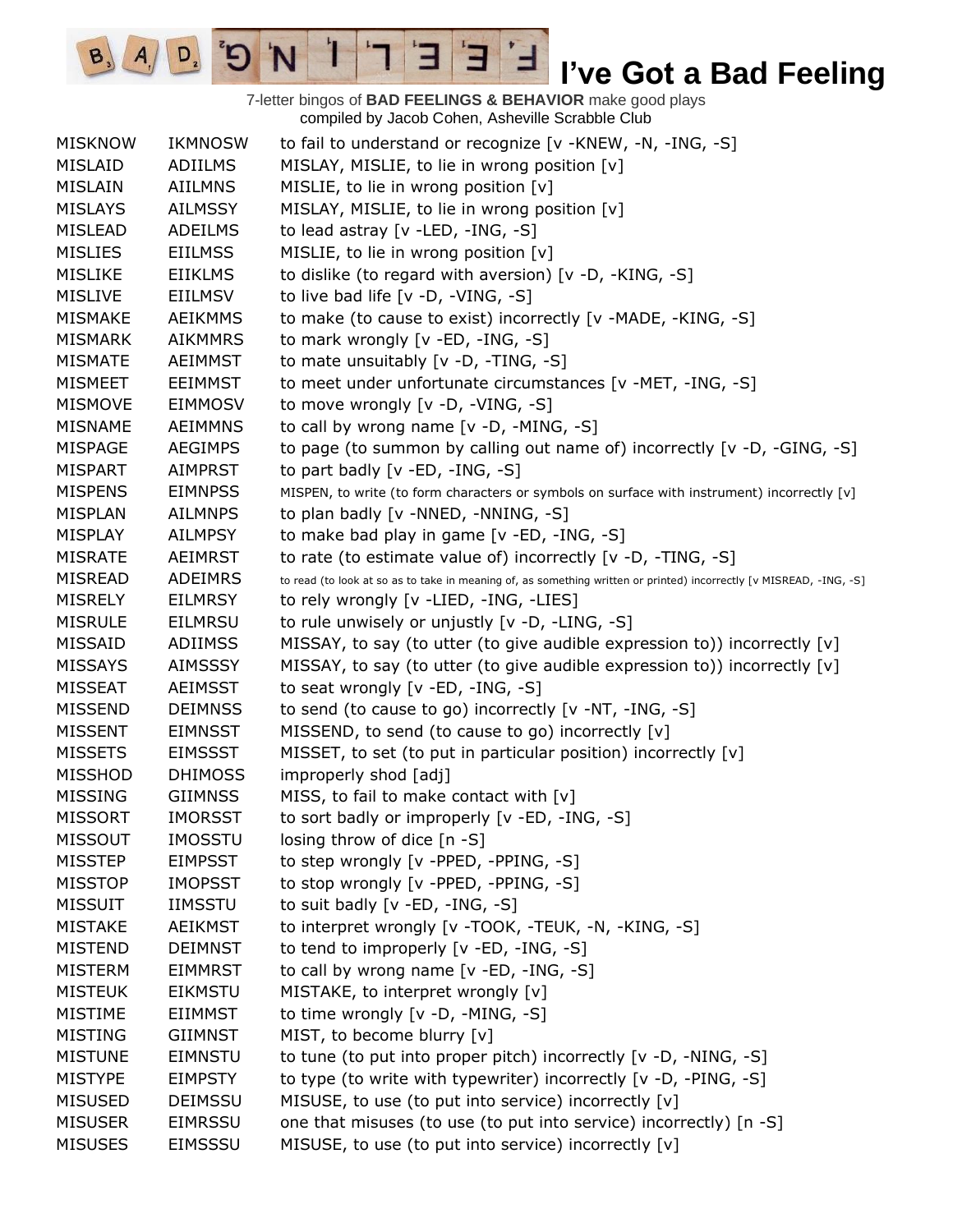7-letter bingos of **BAD FEELINGS & BEHAVIOR** make good plays compiled by Jacob Cohen, Asheville Scrabble Club

 $\overline{E}$ 

Ⅎ

3

 $\mathbf{I}$ 

'N

 $\sigma$ 

 $\boxed{\mathsf{D}_2}$ 

 $B_3$   $A_1$ 

| <b>MISWORD</b> | <b>DIMORSW</b> | to word wrongly [v -ED, -ING, -S]                                                             |
|----------------|----------------|-----------------------------------------------------------------------------------------------|
| <b>MISWRIT</b> | <b>IIMRSTW</b> | MISWRITE, to write (to form characters or symbols on surface with instrument) incorrectly [v] |
| <b>MISYOKE</b> | <b>EIKMOSY</b> | to yoke improperly [v -D, -KING, -S]                                                          |
| <b>MOANERS</b> | <b>AEMNORS</b> | MOANER, one that moans (to utter low, mournful sound) [n]                                     |
| <b>MOANING</b> | AGIMNNO        | MOAN, to utter low, mournful sound [v]                                                        |
| <b>MOCKERS</b> | <b>CEKMORS</b> | MOCKER, one that mocks (to ridicule (to make fun of)) [n]                                     |
| <b>MOCKERY</b> | <b>CEKMORY</b> | act of mocking (to ridicule (to make fun of)) [n -RIES]                                       |
| <b>MOCKING</b> | <b>CGIKMNO</b> | MOCK, to ridicule (to make fun of) [v]                                                        |
| <b>MOLESTS</b> | <b>ELMOSST</b> | MOLEST, to disturb or annoy [v]                                                               |
| <b>MOMISMS</b> | <b>IMMMOSS</b> | MOMISM, excessive dependence on mothers [n]                                                   |
| <b>MONSTER</b> | <b>EMNORST</b> | strange or terrifying creature [n -S]                                                         |
| <b>MOOCHED</b> | <b>CDEHMOO</b> | MOOCH, to obtain without paying [v]                                                           |
| <b>MOOCHER</b> | <b>CEHMOOR</b> | one that mooches (to obtain without paying) [n -S]                                            |
| <b>MOOCHES</b> | <b>CEHMOOS</b> | MOOCH, to obtain without paying [v]                                                           |
| <b>MOODIER</b> | <b>DEIMOOR</b> | MOODY, given to changing moods [adj]                                                          |
| <b>MOODILY</b> | <b>DILMOOY</b> | MOODY, given to changing moods [adv]                                                          |
| <b>MOONISH</b> | <b>HIMNOOS</b> | fickle (not constant or loyal) [adj]                                                          |
| <b>MOPIEST</b> | <b>EIMOPST</b> | MOPY, mopey (dejected) [adj] / MOPEY [adj]                                                    |
| <b>MORALES</b> | <b>AELMORS</b> | MORALE, state of spirits of individual or group [n]                                           |
| <b>MORTIFY</b> | <b>FIMORTY</b> | to humiliate [v -FIED, -ING, -FIES]                                                           |
| <b>MOUCHED</b> | CDEHMOU        | MOUCH, to mooch (to obtain without paying) [v]                                                |
| <b>MOUCHES</b> | <b>CEHMOSU</b> | MOUCH, to mooch (to obtain without paying) [v]                                                |
| <b>MOURNED</b> | DEMNORU        | MOURN, to feel or express grief or sorrow [v]                                                 |
| <b>MOURNER</b> | <b>EMNORRU</b> | one that mourns (to feel or express grief or sorrow) [n -S]                                   |
| <b>MUGGEES</b> | <b>EEGGMSU</b> | MUGGEE, one who is mugged (to assault with intent to rob) [n]                                 |
| <b>MUGGING</b> | GGGIMNU        | street assault or beating [n -S] / MUG, to assault with intent to rob [v]                     |
| <b>MULCTED</b> | <b>CDELMTU</b> | MULCT, to defraud (to swindle (to take money or property from by fraudulent means)) [v]       |
| <b>MUMPISH</b> | <b>HIMMPSU</b> | sullen (showing brooding ill humor or resentment) [adj]                                       |
| <b>MURDERS</b> | <b>DEMRRSU</b> | MURDER, to kill unlawfully with premeditated malice [v]                                       |
| <b>MURTHER</b> | <b>EHMRRTU</b> | to murder (to kill unlawfully with premeditated malice) [v -ED, -ING, -S]                     |
|                |                | <b>N</b> 7s                                                                                   |
| <b>NARCISM</b> | <b>ACIMNRS</b> | excessive love of oneself [n -S]                                                              |
| <b>NARCIST</b> | <b>ACINRST</b> | one given to narcism [n -S]                                                                   |
| <b>NARKIER</b> | <b>AEIKNRR</b> | NARKY, irritable [adj]                                                                        |
| <b>NATURED</b> | <b>ADENRTU</b> | NATURE, essential qualities of person or thing [adj]                                          |
| <b>NATURES</b> | <b>AENRSTU</b> | NATURE, essential qualities of person or thing [n]                                            |
| <b>NAUGHTY</b> | <b>AGHNTUY</b> | disobedient [adj -TIER, -TIEST] / one that is naughty [n -TIES]                               |
| <b>NAYSAID</b> | <b>AADINSY</b> | NAYSAY, to oppose or deny [v]                                                                 |
| <b>NAYSAYS</b> | <b>AANSSYY</b> | NAYSAY, to oppose or deny [v]                                                                 |
| <b>NEGATED</b> | <b>ADEEGNT</b> | NEGATE, to nullify (to make useless or ineffective) [v]                                       |
| <b>NEGATER</b> | <b>AEEGNRT</b> | one that negates (to nullify (to make useless or ineffective)) [n -S]                         |
| <b>NEGATES</b> | <b>AEEGNST</b> | NEGATE, to nullify (to make useless or ineffective) [v]                                       |
| <b>NEGATOR</b> | <b>AEGNORT</b> | negater (one that negates (to nullify)) [n -S]                                                |
| <b>NEGLECT</b> | <b>CEEGLNT</b> | to fail to pay attention to [v -ED, -ING, -S]                                                 |
| <b>NERVIER</b> | <b>EEINRRV</b> | NERVY, impudent (offensively bold or disrespectful) [adj]                                     |
| <b>NERVILY</b> | <b>EILNRVY</b> | in nervy (impudent (offensively bold or disrespectful)) manner [adv]                          |
| <b>NERVOUS</b> | <b>ENORSUV</b> | easily excited [adj]                                                                          |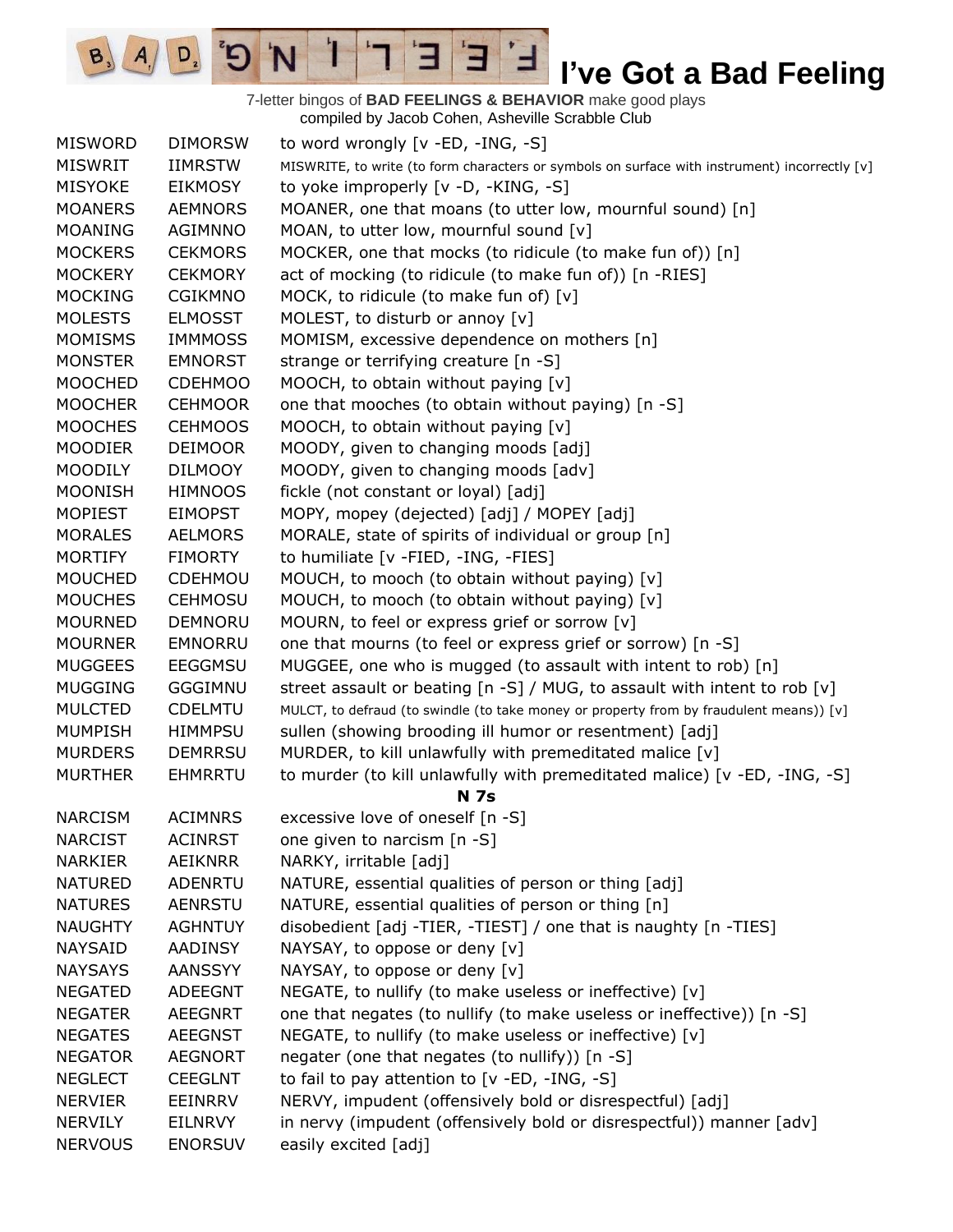7-letter bingos of **BAD FEELINGS & BEHAVIOR** make good plays compiled by Jacob Cohen, Asheville Scrabble Club

 $\overline{E}$ 

3

 $\frac{1}{2}$ 

'N

 $B_3$ 

 $A_{1}$ 

 $D_{2}$ 

| <b>NETTLED</b> | <b>DEELNTT</b> | NETTLE, to make angry (feeling strong displeasure or hostility) [v]                                  |
|----------------|----------------|------------------------------------------------------------------------------------------------------|
| <b>NETTLER</b> | <b>EELNRTT</b> | one that nettles (to make angry (feeling strong displeasure or hostility)) [n -S]                    |
| <b>NETTLES</b> | <b>EELNSTT</b> | NETTLE, to make angry (feeling strong displeasure or hostility) [v]                                  |
| <b>NIGGLED</b> | <b>DEGGILN</b> | NIGGLE, to worry over petty details $[v]$                                                            |
| <b>NIGGLER</b> | <b>EGGILNR</b> | one that niggles (to worry over petty details) [n -S]                                                |
| <b>NIGGLES</b> | <b>EGGILNS</b> | NIGGLE, to worry over petty details [v]                                                              |
| <b>NIMMING</b> | <b>GIIMMNN</b> | NIM, to steal (to take without right or permission) [v]                                              |
| <b>NITPICK</b> | <b>CIIKNPT</b> | to fuss over petty details [v -ED, -ING, -S]                                                         |
| <b>NOBBLED</b> | <b>BBDELNO</b> | NOBBLE, to disable racehorse [v]                                                                     |
| <b>NOBBLER</b> | <b>BBELNOR</b> | one that nobbles (to disable racehorse) [n -S]                                                       |
| <b>NOBBLES</b> | <b>BBELNOS</b> | NOBBLE, to disable racehorse [v]                                                                     |
| <b>NOCEBOS</b> | <b>BCENOOS</b> | NOCEBO, harmless substance that induces harmful effects in patients having negative expectations [n] |
| <b>NOISOME</b> | <b>EIMNOOS</b> | disgusting; harmful [adj]                                                                            |
| NOODGED        | <b>DDEGNOO</b> | NOODGE, to nag (to find fault incessantly) [v]                                                       |
| <b>NOODGES</b> | <b>DEGNOOS</b> | NOODGE, to nag (to find fault incessantly) [v]                                                       |
| <b>NOSIEST</b> | <b>EINOSST</b> | NOSY, unduly curious [adj] / NOSEY [adj]                                                             |
| <b>NOYADES</b> | <b>ADENOSY</b> | NOYADE, execution by drowning [n]                                                                    |
| <b>NUDNICK</b> | CDIKNNU        | nudnik (annoying person) [n -S]                                                                      |
| <b>NUDNIKS</b> | <b>DIKNNSU</b> | NUDNIK, annoying person [n]                                                                          |
| <b>NUDZHED</b> | <b>DDEHNUZ</b> | NUDZH, to noodge (to nag (to find fault incessantly)) [v]                                            |
| <b>NUDZHES</b> | <b>DEHNSUZ</b> | NUDZH, to noodge (to nag (to find fault incessantly)) [v]                                            |
| <b>NUTJOBS</b> | <b>BJNOSTU</b> | NUTJOB, crazy person [n]                                                                             |
| <b>NUTSIER</b> | <b>EINRSTU</b> | NUTSY, crazy (insane (mentally unsound)) [adj]                                                       |
| <b>NYMPHOS</b> | <b>HMNOPSY</b> | NYMPHO, woman obsessed by sexual desire [n]                                                          |
|                |                | 0 7s                                                                                                 |
| <b>OBJECTS</b> | <b>BCEJOST</b> | OBJECT, to argue in opposition $[v]$                                                                 |
| OBLIGED        | <b>BDEGILO</b> | OBLIGE, to put in one's debt by favor or service [v]                                                 |
| OBLIGEE        | <b>BEEGILO</b> | one that is obliged (to put in one's debt by favor or service) [n -S]                                |
| <b>OBLIGER</b> | <b>BEGILOR</b> | one that obliges (to put in one's debt by favor or service) [n -S]                                   |
| OBLIGES        | <b>BEGILOS</b> | OBLIGE, to put in one's debt by favor or service [v]                                                 |
| <b>OBLIGOR</b> | <b>BGILOOR</b> | one who places himself under legal obligation [n -S]                                                 |
| <b>OBLOQUY</b> | <b>BLOOQUY</b> | abusive language [n -UIES]                                                                           |
| <b>OFFENCE</b> | <b>CEEFFNO</b> | offense (violation of moral or social code) [n -S]                                                   |
| <b>OFFENDS</b> | <b>DEFFNOS</b> | OFFEND, to commit offense [v]                                                                        |
| <b>OFFENSE</b> | <b>EEFFNOS</b> | violation of moral or social code [n -S]                                                             |
| <b>OGREISH</b> | <b>EGHIORS</b> | resembling ogre (monster (strange or terrifying creature)) [adj]                                     |
| <b>OGREISM</b> | <b>EGIMORS</b> | state of being ogreish (resembling ogre (monster (strange or terrifying creature))) [n -S]           |
| <b>OMINOUS</b> | <b>IMNOOSU</b> | portending evil [adj]                                                                                |
| <b>ONERIER</b> | <b>EEINORR</b> | ONERY, ornery (stubborn and mean-spirited) [adj]                                                     |
| <b>ONEROUS</b> | <b>ENOORSU</b> | burdensome or oppressive [adj]                                                                       |
| <b>OPPOSED</b> | <b>DEOOPPS</b> | OPPOSE, to be in contention or conflict with [v]                                                     |
| <b>OPPOSER</b> | <b>EOOPPRS</b> | one that opposes (to be in contention or conflict with) [n -S]                                       |
| <b>OPPOSES</b> | <b>EOOPPSS</b> | OPPOSE, to be in contention or conflict with [v]                                                     |
| <b>OPPUGNS</b> | <b>GNOPPSU</b> | OPPUGN, to assail with argument [v]                                                                  |
| <b>ORDEALS</b> | <b>ADELORS</b> | ORDEAL, severely difficult or painful experience [n]                                                 |
| <b>OTHERED</b> | <b>DEEHORT</b> | OTHER, to ostracize [v]                                                                              |
| <b>OUSTERS</b> | <b>EORSSTU</b> | OUSTER, act of ousting (to expel or remove from position or place) [n]                               |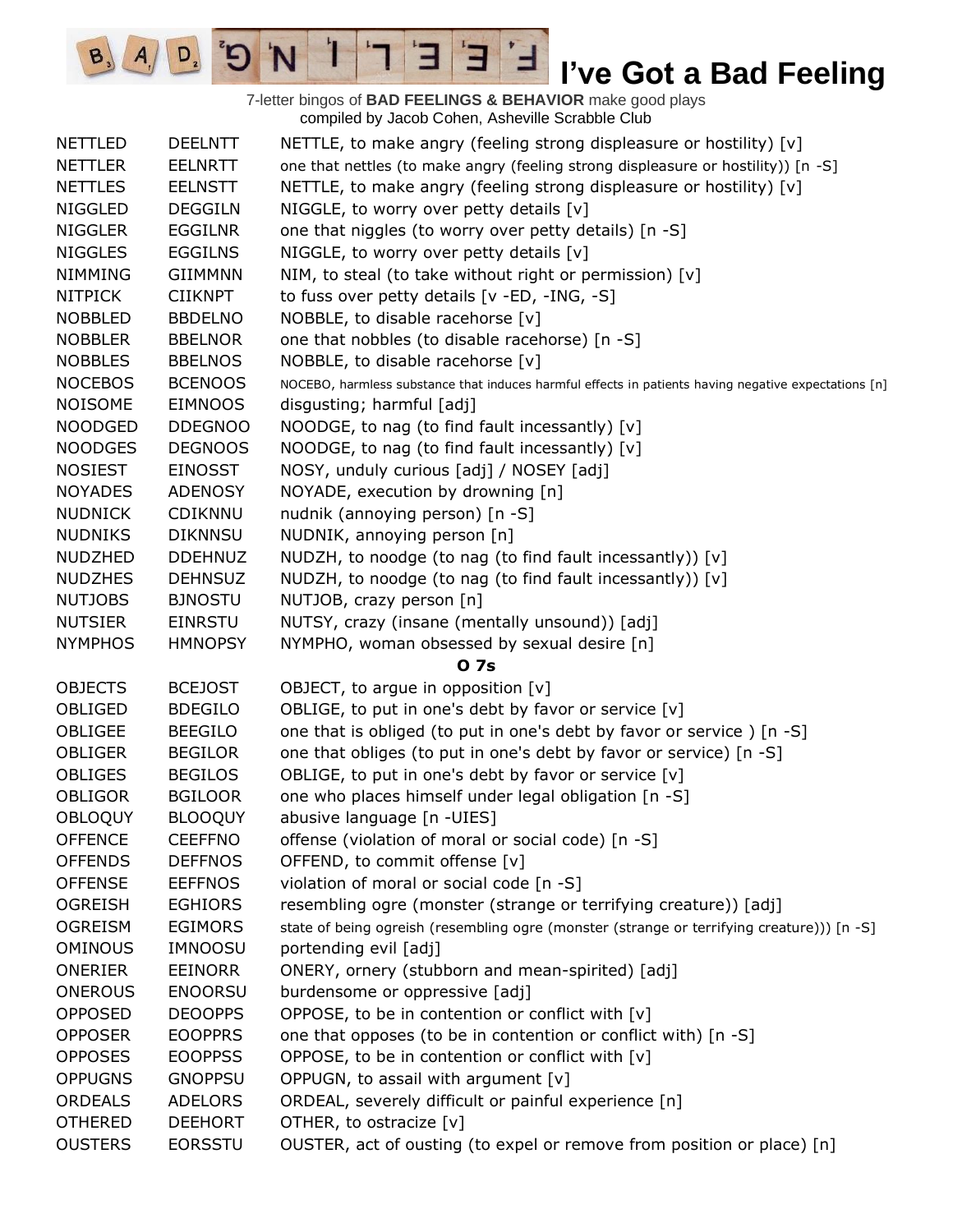7-letter bingos of **BAD FEELINGS & BEHAVIOR** make good plays compiled by Jacob Cohen, Asheville Scrabble Club

 $\overline{E}$ 

3

 $\frac{1}{2}$ 

'N

 $B_3$ 

 $A_{1}$ 

 $D_{2}$ 

| <b>OUSTING</b> | <b>GINOSTU</b> | OUST, to expel or remove from position or place [v]                 |
|----------------|----------------|---------------------------------------------------------------------|
| <b>OUTBRAG</b> | <b>ABGORTU</b> | to surpass in bragging [v -GGED, -GGING, -S]                        |
| <b>OUTCROW</b> | <b>COORTUW</b> | to surpass in crowing $[v - ED, -ING, -S]$                          |
| <b>OUTDARE</b> | ADEORTU        | to surpass in daring [v -D, -RING, -S]                              |
| <b>OUTFAWN</b> | <b>AFNOTUW</b> | to surpass in fawning [v -ED, -ING, -S]                             |
| <b>OUTFEEL</b> | <b>EEFLOTU</b> | to surpass in feeling [v -FELT, -ING, -S]                           |
| <b>OUTFOOL</b> | <b>FLOOOTU</b> | to surpass in fooling [v -ED, -ING, -S]                             |
| <b>OUTJINX</b> | <b>IJNOTUX</b> | to surpass in jinxing [v -ED, -ING, -ES]                            |
| <b>OUTKILL</b> | <b>IKLLOTU</b> | to surpass in killing [v -ED, -ING, -S]                             |
| <b>OUTLOOK</b> | <b>KLOOOTU</b> | point of view [n -S]                                                |
| <b>OUTPITY</b> | <b>IOPTTUY</b> | to surpass in pitying [v -TIED, -ING, -TIES]                        |
| <b>OUTPLOT</b> | <b>LOOPTTU</b> | to surpass in plotting [v -TTED, -TTING, -S]                        |
| <b>OUTRAGE</b> | <b>AEGORTU</b> | to arouse anger or resentment in $[v -D, -GING, -S]$                |
| <b>OUTSINS</b> | <b>INOSSTU</b> | OUTSIN, to surpass in sinning [v]                                   |
| <b>OUTSULK</b> | <b>KLOSTUU</b> | to surpass in sulking [v -ED, -ING, -S]                             |
| <b>OUTWEEP</b> | <b>EEOPTUW</b> | to weep more than [v -EPT, -ING, -S]                                |
| <b>OUTWITS</b> | <b>IOSTTUW</b> | OUTWIT, to get better of by superior cleverness [v]                 |
| <b>OVERACT</b> | <b>ACEORTV</b> | to act with exaggeration [v -ED, -ING, -S]                          |
| <b>OVERBET</b> | <b>BEEORTV</b> | to bet too much [v -BET, -TTED, -TTING, -S]                         |
| <b>OVERBUY</b> | <b>BEORUVY</b> | to buy in quantities exceeding need or demand [v -BOUGHT, -ING, -S] |
| <b>OVERCOY</b> | <b>CEOORVY</b> | too coy [adj]                                                       |
| OVERDID        | <b>DDEIORV</b> | OVERDO, to do to excess [v]                                         |
| <b>OVEREAT</b> | AEEORTV        | to eat to excess [v -ATE, -EN -ING, -S]                             |
| <b>OVERLAX</b> | <b>AELORVX</b> | too lax [adj]                                                       |
| <b>OVERSAD</b> | <b>ADEORSV</b> | excessively sad [adj]                                               |
|                |                | <b>P</b> 7s                                                         |
| <b>PAINING</b> | <b>AGIINNP</b> | PAIN, to cause pain (suffering or distress) [v]                     |
| <b>PALTERS</b> | <b>AELPRST</b> | PALTER, to talk or act insincerely [v]                              |
| <b>PAMPERS</b> | <b>AEMPPRS</b> | PAMPER, to treat with extreme or excessive indulgence [v]           |
| <b>PANDERS</b> | <b>ADENPRS</b> | PANDER, to provide gratification for others' desires [v]            |
| PANDIED        | ADDEINP        | PANDY, to punish by striking hand [v]                               |
| <b>PANDIES</b> | <b>ADEINPS</b> | PANDY, to punish by striking hand [v]                               |
| <b>PANICKY</b> | <b>ACIKNPY</b> | tending to panic [adj -KIER, -KIEST]                                |
| <b>PANNERS</b> | <b>AENNPRS</b> | PANNER, one that pans (to criticize harshly) [n]                    |
| <b>PANNING</b> | AGINNNP        | PAN, to criticize harshly [v]                                       |
| <b>PASHING</b> | <b>AGHINPS</b> | PASH, to strike violently [v]                                       |
| <b>PASSION</b> | <b>AINOPSS</b> | intense emotion $[n - S]$                                           |
| <b>PAUGHTY</b> | <b>AGHPTUY</b> | arrogant (overly convinced of one's own worth or importance) [adj]  |
| <b>PAWKIER</b> | <b>AEIKPRW</b> | PAWKY, sly (crafty (skillful in deceiving)) [adj]                   |
| <b>PAWKILY</b> | AIKLPWY        | PAWKY, sly (crafty (skillful in deceiving)) [adv]                   |
| <b>PEACHER</b> | <b>ACEEHPR</b> | one that peaches (to inform against someone) [n -S]                 |
| <b>PEACHES</b> | <b>ACEEHPS</b> | PEACH, to inform against someone [v]                                |
| <b>PEACOCK</b> | <b>ACCEKOP</b> | to strut vainly [v -ED, -ING, -S]                                   |
| <b>PECCANT</b> | <b>ACCENPT</b> | sinful [adj]                                                        |
| <b>PECCAVI</b> | <b>ACCEIPV</b> | confession of sin [n -S]                                            |
| <b>PECKISH</b> | <b>CEHIKPS</b> | irritable [adj]                                                     |
|                | <b>ADENPST</b> | PEDANT, one who flaunts his knowledge [n]                           |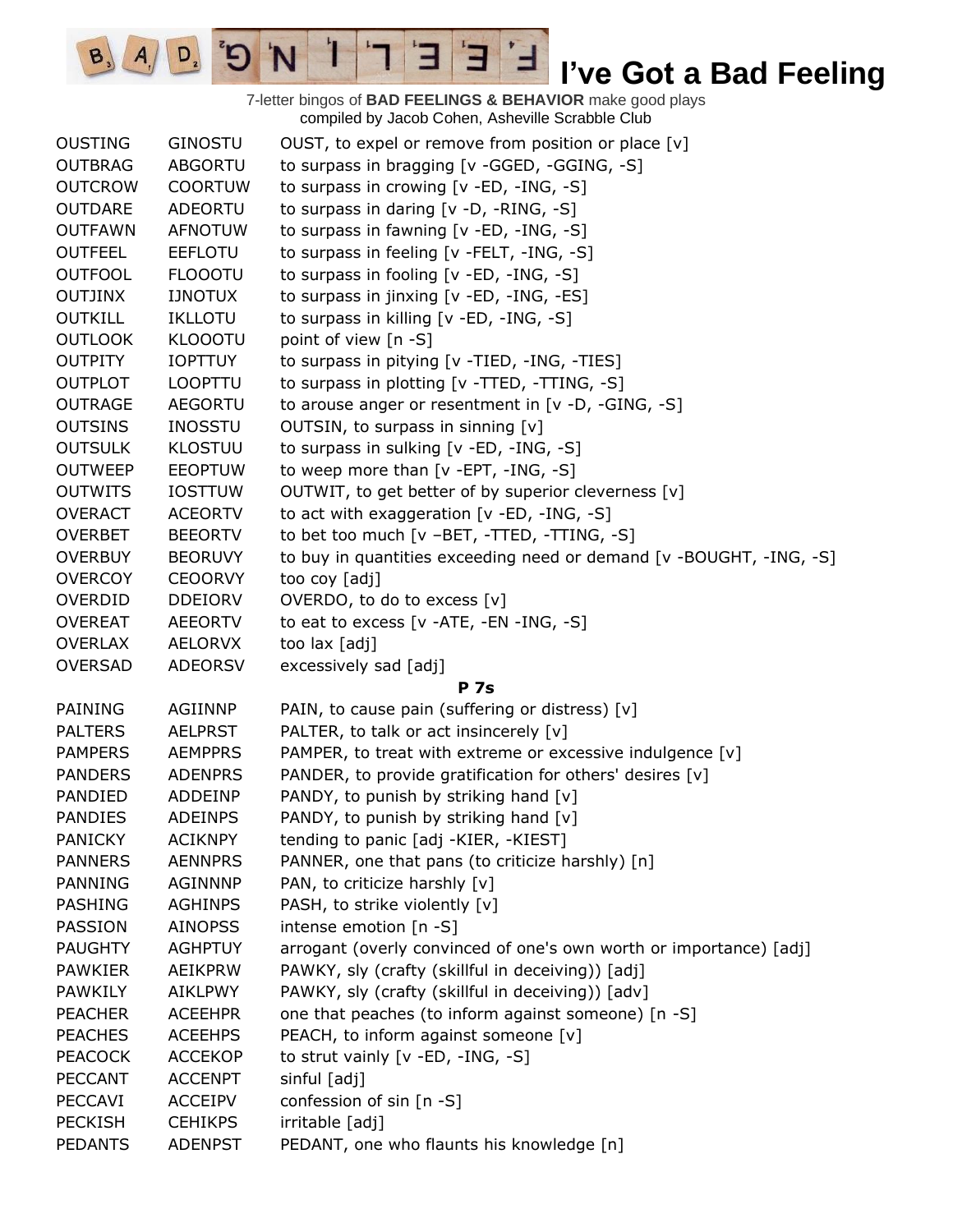7-letter bingos of **BAD FEELINGS & BEHAVIOR** make good plays compiled by Jacob Cohen, Asheville Scrabble Club

 $\mathbf{E}$ 

ᅼ

Е

 $\mathbf{I}$ 

'N

 $B_3$   $A_1$ 

 $D_{2}$ 

 $\sigma$ 

| <b>PEEVING</b> | <b>EEGINPV</b> | PEEVE, to annoy (to be troublesome to) [v]                                          |
|----------------|----------------|-------------------------------------------------------------------------------------|
| <b>PERFIDY</b> | <b>DEFIPRY</b> | deliberate breach of faith or trust [n -DIES]                                       |
| PERILED        | <b>DEEILPR</b> | PERIL, to imperil (to place in jeopardy) [v]                                        |
| <b>PERTEST</b> | <b>EEPRSTT</b> | PERT, impudent (offensively bold or disrespectful) [adj]                            |
| <b>PERTURB</b> | <b>BEPRRTU</b> | to disturb greatly [v -ED, -ING, -S]                                                |
| <b>PERVIER</b> | <b>EEIPRRV</b> | PERVY, sexually perverted [adj]                                                     |
| <b>PESKIER</b> | <b>EEIKPRS</b> | PESKY, annoying [adj]                                                               |
| <b>PESKILY</b> | <b>EIKLPSY</b> | PESKY, annoying [adv]                                                               |
| <b>PESTERS</b> | <b>EEPRSST</b> | PESTER, to bother (to annoy (to be troublesome to)) [v]                             |
| <b>PESTIER</b> | <b>EEIPRST</b> | PESTY, annoying [adj]                                                               |
| <b>PETNAPS</b> | <b>AENPPST</b> | PETNAP, to steal pet for profit [v]                                                 |
| <b>PETTISH</b> | <b>EHIPSTT</b> | peevish (irritable) [adj]                                                           |
| <b>PHOBIAS</b> | <b>ABHIOPS</b> | PHOBIA, obsessive or irrational fear [n]                                            |
| <b>PHOBICS</b> | <b>BCHIOPS</b> | PHOBIC, one affected with phobia [n]                                                |
| <b>PHRENSY</b> | <b>EHNPRSY</b> | to frenzy (to make frantic (wildly excited)) [v -SIED, -ING, -SIES]                 |
| <b>PICKIER</b> | <b>CEIIKPR</b> | PICKY, fussy (overly concerned with small details) [adj]                            |
| <b>PIEINGS</b> | <b>EGIINPS</b> | PIEING, act of throwing pie at public figure [n]                                    |
| PIFFLED        | <b>DEFFILP</b> | PIFFLE, to babble (to talk idly or excessively) [v]                                 |
| <b>PIFFLER</b> | <b>EFFILPR</b> | one that babbles (to talk idly or excessively) [n -S]                               |
| <b>PIFFLES</b> | <b>EFFILPS</b> | PIFFLE, to babble (to talk idly or excessively) [v]                                 |
| <b>PIGGIER</b> | <b>EGGIIPR</b> | PIGGY, piggish (greedy or dirty) [adj]                                              |
| PIGGISH        | <b>GGHIIPS</b> | greedy or dirty [adj]                                                               |
| <b>PIGOUTS</b> | <b>GIOPSTU</b> | PIGOUT, instance of eating to excess [n]                                            |
| <b>PILFERS</b> | <b>EFILPRS</b> | PILFER, to steal (to take without right or permission) [v]                          |
| PILLORY        | <b>ILLOPRY</b> | to expose to public ridicule or abuse [v -RIED, -ING, -RIES]                        |
| <b>PIOSITY</b> | <b>IIOPSTY</b> | excessive show of piety [n -TIES]                                                   |
| PIQUING        | GIINPQU        | PIQUE, to arouse anger or resentment in [v]                                         |
| PIRATED        | ADEIPRT        | PIRATE, to commit piracy [v]                                                        |
| <b>PIRATES</b> | <b>AEIPRST</b> | PIRATE, to commit piracy [v]                                                        |
| PIRATIC        | <b>ACIIPRT</b> | pertaining to piracy (robbery on high seas) [adj]                                   |
| <b>PISHING</b> | <b>GHIINPS</b> | PISH, to express contempt [v]                                                       |
| <b>PISHOGE</b> | <b>EGHIOPS</b> | pishogue (evil spell) [n -S]                                                        |
| <b>PITEOUS</b> | <b>EIOPSTU</b> | pitiful (arousing pity) [adj]                                                       |
| PITFALL        | <b>AFILLPT</b> | hidden danger or difficulty [n -S]                                                  |
| <b>PITIERS</b> | <b>EIIPRST</b> | PITIER, one that pities (to feel pity (sorrow aroused by another's misfortune)) [n] |
| PITIFUL        | <b>FIILPTU</b> | arousing pity [adj -LLER, -LLEST]                                                   |
| <b>PITYING</b> | <b>GIINPTY</b> | PITY, to feel pity (sorrow aroused by another's misfortune) [v]                     |
| <b>PLAGUED</b> | ADEGLPU        | PLAGUE, to harass or torment [v]                                                    |
| <b>PLAGUER</b> | AEGLPRU        | one that plagues (to harass or torment) [n -S]                                      |
| <b>PLAGUES</b> | <b>AEGLPSU</b> | PLAGUE, to harass or torment [v]                                                    |
| <b>PLAGUEY</b> | <b>AEGLPUY</b> | plaguy (troublesome) [adj]                                                          |
| PLAINED        | <b>ADEILNP</b> | PLAIN, to complain (to express discontent) [v]                                      |
| <b>PLAINTS</b> | <b>AILNPST</b> | PLAINT, complaint [n]                                                               |
| <b>PLAYBOY</b> | <b>ABLOPYY</b> | man devoted to pleasurable activities [n -S]                                        |
| <b>PLOTTED</b> | <b>DELOPTT</b> | PLOT, to plan secretly [v]                                                          |
| <b>PLOTTER</b> | <b>ELOPRTT</b> | one that plots (to plan secretly) [n -S]                                            |
| <b>PLOTZED</b> | <b>DELOPTZ</b> | PLOTZ, to be overwhelmed by emotion [v]                                             |
|                |                |                                                                                     |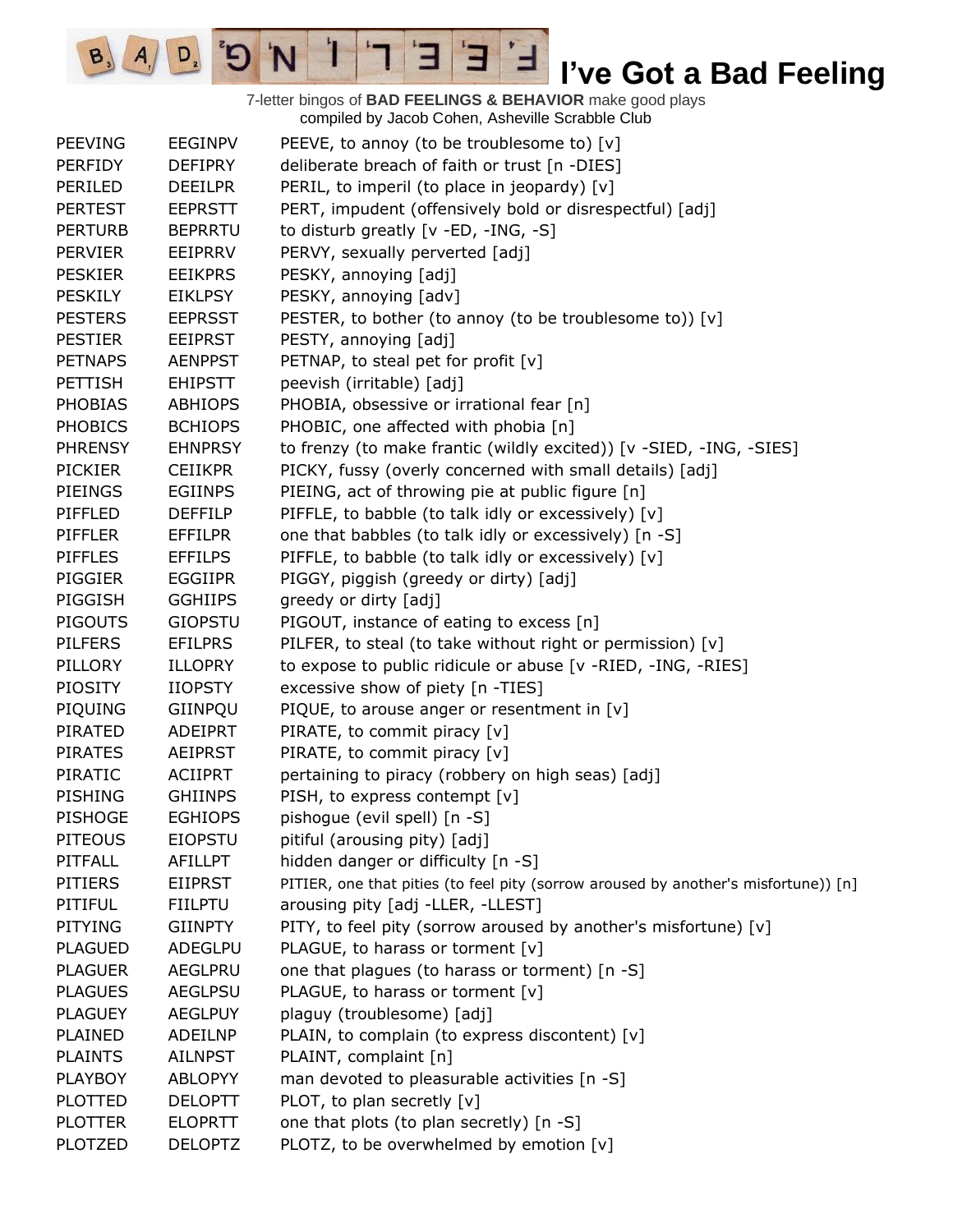7-letter bingos of **BAD FEELINGS & BEHAVIOR** make good plays compiled by Jacob Cohen, Asheville Scrabble Club

3

 $\mathcal{A},$ 

 $D_{2}$ 

 $\mathbf{G}^{\mathbf{s}}$ 

Τ

'N

 $B_3$ 

E

| <b>PLOTZES</b>  | <b>ELOPSTZ</b>  | PLOTZ, to be overwhelmed by emotion [v]                                 |
|-----------------|-----------------|-------------------------------------------------------------------------|
| <b>PLUGOLA</b>  | <b>AGLLOPU</b>  | free incidental advertising on radio or television [n -S]               |
| <b>PLUSHED</b>  | <b>DEHLPSU</b>  | showily luxurious [adj]                                                 |
| <b>POGROMS</b>  | <b>GMOOPRS</b>  | POGROM, to massacre systematically [v]                                  |
| POLEMIC         | <b>CEILMOP</b>  | controversial argument [n -S]                                           |
| <b>POOHING</b>  | <b>GHINOOP</b>  | POOH, to express contempt for [v]                                       |
| <b>POOPIER</b>  | <b>EIOOPPR</b>  | POOPY, stupid or ineffectual [adj]                                      |
| <b>POPINJAY</b> | <b>AIJNOPPY</b> | vain person [n -S]                                                      |
| <b>PORCINE</b>  | <b>CEINOPR</b>  | pertaining to swine (contemptible person) [adj]                         |
| <b>POSIEST</b>  | <b>EIOPSST</b>  | POSEY, pretentious [adj]                                                |
| <b>POTHERS</b>  | <b>EHOPRST</b>  | POTHER, to trouble (to distress (to cause anxiety or suffering to)) [v] |
| <b>POUTERS</b>  | <b>EOPRSTU</b>  | POUTER, one that pouts (to protrude lips in ill humor) [n]              |
| <b>POUTING</b>  | <b>GINOPTU</b>  | POUT, to protrude lips in ill humor [v]                                 |
| <b>PRANKED</b>  | <b>ADEKNPR</b>  | PRANK, to adorn gaudily [v]                                             |
| <b>PRECEPT</b>  | <b>CEEPPRT</b>  | rule of conduct [n -S]                                                  |
| PREGAME         | <b>AEEGMPR</b>  | to consume alcohol before game [v -D, -MING, -S]                        |
| <b>PRERIOT</b>  | <b>EIOPRRT</b>  | preceding riot [adj]                                                    |
| PRIGGED         | <b>DEGGIPR</b>  | PRIG, to steal (to take without right or permission) [v]                |
| <b>PRIMMER</b>  | <b>EIMMPRR</b>  | PRIM, formally precise or proper [adj]                                  |
| PRIMSIE         | <b>EIIMPRS</b>  | prim (formally precise or proper) [adj]                                 |
| <b>PRINCOX</b>  | <b>CINOPRX</b>  | princock (coxcomb (conceited dandy)) [n -ES]                            |
| PRINKED         | <b>DEIKNPR</b>  | PRINK, to dress or adorn in showy manner [v]                            |
| <b>PRINKER</b>  | <b>EIKNPRR</b>  | one that prinks (to dress or adorn in showy manner) [n -S]              |
|                 |                 |                                                                         |
| <b>PRISONS</b>  | <b>INOPRSS</b>  | PRISON, to imprison (to confine (to shut within enclosure)) [v]         |
| <b>PRISSED</b>  | <b>DEIPRSS</b>  | PRISS, to act in prissy manner [v]                                      |
| <b>PRISSES</b>  | <b>EIPRSSS</b>  | PRISS, to act in prissy manner [v]                                      |
| <b>PRIZERS</b>  | <b>EIPRRSZ</b>  | PRIZER, one who vies for reward [n]                                     |
| <b>PROFANE</b>  | <b>AEFNOPR</b>  | to treat with irreverence or abuse [v -D, -NING, -S]                    |
| <b>PROFUSE</b>  | <b>EFOPRSU</b>  | pouring forth generously [adj]                                          |
| <b>PROUDER</b>  | <b>DEOPRRU</b>  | PROUD, having or displaying pride [adj]                                 |
| <b>PROUDLY</b>  | <b>DLOPRUY</b>  | PROUD, having or displaying pride [adv]                                 |
| <b>PROVOKE</b>  | <b>EKOOPRV</b>  | to incite to anger or resentment [v -D, -KING, -S]                      |
| <b>PROWLED</b>  | <b>DELOPRW</b>  | PROWL, to move about stealthily [v]                                     |
| <b>PROWLER</b>  | <b>ELOPRRW</b>  | one that prowls (to move about stealthily) [n -S]                       |
| <b>PRUDERY</b>  | <b>DEPRRUY</b>  | excessive regard for propriety, modesty, or morality [n -RIES]          |
| <b>PRUDISH</b>  | <b>DHIPRSU</b>  | marked by prudery [adj]                                                 |
| <b>PSHAWED</b>  | <b>ADEHPSW</b>  | PSHAW, to utter expression of disapproval [v]                           |
| <b>PUDEURS</b>  | <b>DEPRSUU</b>  | PUDEUR, sense of shame or embarrassment [n]                             |
| <b>PUFFERY</b>  | <b>EFFPRUY</b>  | excessive public praise [n -RIES]                                       |
| <b>PURLOIN</b>  | <b>ILNOPRU</b>  | to steal (to take without right or permission) [v -ED, -ING, -S]        |
| <b>PUSHFUL</b>  | <b>FHLPSUU</b>  | pushy (offensively aggressive) [adj]                                    |
| <b>PUSHIER</b>  | <b>EHIPRSU</b>  | PUSHY, offensively aggressive [adj]                                     |
| <b>PUSHILY</b>  | <b>HILPSUY</b>  | in pushy manner [adv]                                                   |
| <b>PUTDOWN</b>  | <b>DNOPTUW</b>  | disparaging or snubbing remark [n -S]                                   |
| <b>PUTOFFS</b>  | <b>FFOPSTU</b>  | PUTOFF, excuse [n]                                                      |
| <b>PUTZING</b>  | <b>GINPTUZ</b>  | PUTZ, to waste time [v]                                                 |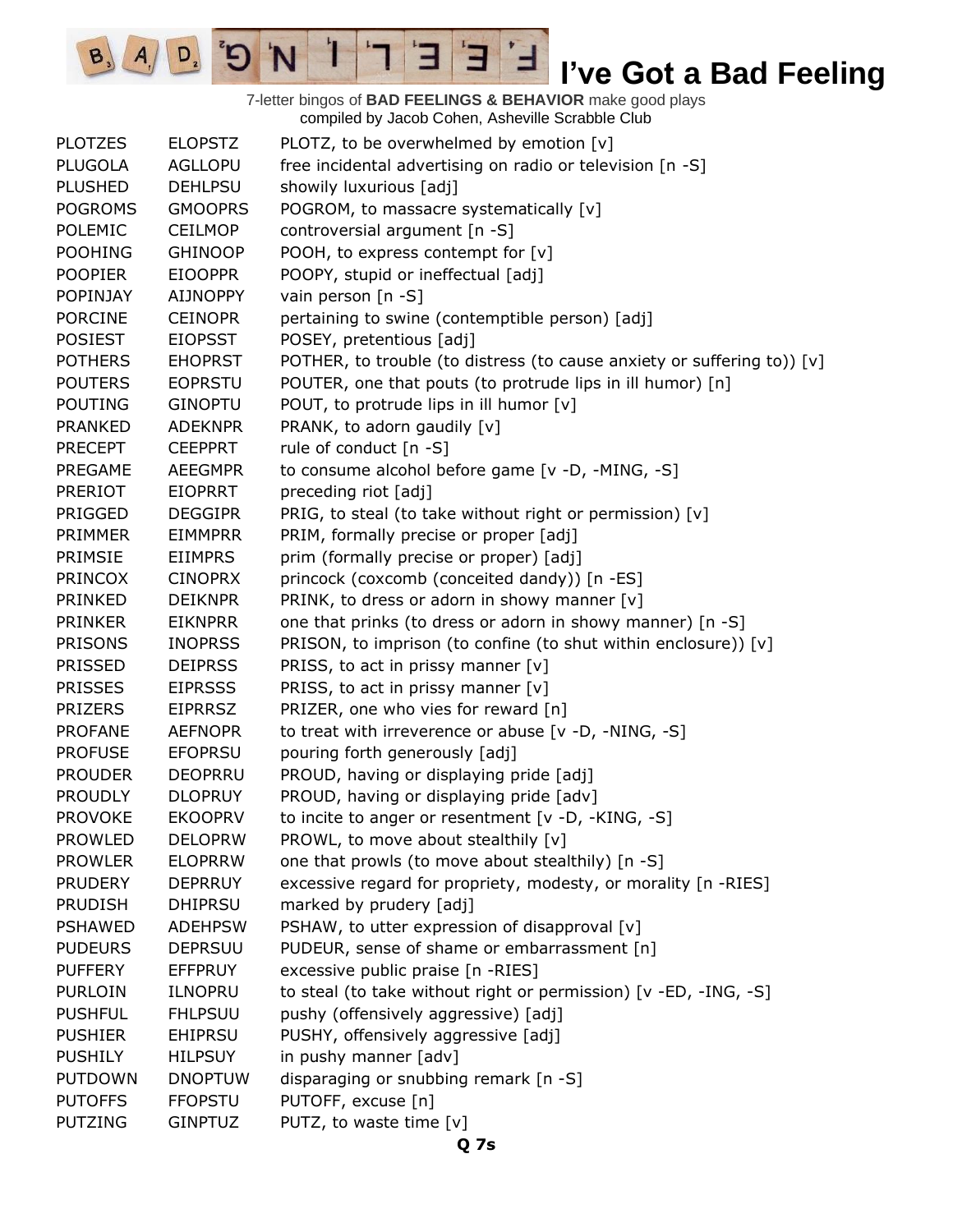$\overline{E}$ **I've Got a Bad Feeling** Ⅎ

7-letter bingos of **BAD FEELINGS & BEHAVIOR** make good plays compiled by Jacob Cohen, Asheville Scrabble Club

3

 $\mathbf{I}$ 

 $\sigma$ 

'N

 $D_{2}$ 

 $B_3$   $A_1$ 

| QUAILED        | ADEILQU        | QUAIL, to cower (to cringe (to shrink in fear)) $[v]$                                   |
|----------------|----------------|-----------------------------------------------------------------------------------------|
| QUARREL        | AELQRRU        | to engage in angry dispute [v -ED, -ING, -S or -LLED, -LLING, -S]                       |
| QUIBBLE        | <b>BBEILQU</b> | to argue over trivialities $[v -D, -LING, -S]$                                          |
| QUIXOTE        | <b>EIOQTUX</b> | quixotic (extremely idealistic) person [n -S]                                           |
|                |                | <b>R</b> 7s                                                                             |
| <b>RACISMS</b> | <b>ACIMRSS</b> | RACISM, doctrine of racial superiority [n]                                              |
| <b>RACISTS</b> | <b>ACIRSST</b> | RACIST, advocate of racism [n]                                                          |
| <b>RADDING</b> | ADDGINR        | RAD, to fear (to be afraid of) $[v]$                                                    |
| <b>RAFFISH</b> | <b>AFFHIRS</b> | tawdry (gaudy (tastelessly showy)) [adj]                                                |
| <b>RAGEFUL</b> | <b>AEFGLRU</b> | full of violent anger [adj]                                                             |
| <b>RAGGING</b> | AGGGINR        | RAG, to scold (to rebuke harshly) [v]                                                   |
| <b>RAILERS</b> | <b>AEILRRS</b> | RAILER, one that rails (to scold in abusive or insolent language) [n]                   |
| <b>RAILING</b> | <b>AGIILNR</b> | RAIL, to scold in abusive or insolent language [v]                                      |
| <b>RANCORS</b> | <b>ACNORRS</b> | RANCOR, bitter and vindictive enmity [n]                                                |
| <b>RANCOUR</b> | <b>ACNORRU</b> | rancor (bitter and vindictive enmity) [n -S]                                            |
| <b>RANDIER</b> | <b>ADEINRR</b> | RANDY, lustful (marked by excessive sexual desire) [adj]                                |
| RANDIES        | ADEINRS        | RANDY, rude person [n]                                                                  |
| <b>RANKEST</b> | <b>AEKNRST</b> | RANK, strong and disagreeable in odor or taste [adj]                                    |
| <b>RANSACK</b> | <b>AACKNRS</b> | to search thoroughly [v -ED, -ING, -S]                                                  |
| <b>RAPISTS</b> | <b>AIPRSST</b> | RAPIST, one who rapes [n]                                                               |
| <b>RASCALS</b> | <b>AACLRSS</b> | RASCAL, unscrupulous or dishonest person [n]                                            |
| <b>RASPISH</b> | <b>AHIPRSS</b> | irritable [adj]                                                                         |
| <b>RATBAGS</b> | AABGRST        | RATBAG, eccentric or disagreeable person [n]                                            |
| <b>RATFINK</b> | AFIKNRT        | contemptible person [n -S]                                                              |
| <b>RATTENS</b> | <b>AENRSTT</b> | RATTEN, to harass (to bother persistently) [v]                                          |
| <b>RAUNCHY</b> | <b>ACHNRUY</b> | slovenly (habitually untidy or unclean) [adj -HIER, -HIEST]                             |
| <b>RAVAGED</b> | <b>AADEGRV</b> | RAVAGE, to destroy (to damage beyond repair or renewal) [v]                             |
| <b>RAVAGER</b> | AAEGRRV        | one that ravages (to destroy (to damage beyond repair or renewal)) [n -S]               |
| <b>RAVAGES</b> | AAEGRSV        | RAVAGE, to destroy (to damage beyond repair or renewal) [v]                             |
| <b>RAZZIAS</b> | AAIRSZZ        | RAZZIA, hostile raid by Moors [n]                                                       |
| <b>RAZZING</b> | AGINRZZ        | RAZZ, to deride (to ridicule (to make fun of)) [v]                                      |
| <b>REACTED</b> | <b>ACDEERT</b> | REACT, to respond to stimulus [v]                                                       |
| <b>REACTOR</b> | <b>ACEORRT</b> | one that reacts (to respond to stimulus) [n -S]                                         |
| <b>REARGUE</b> | AEEGRRU        | to argue again $[v -D, -UING, -S]$                                                      |
| <b>REAVERS</b> | <b>AEERRSV</b> | REAVER, one that reaves (to plunder (to rob of goods by force)) [n]                     |
| <b>REAVING</b> | <b>AEGINRV</b> | REAVE, to plunder (to rob of goods by force) [v]                                        |
| <b>REBUFFS</b> | <b>BEFFRSU</b> | REBUFF, to reject or refuse curtly [v]                                                  |
| <b>RECOILS</b> | <b>CEILORS</b> | RECOIL, to draw back in fear or disgust $[v]$                                           |
| <b>REDBAIT</b> | ABDEIRT        | to denounce as Communist [v -ED, -ING, -S]                                              |
| <b>REDLINE</b> | <b>DEEILNR</b> | to withhold loans or insurance from certain neighborhoods $[v -D, -LING, -S]$           |
| <b>REEKERS</b> | <b>EEEKRRS</b> | REEKER, one that reeks (to give off strong, unpleasant odor) [n]                        |
| <b>REEKING</b> | <b>EEGIKNR</b> | REEK, to give off strong, unpleasant odor [v]                                           |
| <b>REFUSAL</b> | <b>AEFLRSU</b> | act of refusing (to express oneself as unwilling to accept, do, or comply with) [n -S]  |
| <b>REFUSED</b> | <b>DEEFRSU</b> | REFUSE, to express oneself as unwilling to accept, do, or comply with [v]               |
| <b>REFUSER</b> | <b>EEFRRSU</b> | one that refuses (to express oneself as unwilling to accept, do, or comply with) [n -S] |
| <b>REFUSES</b> | <b>EEFRSSU</b> | REFUSE, to express oneself as unwilling to accept, do, or comply with [v]               |
| <b>REGARDS</b> | <b>ADEGRRS</b> | REGARD, to look upon with particular feeling [v]                                        |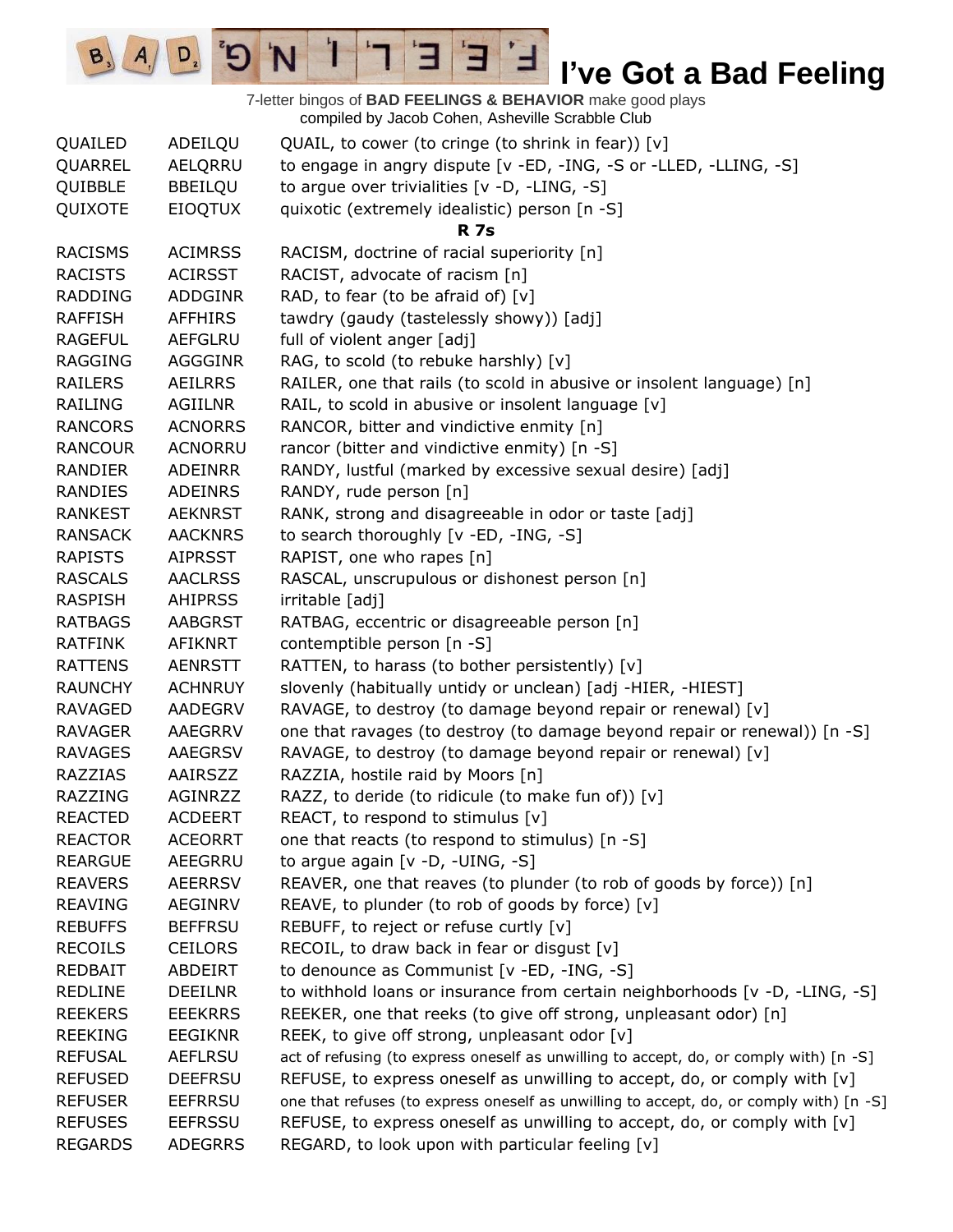E  $D_{2}$  $\mathbf{G}^{\mathbf{r}}$ 'N ∃ ⊐ 7-letter bingos of **BAD FEELINGS & BEHAVIOR** make good plays

 $B_3$ 

 $A_{1}$ 

|                |                | compiled by Jacob Cohen, Asheville Scrabble Club                                            |
|----------------|----------------|---------------------------------------------------------------------------------------------|
| <b>REGIFTS</b> | <b>EFGIRST</b> | REGIFT, to give gift one has received to someone else [v]                                   |
| <b>REGRETS</b> | <b>EEGRRST</b> | REGRET, to look back upon with sorrow or remorse [v]                                        |
| <b>REIVERS</b> | <b>EEIRRSV</b> | REIVER, one that reives (to plunder (to rob of goods by force)) [n]                         |
| <b>REIVING</b> | EGIINRV        | act or instance of plundering $[n -S]$ / REIVE, to plunder (to rob of goods by force) $[v]$ |
| <b>REJECTS</b> | <b>CEEJRST</b> | REJECT, to refuse to accept, consider, or make use of [v]                                   |
| <b>REMORSE</b> | <b>EEMORRS</b> | deep anguish caused by sense of guilt [n -S]                                                |
| <b>RENEGED</b> | <b>DEEEGNR</b> | RENEGE, to fail to carry out promise or commitment [v]                                      |
| <b>RENEGER</b> | <b>EEEGNRR</b> | one that reneges (to fail to carry out promise or commitment) [n -S]                        |
| <b>RENEGES</b> | <b>EEEGNRS</b> | RENEGE, to fail to carry out promise or commitment [v]                                      |
| <b>RENEGUE</b> | <b>EEEGNRU</b> | to renege (to fail to carry out promise or commitment) [v -D, -UING, -S]                    |
| <b>REPENTS</b> | <b>EENPRST</b> | REPENT, to feel remorse or self-reproach for past action [v]                                |
| <b>REPINED</b> | <b>DEEINPR</b> | REPINE, to express discontent [v]                                                           |
| <b>REPINER</b> | <b>EEINPRR</b> | one that repines (to express discontent) [n -S]                                             |
| <b>REPINES</b> | <b>EEINPRS</b> | REPINE, to express discontent [v]                                                           |
| <b>REPRESS</b> | <b>EEPRRSS</b> | to keep under control [v -ED, -ING, -ES]                                                    |
| <b>REPROOF</b> | <b>EFOOPRR</b> | criticism for fault [n -S]                                                                  |
| <b>REPUGNS</b> | <b>EGNPRSU</b> | REPUGN, to oppose (to be in contention or conflict with) [v]                                |
| <b>RESENTS</b> | <b>EENRSST</b> | RESENT, to feel or express annoyance or ill will at [v]                                     |
| <b>REVENGE</b> | <b>EEEGNRV</b> | to inflict injury in return for [v -D, -GING, -S]                                           |
| <b>REVILED</b> | DEEILRV        | REVILE, to denounce with abusive language [v]                                               |
| <b>REVILER</b> | EEILRRV        | one that reviles (to denounce with abusive language) [n -S]                                 |
| <b>REVILES</b> | <b>EEILRSV</b> | REVILE, to denounce with abusive language $[v]$                                             |
| <b>RIBALDS</b> | <b>ABDILRS</b> | RIBALD, one who uses crude language [n]                                                     |
| <b>RIOTERS</b> | <b>EIORRST</b> | RIOTER, one that riots (to take part in violent public disturbance) [n]                     |
| <b>RIOTING</b> | <b>GIINORT</b> | violent public disturbance [n -S] / RIOT, to take part in violent public disturbance [v]    |
| <b>RIPOFFS</b> | <b>FFIOPRS</b> | RIPOFF, instance of stealing [n]                                                            |
| <b>RISKIER</b> | <b>EIIKRRS</b> | RISKY, dangerous [adj]                                                                      |
| <b>RISKILY</b> | <b>IIKLRSY</b> | RISKY, dangerous [adv]                                                                      |
| <b>ROBBERS</b> | <b>BBEORRS</b> | ROBBER, one that robs (to take property from illegally) [n]                                 |
| <b>ROBBERY</b> | <b>BBEORRY</b> | act of one who robs [n -RIES]                                                               |
| <b>ROBBING</b> | <b>BBGINOR</b> | ROB, to take property from illegally $[v]$                                                  |
| <b>ROGUERY</b> | <b>EGORRUY</b> | roguish (dishonest) conduct [n -RIES]                                                       |
| <b>ROGUING</b> | GGINORU        | ROGUE, to defraud (to swindle (to take money or property from by fraudulent means)) [v]     |
| <b>ROGUISH</b> | <b>GHIORSU</b> | dishonest [adj]                                                                             |
| <b>ROOKING</b> | <b>GIKNOOR</b> | ROOK, to swindle (to take money or property from by fraudulent means) $[v]$                 |
| <b>ROOTKIT</b> | <b>IKOORTT</b> | software that enables unauthorized access to computer [n -S]                                |
| <b>ROTTERS</b> | <b>EORRSTT</b> | ROTTER, scoundrel [n]                                                                       |
| <b>ROWDIER</b> | <b>DEIORRW</b> | ROWDY, disorderly in behavior [adj]                                                         |
| <b>ROWDIES</b> | <b>DEIORSW</b> | ROWDY, rowdy person [n]                                                                     |
| <b>ROWDILY</b> | <b>DILORWY</b> | ROWDY, disorderly in behavior [adv]                                                         |
| <b>RUBBIES</b> | <b>BBEIRSU</b> | RUBBY, alcoholic given to drinking rubbing alcohol [n]                                      |
| <b>RUBBISH</b> | <b>BBHIRSU</b> | worthless, unwanted matter $[n - S]$ ; to reject as worthless $[v - ED, -ING, -ES]$         |
| <b>RUBOFFS</b> | <b>BFFORSU</b> | RUBOFF, deep impression made by close contact [n]                                           |
| <b>RUCTION</b> | <b>CINORTU</b> | ruckus (noisy disturbance) [n -S]                                                           |
| <b>RUDESBY</b> | <b>BDERSUY</b> | rude person [n -BIES]                                                                       |
| <b>RUTTISH</b> | <b>HIRSTTU</b> | lustful (marked by excessive sexual desire) [adj]                                           |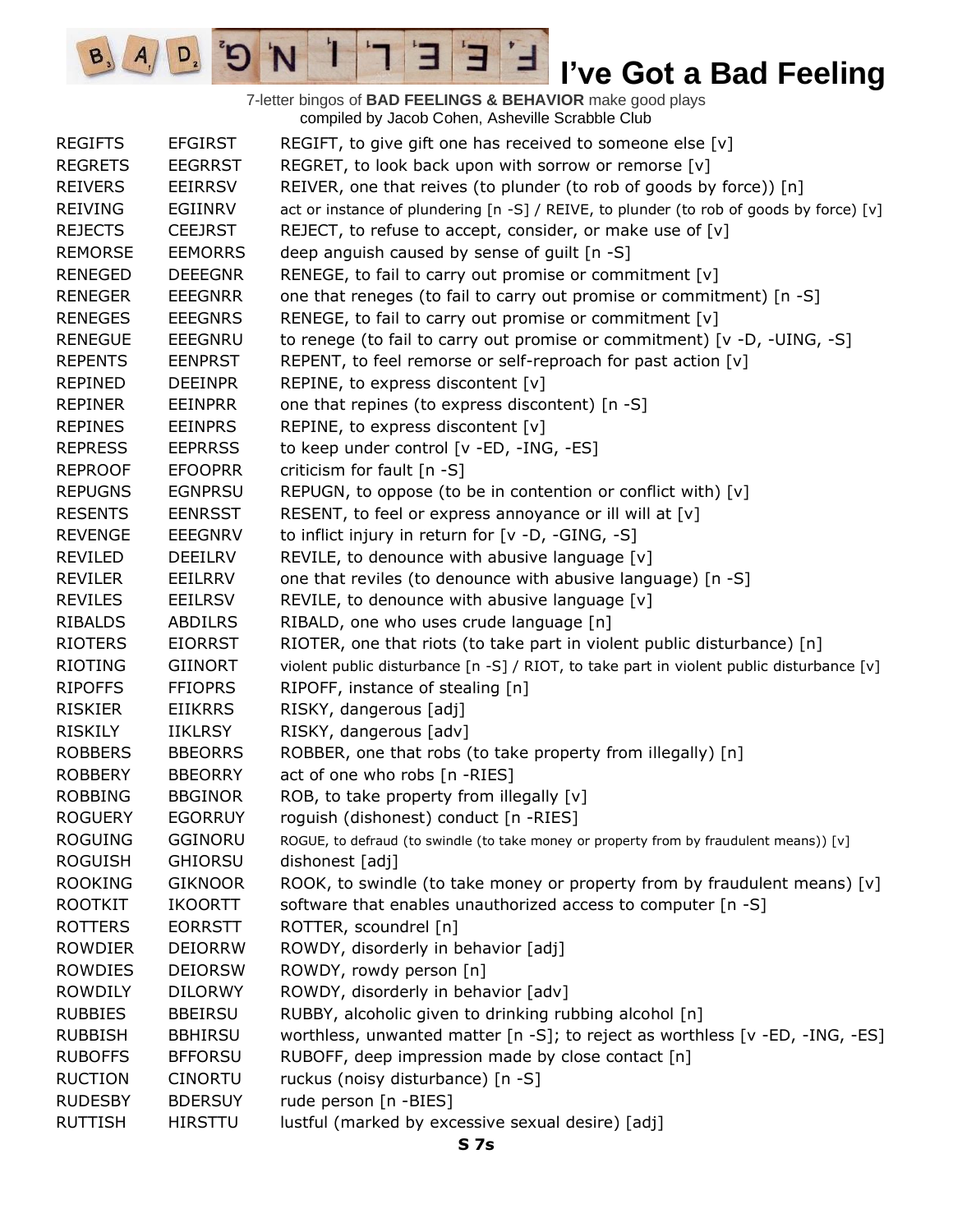7-letter bingos of **BAD FEELINGS & BEHAVIOR** make good plays compiled by Jacob Cohen, Asheville Scrabble Club SABBING ABBGINS SAB, to sob (to cry with convulsive catching of breath) [v] SABLEST ABELSST SABLE, dark, gloomy [adj] SADDENS ADDENSS SADDEN, to make sad (unhappy (marked by joy)) [v] SADDEST ADDESST SAD, unhappy (marked by joy) [adj] SADDISH ADDHISS somewhat sad [adj] SADISMS ADIMSSS SADISM, tendency to take delight in inflicting pain [n] SADNESS ADENSSS state of being sad (unhappy) [n -ES] SARCASM AACMRSS sharply mocking or contemptuous remark [n -S] SARKIER AEIKRRS SARKY, sarcastic [adj] SARKILY AIKLRSY SARKY, sarcastic [adv] SASSIER AEIRSSS SASSY, impudent (offensively bold or disrespectful) [adj] SASSILY AILSSSY in sassy (impudent (offensively bold or disrespectful)) manner [adv] SASSING AGINSSS SASS, to talk impudently to [v] SATANIC AACINST extremely evil [adj] SATIRES AEIRSST SATIRE, use of derisive wit to attack folly or wickedness [n] SATIRIC ACIIRST SATIRE, use of derisive wit to attack folly or wickedness [adj] SAUCIER ACEIRSU SAUCY, impudent (offensively bold or disrespectful) [adj] SAUCILY ACILSUY SAUCY, impudent (offensively bold or disrespectful) [adv] SAVAGED AADEGSV SAVAGE, to attack or treat brutally [v] SAVAGER AAEGRSV SAVAGE, fierce (violently hostile or aggressive) [adj] SAVAGES AAEGSSV SAVAGE, to attack or treat brutally [v] SCAMMED ACDEMMS SCAM, to cheat or swindle [v] SCAMMER ACEMMRS one that scams (to cheat or swindle) [n -S] SCAMPED ACDEMPS SCAMP, to perform in hasty or careless manner [v] SCANDAL AACDLNS to defame (to attack good name of) [v -ED, -LLED, -ING, -LLING, -S] SCARERS ACERRSS SCARER, one that scares (to frighten (to make afraid)) [n] SCARIER ACEIRRS SCAREY, scary (frightening) [adj] / SCARY, frightening [adj] SCARILY ACILRSY in scary (frightening) manner [adv] SCARING ACGINRS SCARE, to frighten (to make afraid) [v] SCATHED ACDEHST SCATHE, to criticize severely [v] SCATHES ACEHSST SCATHE, to criticize severely [v] SCHEMED CDEEHMS SCHEME, to plan or plot [v] SCHEMER CEEHMRS one that schemes (to plan or plot) [n -S] SCHEMES CEEHMSS SCHEME, to plan or plot [v] SCHISMS CHIMSSS SCHISM, division into opposing parties [n] SCHLUBS BCHLSSU SCHLUB, stupid or unattractive person [n] SCHNEID CDEHINS losing streak [n -S] SCHNOOK CHKNOOS easily deceived person [n -S] SCHRIKS CHIKRSS SCHRIK, sudden fright [n] SCOFFED CDEFFOS SCOFF, to express rude doubt or derision [v] SCOFFER CEFFORS one that scoffs (to express rude doubt or derision) [n -S] SCOLDED CDDELOS SCOLD, to rebuke harshly [v] SCOLDER CDELORS one that scolds (to rebuke harshly) [n -S] SCORNED CDENORS SCORN, to treat or regard with contempt [v] SCORNER CENORRS one that scorns (to treat or regard with contempt) [n -S] SCOURGE CEGORSU to punish severely [v -D, -GING, -S] SCOWLED CDELOSW SCOWL, to frown angrily [v]

E

 $D_{\cdot}$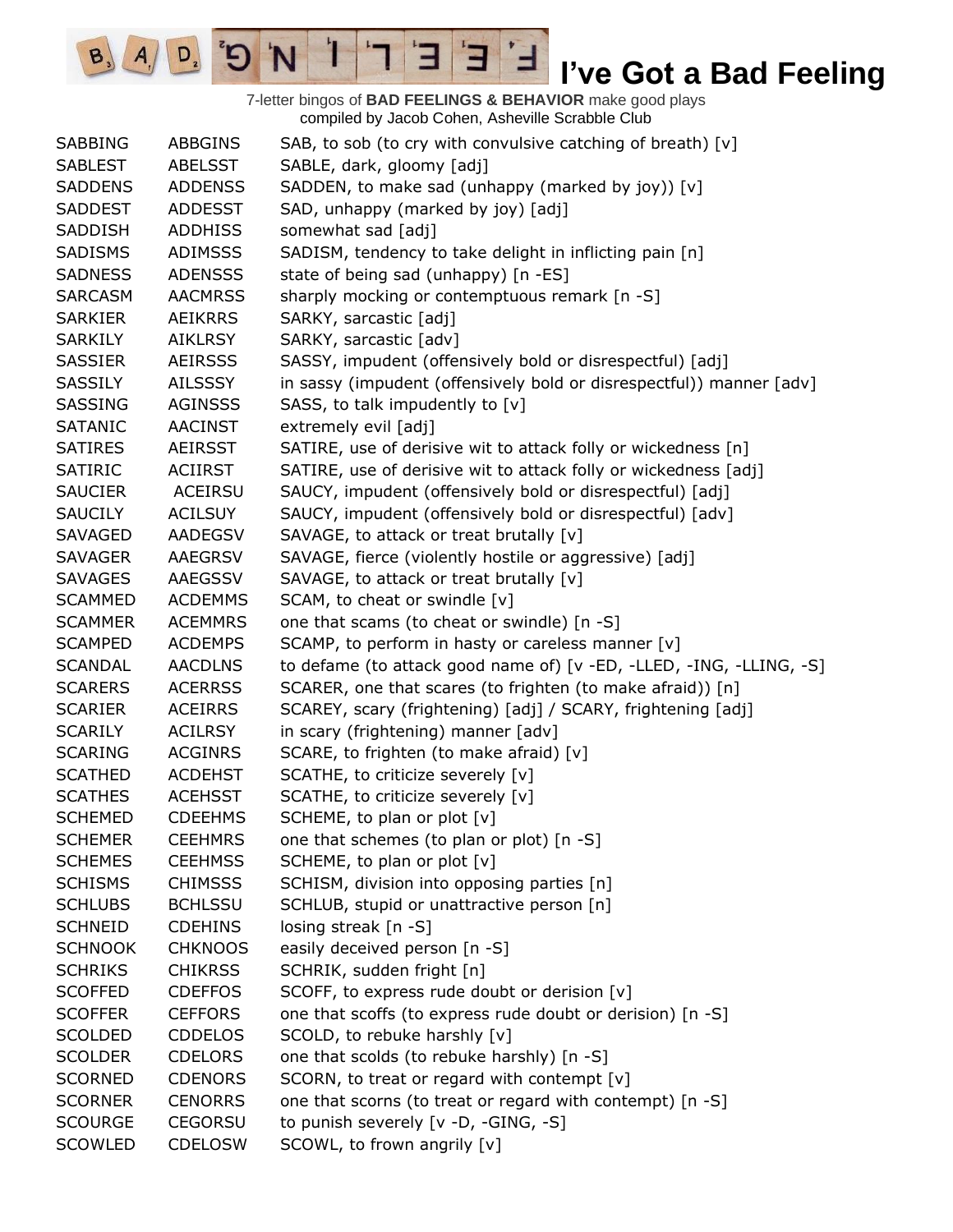7-letter bingos of **BAD FEELINGS & BEHAVIOR** make good plays compiled by Jacob Cohen, Asheville Scrabble Club

E

1

 $B_3$ 

 $A_{.}$ 

 $D_{2}$ 

9

| <b>SCOWLER</b> | <b>CELORSW</b> | one that scowls (to frown angrily) [n -S]                                                |
|----------------|----------------|------------------------------------------------------------------------------------------|
| <b>SCRAICH</b> | <b>ACCHIRS</b> | to utter shrill cry [v -ED, -ING, -S]                                                    |
| <b>SCRAIGH</b> | <b>ACGHIRS</b> | to scraich (to utter shrill cry) [v -ED, -ING, -S]                                       |
| <b>SCREAKS</b> | <b>ACEKRSS</b> | SCREAK, to screech (to utter harsh, shrill cry) [v]                                      |
| <b>SCREAMS</b> | <b>ACEMRSS</b> | SCREAM, to utter prolonged, piercing cry [v]                                             |
| <b>SCREECH</b> | <b>CCEEHRS</b> | to utter harsh, shrill cry [v -ED, -ING, -ES]                                            |
| <b>SCREWUP</b> | <b>CEPRSUW</b> | instance of bungling [n -S]                                                              |
| <b>SCULKED</b> | <b>CDEKLSU</b> | SCULK, to skulk (to move about stealthily) [v]                                           |
| <b>SCULKER</b> | <b>CEKLRSU</b> | skulker (one that skulks (to move about stealthily)) [n -S]                              |
| <b>SCUMBAG</b> | <b>ABCGMSU</b> | dirtbag (dirty or contemptible person) [n -S]                                            |
| <b>SCUNNER</b> | <b>CENNRSU</b> | to feel loathing or disgust [v -ED, -ING, -S]                                            |
| <b>SCURRIL</b> | <b>CILRRSU</b> | scurrile (expressed in coarse and abusive language) [adj]                                |
| <b>SCUZZES</b> | <b>CESSUZZ</b> | SCUZZ, dirty or contemptible person [n]                                                  |
| <b>SEAMIER</b> | <b>AEEIMRS</b> | SEAMY, unpleasant (pleasing) [adj]                                                       |
| <b>SEDUCED</b> | <b>CDDEESU</b> | SEDUCE, to lead astray [v]                                                               |
| <b>SEDUCER</b> | <b>CDEERSU</b> | one that seduces (to lead astray) [n -S]                                                 |
| <b>SEDUCES</b> | <b>CDEESSU</b> | SEDUCE, to lead astray [v]                                                               |
| <b>SEETHED</b> | <b>DEEEHST</b> | SEETHE, to surge or foam as if boiling [v]                                               |
| <b>SEETHES</b> | <b>EEEHSST</b> | SEETHE, to surge or foam as if boiling [v]                                               |
| <b>SELFISH</b> | <b>EFHILSS</b> | concerned chiefly or only with oneself [adj]                                             |
| <b>SERVILE</b> | <b>EEILRSV</b> | slavishly submissive [adj]                                                               |
| <b>SETBACK</b> | <b>ABCEKST</b> | defeat $[n - S]$                                                                         |
| <b>SEVERER</b> | <b>EEERRSV</b> | SEVERE, unsparing in treatment of others [adj]                                           |
| <b>SEXISMS</b> | <b>EIMSSSX</b> | SEXISM, prejudice or discrimination against women [n]                                    |
| <b>SEXISTS</b> | <b>EISSSTX</b> | SEXIST, one that practices sexism [n]                                                    |
| <b>SHADDUP</b> | <b>ADDHPSU</b> | used to silence someone [interj]                                                         |
| <b>SHAITAN</b> | <b>AAHINST</b> | evil spirit [n -S]                                                                       |
| <b>SHAMING</b> | <b>AGHIMNS</b> | SHAME, to cause to feel painful sense of guilt or degradation [v]                        |
| <b>SHAMMED</b> | <b>ADEHMMS</b> | SHAM, to feign (to pretend (to assume or display false appearance of)) [v]               |
| <b>SHAMMER</b> | <b>AEHMMRS</b> | one that shams (to feign (to pretend)) [n -S]                                            |
| <b>SHARKED</b> | <b>ADEHKRS</b> | SHARK, to live by trickery [v]                                                           |
| <b>SHARKER</b> | <b>AEHKRRS</b> | one that sharks (to live by trickery) [n -S]                                             |
| <b>SHARPER</b> | <b>AEHPRRS</b> | swindler (one that swindles (to take money or property from by fraudulent means)) [n -S] |
| <b>SHAVIES</b> | <b>AEHISSV</b> | SHAVIE, trick or prank [n]                                                               |
| <b>SHEEPLE</b> | <b>EEEHLPS</b> | people likened to sheep [n -S]                                                           |
| <b>SHEITAN</b> | <b>AEHINST</b> | shaitan (evil spirit) [n -S]                                                             |
| <b>SHIBAHS</b> | <b>ABHHISS</b> | SHIBAH, shiva (period of mourning) [n]                                                   |
| <b>SHICKER</b> | <b>CEHIKRS</b> | drunkard (one who is habitually drunk) [n -S]                                            |
| <b>SHILLED</b> | <b>DEHILLS</b> | SHILL, to act as decoy [v]                                                               |
| <b>SHIRKED</b> | <b>DEHIKRS</b> | SHIRK, to avoid work or duty [v]                                                         |
| <b>SHIRKER</b> | <b>EHIKRRS</b> | one that shirks (to avoid work or duty) [n -S]                                           |
| <b>SHITBAG</b> | <b>ABGHIST</b> | offensive word [n -S]                                                                    |
| <b>SHITCAN</b> | <b>ACHINST</b> | offensive word [v -NNED, -NNING, -S] / offensive word [n -S]                             |
| <b>SHIVAHS</b> | <b>AHHISSV</b> | SHIVAH, shiva (period of mourning) [n]                                                   |
| <b>SHIVERS</b> | <b>EHIRSSV</b> | SHIVER, to tremble with fear or cold [v]                                                 |
| <b>SHLUMPY</b> | <b>HLMPSUY</b> | slovenly (habitually untidy or unclean) [adj]                                            |
| <b>SHMUCKY</b> | <b>CHKMSUY</b> | schmucky (foolish, contemptible) [adj -KIER, -KIEST]                                     |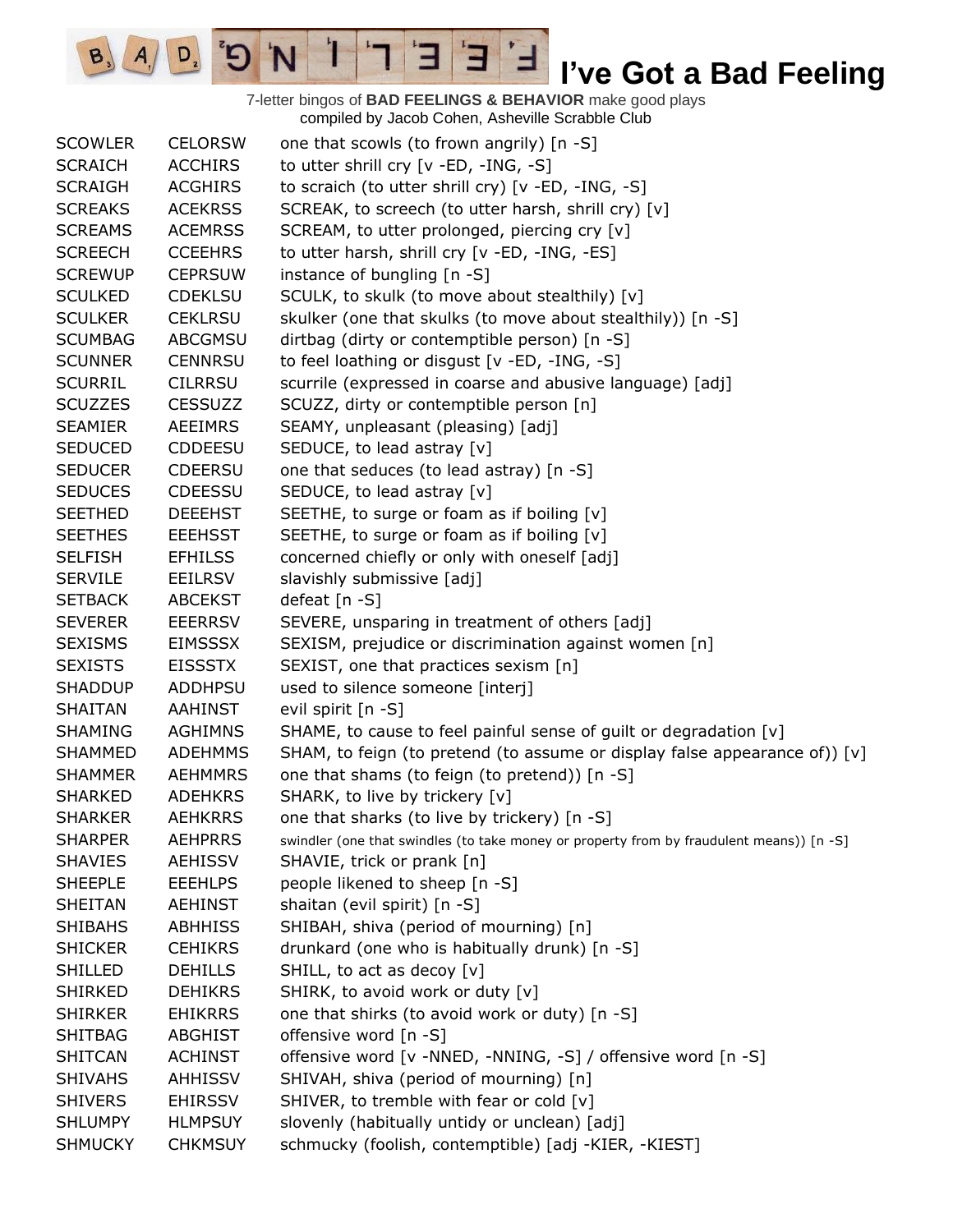7-letter bingos of **BAD FEELINGS & BEHAVIOR** make good plays compiled by Jacob Cohen, Asheville Scrabble Club

 $\overline{E}$ 

Е

 $\frac{1}{2}$ 

'N

 $B, A$ 

 $D_{2}$ 

| <b>SHNOOKS</b> | <b>HKNOOSS</b> | SHNOOK, schnook (easily deceived person) [n]                               |
|----------------|----------------|----------------------------------------------------------------------------|
| <b>SHOCKED</b> | <b>CDEHKOS</b> | SHOCK, to strike with great surprise, horror, or disgust [v]               |
| <b>SHOCKER</b> | <b>CEHKORS</b> | one that shocks (to strike with great surprise, horror, or disgust) [n -S] |
| <b>SHOVERS</b> | <b>EHORSSV</b> | SHOVER, one that shoves (to push roughly) [n]                              |
| <b>SHOVING</b> | GHINOSV        | SHOVE, to push roughly [v]                                                 |
| <b>SHOWOFF</b> | <b>FFHOOSW</b> | one given to pretentious display [n -S]                                    |
| <b>SHREWED</b> | <b>DEEHRSW</b> | SHREW, to curse (to wish evil upon) [v]                                    |
| <b>SHRIEKS</b> | <b>EHIKRSS</b> | SHRIEK, to utter shrill cry [v]                                            |
| <b>SHUNNED</b> | <b>DEHNNSU</b> | SHUN, to avoid (to keep away from) [v]                                     |
| <b>SHUNNER</b> | <b>EHNNRSU</b> | one that shuns (to avoid (to keep away from)) [n -S]                       |
| <b>SHYSTER</b> | <b>EHRSSTY</b> | unscrupulous lawyer or politician [n -S]                                   |
| <b>SICKEES</b> | <b>CEEIKSS</b> | SICKEE, sickie (emotionally sick person) [n]                               |
| <b>SIGHERS</b> | <b>EGHIRSS</b> | SIGHER, one that sighs (to let out sigh (deep, audible breath)) [n]        |
| <b>SIGHING</b> | <b>GGHIINS</b> | SIGH, to let out sigh (deep, audible breath) [v]                           |
| SINNING        | <b>GIINNNS</b> | SIN, to commit sin (offense against religious or moral law) [v]            |
| <b>SKELLUM</b> | <b>EKLLMSU</b> | rascal (unscrupulous or dishonest person) [n -S]                           |
| <b>SKOOKUM</b> | <b>KKMOOSU</b> | evil spirit [n -S]                                                         |
| <b>SKREEGH</b> | <b>EEGHKRS</b> | to screech (to utter harsh, shrill cry) [v -ED, -ING, -S]                  |
| <b>SKREIGH</b> | <b>EGHIKRS</b> | to screech (to utter harsh, shrill cry) [v -ED, -ING, -S]                  |
| <b>SKULKED</b> | <b>DEKKLSU</b> | SKULK, to move about stealthily [v]                                        |
| <b>SKULKER</b> | <b>EKKLRSU</b> | one that skulks (to move about stealthily) [n -S]                          |
| <b>SLANDER</b> | <b>ADELNRS</b> | to defame (to attack good name of) (v -ED, -ING, -S]                       |
| <b>SLANGED</b> | <b>ADEGLNS</b> | SLANG, to use slang (extremely informal or vulgar language) [v]            |
| <b>SLASHED</b> | <b>ADEHLSS</b> | SLASH, to cut with violent sweeping strokes [v]                            |
| <b>SLASHER</b> | <b>AEHLRSS</b> | one that slashes (to cut with violent sweeping strokes) [n -S]             |
| <b>SLASHES</b> | <b>AEHLSSS</b> | SLASH, to cut with violent sweeping strokes [v]                            |
| <b>SLEAZED</b> | <b>ADEELSZ</b> | SLEAZE, to behave in sleazy manner [v]                                     |
| <b>SLEAZES</b> | <b>AEELSSZ</b> | SLEAZE, to behave in sleazy manner [v]                                     |
| <b>SLEAZOS</b> | <b>AELOSSZ</b> | SLEAZO, sleazoid (person of low morals or character) [n]                   |
| <b>SLINKED</b> | <b>DEIKLNS</b> | SLINK, to move stealthily [v]                                              |
| <b>SLOVENS</b> | <b>ELNOSSV</b> | SLOVEN, slovenly person [n]                                                |
| SMARMED        | <b>ADEMMRS</b> | SMARM, to use excessive flattery to obtain favors [v]                      |
| <b>SMARTIE</b> | <b>AEIMRST</b> | smarty (obnoxiously conceited person) [n -S]                               |
| <b>SMERKED</b> | <b>DEEKMRS</b> | SMERK, to smirk (to smile in affected or smug manner) [v]                  |
| SMIRKED        | <b>DEIKMRS</b> | SMIRK, to smile in affected or smug manner [v]                             |
| <b>SMIRKER</b> | <b>EIKMRRS</b> | one that smirks (to smile in affected or smug manner) [n -S]               |
| <b>SMUGGER</b> | <b>EGGMRSU</b> | SMUG, highly self-satisfied [adj]                                          |
| <b>SNAFFLE</b> | <b>AEFFLNS</b> | to obtain by devious means [v -D, -LING, -S]                               |
| <b>SNARFED</b> | <b>ADEFNRS</b> | SNARF, to eat or drink greedily [v]                                        |
| <b>SNARFLE</b> | <b>AEFLNRS</b> | to snarf (to eat or drink greedily) [v -D, -LING, -S]                      |
| <b>SNARLED</b> | <b>ADELNRS</b> | SNARL, to growl viciously [v]                                              |
| <b>SNARLER</b> | <b>AELNRRS</b> | one that snarls (to growl viciously) [n -S]                                |
| <b>SNASHES</b> | <b>AEHNSSS</b> | SNASH, abusive language [n]                                                |
| <b>SNEAKED</b> | <b>ADEEKNS</b> | SNEAK, to move stealthily [v]                                              |
| <b>SNEAKER</b> | <b>AEEKNRS</b> | one that sneaks (to move stealthily) [n -S]                                |
| <b>SNEAPED</b> | <b>ADEENPS</b> | SNEAP, to chide (to scold (to rebuke harshly)) [v]                         |
| <b>SNEERED</b> | <b>DEEENRS</b> | SNEER, to curl lip in contempt [v]                                         |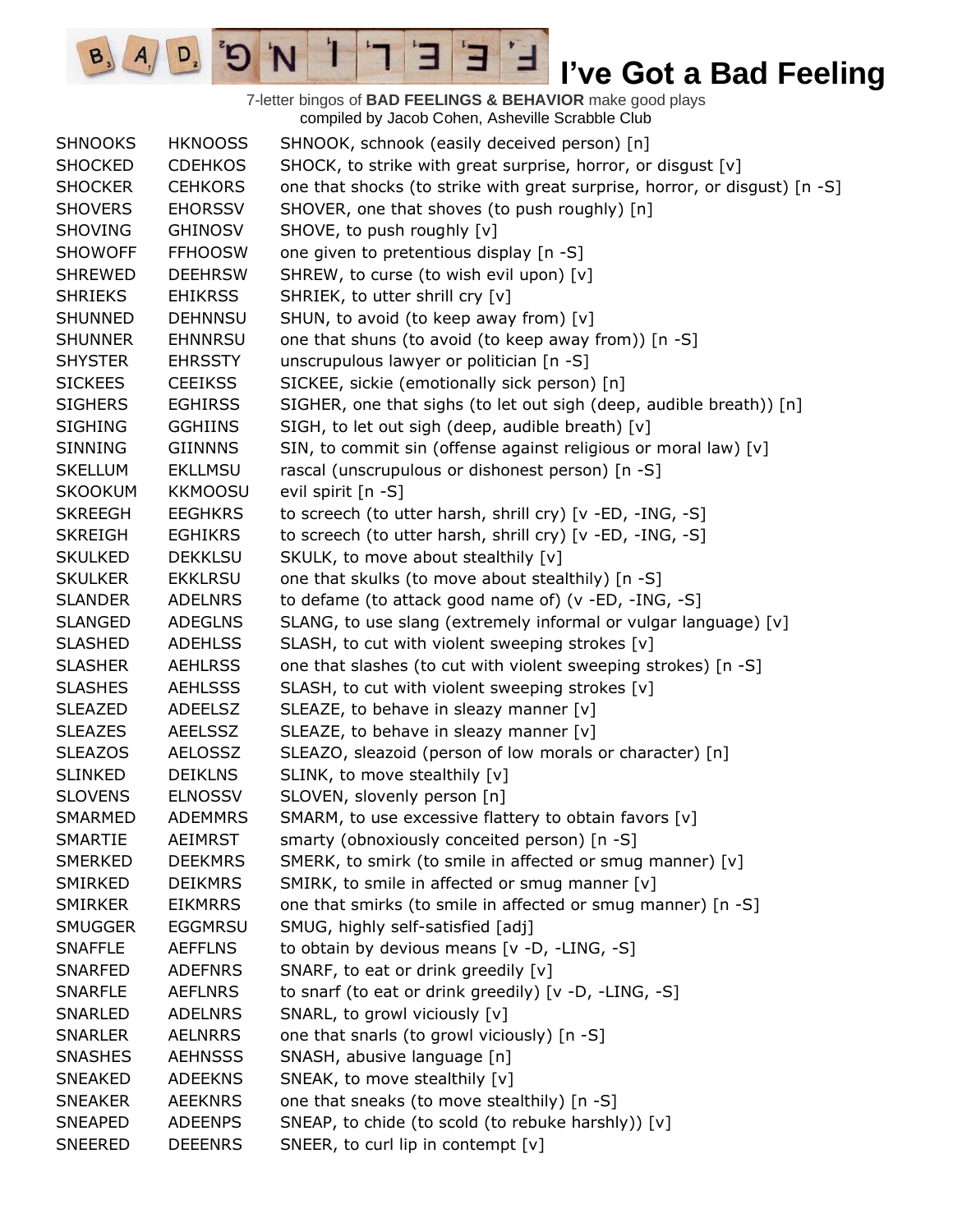7-letter bingos of **BAD FEELINGS & BEHAVIOR** make good plays compiled by Jacob Cohen, Asheville Scrabble Club SNEERER EEENRRS one that sneers (to curl lip in contempt) [n -S] SNICKER CEIKNRS to utter partly stifled laugh [v -ED, -ING, -S] SNIDELY DEILNSY SNIDE, maliciously derogatory [adv] SNIDEST DEINSST SNIDE, maliciously derogatory [adj] SNIGGER EGGINRS to snicker (to utter partly stifled laugh) [v -ED, -ING, -S] SNIPERS EINPRSS SNIPER, one that snipes (to shoot at individuals from concealed place) [n] SNIPING GIINNPS act of one that snipes [n -S] / SNIPE, to shoot at individuals from concealed place [v] SNIVELS EILNSSV SNIVEL, to cry or whine with sniffling [v] SNOOKER EKNOORS to trick (to deceive (to mislead by falsehood)) [v -ED, -ING, -S] SNOOPED DENOOPS SNOOP, to pry about [v] SNOOPER ENOOPRS one that snoops (to pry about) [n -S] SNOOTED DENOOST SNOOT, to treat with disdain [v] SNUBBED BBDENSU SNUB, to treat with contempt or neglect [v] SNUBBER BBENRSU SNUB, short [adj] / one that snubs (to treat with contempt or neglect) [n -S] SOBBERS BBEORSS SOBBER, one that sobs (to cry with convulsive catching of breath) [n] SOBBING BBGINOS SOB, to cry with convulsive catching of breath [v] SOLACED ACDELOS SOLACE, to console (to comfort (to soothe in time of grief))  $[v]$ SOLACER ACELORS one that solaces (to console (to comfort)) [n -S] SOLACES ACELOSS SOLACE, to console (to comfort (to soothe in time of grief)) [v] SOMBRER BEMORRS SOMBRE, somber (gloomy (dismally dark)) [adj] SORDORS DOORRSS SORDOR, sordid state [n] SORINGS GINORSS SORING, practice of making horse's front feet sore to force high stepping [n] SORRIER EIORRRS SORRY, feeling grief or penitence [adj] SORRILY ILORRSY in sorry manner [adv] SORROWS OORRSSW SORROW, to grieve (to feel grief) [v] SPACIER ACEIPRS SPACEY, weird in behavior [adj] / SPACY [adj] SPAMBOT ABMOPST computer program that sends out unsolicited e-mail [n -S] SPAMMED ADEMMPS SPAM, to send unsolicited e-mail to large number of addresses [v] SPAMMER AEMMPRS one that spams (to send unsolicited e-mail to large number of addresses) [n -S] SPANKED ADEKNPS SPANK, to slap on buttocks [v] SPITING GIINPST SPITE, to treat with malice [v] SPLEENY EELNPSY peevish (irritable) [adj -NIER, -NIEST] SPOOKED DEKOOPS SPOOK, to scare (to frighten (to make afraid (filled with apprehension))) [v] SPURNED DENPRSU SPURN, to reject with contempt [v] SPURNER ENPRRSU one that spurns (to reject with contempt) [n -S] SQUALLS ALLQSSU SQUALL, to cry or scream loudly [v] SQUAWKS AKQSSUW SQUAWK, to utter loud, harsh cry [v] SQUEALS AELQSSU SQUEAL, to utter sharp, shrill cry [v] STALKED ADEKLST STALK, to pursue stealthily [v] STALKER AEKLRST one that stalks (to pursue stealthily) [n -S] STARTLE AELRSTT to frighten or surprise suddenly [v -D, -LING, -S] STEALER AEELRST one that steals (to take without right or permission) [n -S] STEALTH AEHLSTT stealthy procedure [n -S] STERNER EENRRST STERN, unyielding (to give up) [adj] STERNLY ELNRSTY in stern (unyielding (not yielding (yield))) manner [adv] STICKLE CEIKLST to argue stubbornly [v -D, -LING, -S] STIFFED DEFFIST STIFF, to cheat someone by not paying [v]

H

 $A/\sqrt{D}$   $D$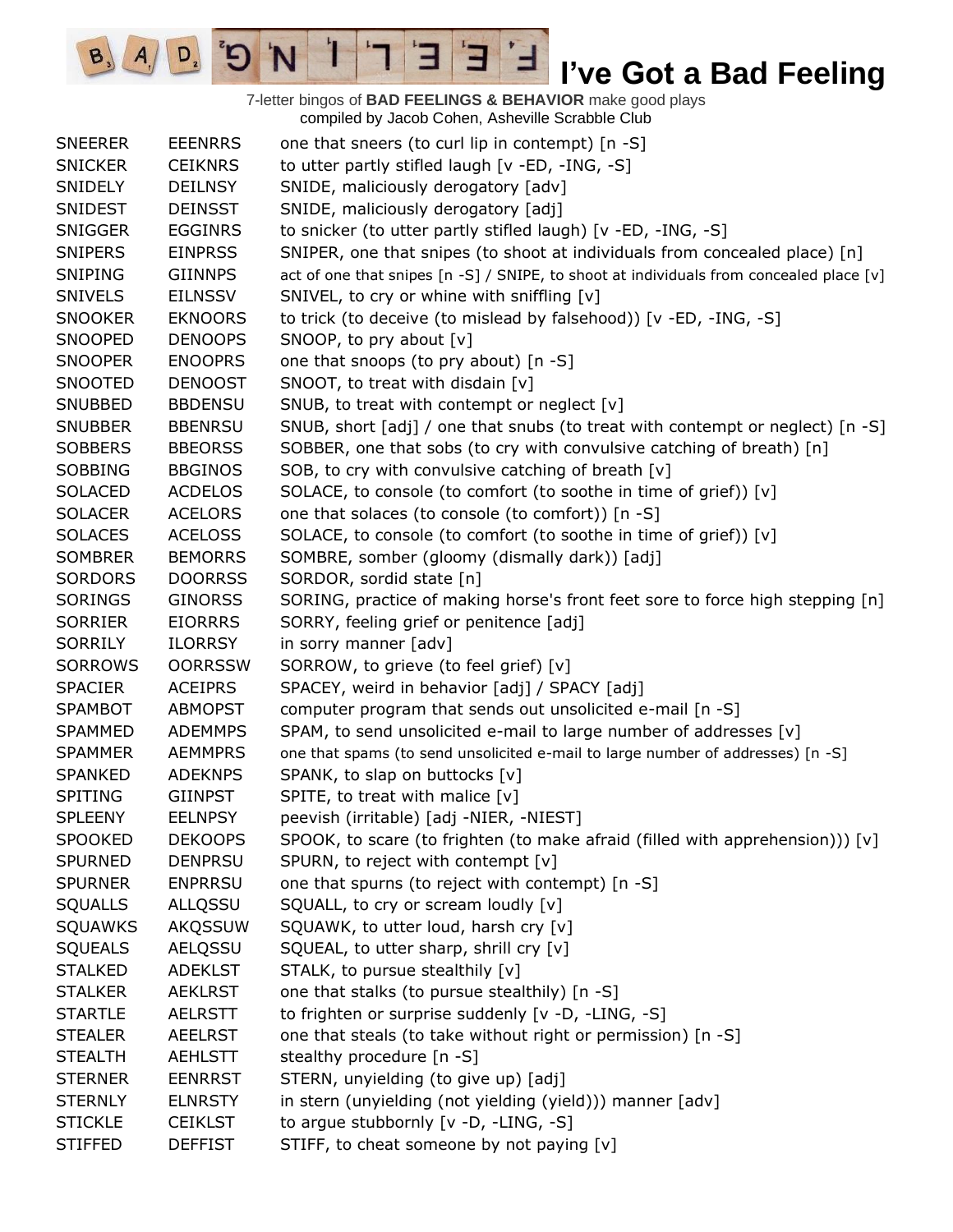7-letter bingos of **BAD FEELINGS & BEHAVIOR** make good plays compiled by Jacob Cohen, Asheville Scrabble Club

 $\overline{E}$ 

3

 $\frac{1}{2}$ 

'N

 $B_3$ 

 $A_{1}$ 

 $D_{2}$ 

| <b>STIFLED</b> | <b>DEFILST</b> | STIFLE, to smother (to prevent from breathing) [v]                                               |  |  |
|----------------|----------------|--------------------------------------------------------------------------------------------------|--|--|
| <b>STIFLER</b> | <b>EFILRST</b> | one that stifles (to smother (to prevent from breathing)) [n -S]                                 |  |  |
| <b>STIFLES</b> | <b>EFILSST</b> | STIFLE, to smother (to prevent from breathing) [v]                                               |  |  |
| <b>STIGMAL</b> | <b>AGILMST</b> | STIGMA, mark of disgrace [adj]                                                                   |  |  |
| <b>STIGMAS</b> | <b>AGIMSST</b> | STIGMA, mark of disgrace [n]                                                                     |  |  |
| <b>STIMIED</b> | <b>DEIIMST</b> | STIMY, to stymie (to thwart (to prevent accomplishment of)) [v]                                  |  |  |
| <b>STIMIES</b> | <b>EIIMSST</b> | STIMY, to stymie (to thwart (to prevent accomplishment of)) [v]                                  |  |  |
| <b>STINGES</b> | <b>EGINSST</b> | STINGE, mean or stingy person [n]                                                                |  |  |
| <b>STOICAL</b> | <b>ACILOST</b> | STOIC, one who is indifferent to pleasure or pain [adj]                                          |  |  |
| <b>STONERS</b> | <b>ENORSST</b> | STONER, one that stones (to pelt with stones (pieces of concreted earthy or mineral matter)) [n] |  |  |
| <b>STONING</b> | <b>GINNOST</b> | STONE, to pelt with stones (pieces of concreted earthy or mineral matter) [v]                    |  |  |
| <b>STONISH</b> | <b>HINOSST</b> | to astonish (to fill with sudden wonder or surprise) [v -ED, -ING, -ES]                          |  |  |
| <b>STOOLIE</b> | <b>EILOOST</b> | informer (one that informs (to supply with information)) [n -S]                                  |  |  |
| <b>STOUNDS</b> | <b>DNOSSTU</b> | STOUND, to ache (to suffer dull, continuous pain) [v]                                            |  |  |
| <b>STRANGE</b> | <b>AEGNRST</b> | unusual or unfamiliar [adj -R, -ST]                                                              |  |  |
| <b>STRIFES</b> | <b>EFIRSST</b> | STRIFE, bitter conflict or dissension [n]                                                        |  |  |
| <b>STROPPY</b> | <b>OPPRSTY</b> | unruly (difficult to control) [adj -PPIER, -PPIEST]                                              |  |  |
| <b>STYGIAN</b> | <b>AGINSTY</b> | gloomy (dismally dark) [adj]                                                                     |  |  |
| <b>STYMIED</b> | <b>DEIMSTY</b> | STYMIE, to thwart (to prevent accomplishment of) $[v] / STYMY$ , to stymie $[v]$                 |  |  |
| <b>STYMIES</b> | <b>EIMSSTY</b> | STYMIE, to thwart (to prevent accomplishment of) [v] / STYMY, to stymie [v]                      |  |  |
| <b>SUBORNS</b> | <b>BNORSSU</b> | SUBORN, to induce to commit perjury [v]                                                          |  |  |
| <b>SUCCUBA</b> | <b>ABCCSUU</b> | succubus (female demon (evil spirit)) [n -S or -E]                                               |  |  |
| <b>SUCKIER</b> | <b>CEIKRSU</b> | SUCKY, extremely objectionable [adj]                                                             |  |  |
| <b>SUFFERS</b> | <b>EFFRSSU</b> | SUFFER, to feel pain or distress [v]                                                             |  |  |
| <b>SUICIDE</b> | <b>CDEIISU</b> | to kill oneself intentionally [v -D, -DING, -S]                                                  |  |  |
| <b>SULKERS</b> | <b>EKLRSSU</b> | SULKER, one that sulks (to be sulky) [n]                                                         |  |  |
| <b>SULKIER</b> | <b>EIKLRSU</b> | SULKY, sullenly aloof or withdrawn [adj]                                                         |  |  |
| <b>SULKILY</b> | <b>IKLLSUY</b> | SULKY, sullenly aloof or withdrawn [adv]                                                         |  |  |
| <b>SULKING</b> | <b>GIKLNSU</b> | SULK, to be sulky [v]                                                                            |  |  |
| <b>SUNDOWN</b> | <b>DNNOSUW</b> | to experience nighttime confusion [v -ED, -ING, -S]                                              |  |  |
| <b>SURLIER</b> | <b>EILRRSU</b> | SURLY, sullenly rude [adj]                                                                       |  |  |
| <b>SURLILY</b> | <b>ILLRSUY</b> | SURLY, sullenly rude [adv]                                                                       |  |  |
| SWAGGER        | <b>AEGGRSW</b> | to walk with pompous air $[v - ED, -ING, -S]$                                                    |  |  |
| SWANKED        | <b>ADEKNSW</b> | SWANK, to swagger (to walk with pompous air) [v]                                                 |  |  |
| SWASHED        | <b>ADEHSSW</b> | SWASH, to swagger (to walk with pompous air) [v]                                                 |  |  |
| <b>SWASHER</b> | <b>AEHRSSW</b> | one that swashes (to swagger (to walk with pompous air)) [n -S]                                  |  |  |
| <b>SWASHES</b> | <b>AEHSSSW</b> | SWASH, to swagger (to walk with pompous air) [v]                                                 |  |  |
| <b>SWELTER</b> | <b>EELRSTW</b> | to suffer from oppressive heat [v -ED, -ING, -S]                                                 |  |  |
| SWINDLE        | <b>DEILNSW</b> | to take money or property from by fraudulent means [v -D, -LING, -S]                             |  |  |
| SWINGED        | <b>DEGINSW</b> | SWINGE, to flog (to beat with whip or rod) [v]                                                   |  |  |
| <b>SWINGER</b> | <b>EGINRSW</b> | one that swings (to move freely back and forth) [n -S]                                           |  |  |
| <b>SWINGES</b> | <b>EGINSSW</b> | SWINGE, to flog (to beat with whip or rod) [v]                                                   |  |  |
| <b>SWIVETS</b> | <b>EISSTVW</b> | SWIVET, state of nervous excitement [n]                                                          |  |  |
|                | <b>T7s</b>     |                                                                                                  |  |  |
| <b>TABOOED</b> | ABDEOOT        | TABOO, to exclude from use, approach, or mention [v]                                             |  |  |
| TABUING        | ABGINTU        | TABU, to taboo (to exclude from use, approach, or mention) [v]                                   |  |  |
| <b>TAGRAGS</b> | AAGGRST        | TAGRAG, riffraff (disreputable element of society) [n]                                           |  |  |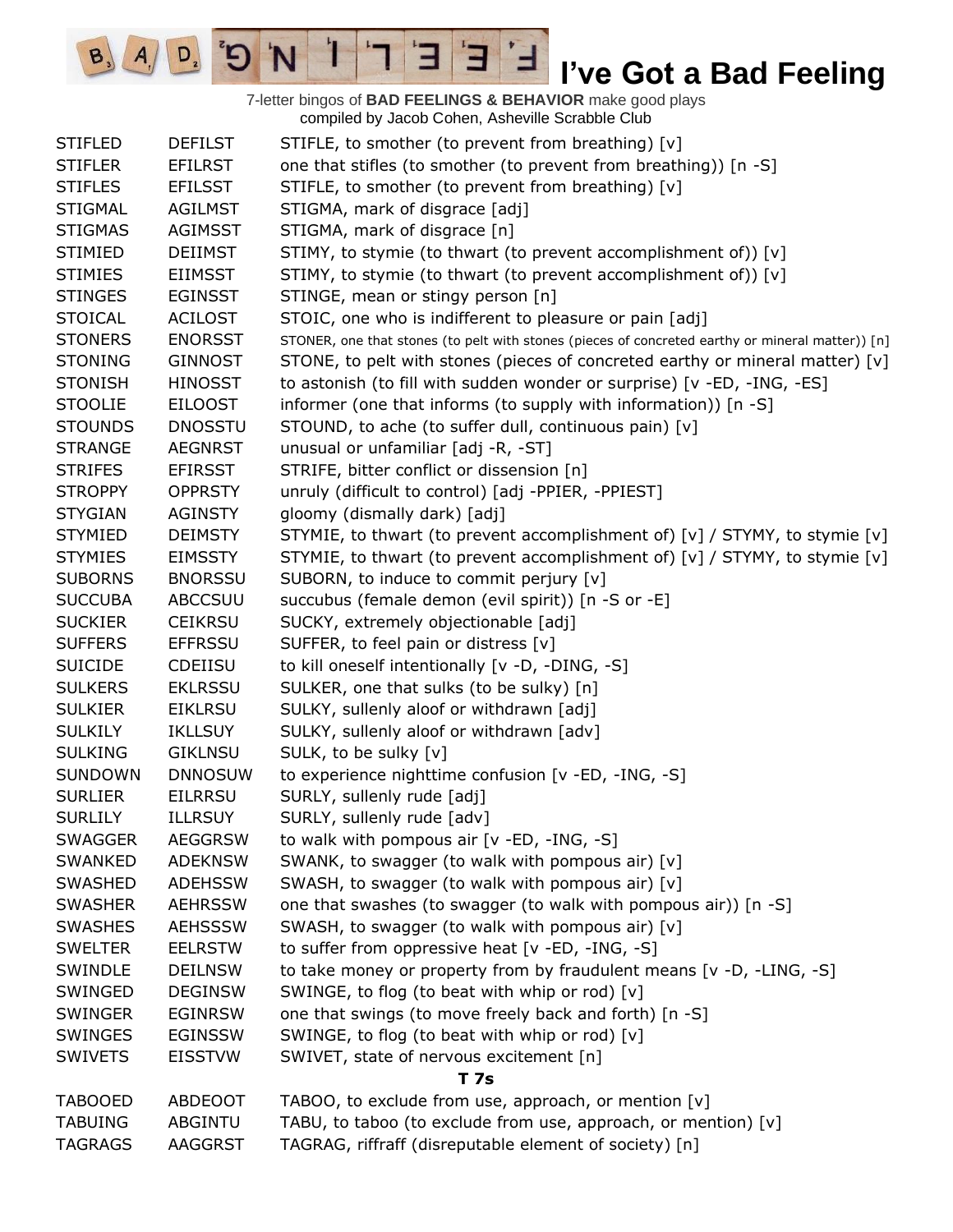7-letter bingos of **BAD FEELINGS & BEHAVIOR** make good plays compiled by Jacob Cohen, Asheville Scrabble Club

 $\mathbf{E}$ 

ᅼ

E

 $\mathbf{I}$ 

'N

 $B_3$ 

 $A_{1}$ 

 $D_{2}$ 

| <b>TAINTED</b> | ADEINTT        | TAINT, to touch or affect slightly with something bad [v]                               |
|----------------|----------------|-----------------------------------------------------------------------------------------|
| <b>TAKINGS</b> | <b>AGIKNST</b> | TAKING, seizure (act of seizing (to take hold of suddenly and forcibly)) [n]            |
| <b>TAMPERS</b> | <b>AEMPRST</b> | TAMPER, to interfere in harmful manner [v]                                              |
| <b>TANTRUM</b> | AMNRTTU        | fit of rage [n -S]                                                                      |
| <b>TARTUFE</b> | AEFRTTU        | tartuffe (hypocrite) [n -S]                                                             |
| <b>TATTLED</b> | ADELTTT        | TATTLE, to reveal activities of another [v]                                             |
| <b>TATTLER</b> | AELRTTT        | one that tattles (to reveal activities of another) [n -S]                               |
| <b>TATTLES</b> | <b>AELSTTT</b> | TATTLE, to reveal activities of another [v]                                             |
| <b>TAUNTED</b> | ADENTTU        | TAUNT, to challenge or reproach sarcastically [v]                                       |
| <b>TAUNTER</b> | <b>AENRTTU</b> | one that taunts (to challenge or reproach sarcastically) [n -S]                         |
| <b>TEARFUL</b> | <b>AEFLRTU</b> | full of tears [adj]                                                                     |
| <b>TEARIER</b> | AEEIRRT        | TEARY, tearful (full of tears) [adj]                                                    |
| <b>TEARING</b> | <b>AEGINRT</b> | TEAR, to emit tears (drops of saline liquid secreted by gland of eye) [v]               |
| <b>TEASERS</b> | <b>AEERSST</b> | TEASER, one that teases (to make fun of) [n]                                            |
| <b>TEASING</b> | <b>AEGINST</b> | TEASE, to make fun of [v]                                                               |
| <b>TECHIER</b> | <b>CEEHIRT</b> | TECHY, tetchy (irritable) [adj]                                                         |
| <b>TECHILY</b> | <b>CEHILTY</b> | TECHY, tetchy (irritable) [adv]                                                         |
| <b>TEDIOUS</b> | <b>DEIOSTU</b> | causing weariness (quality of being weary (tired (sapped of strength))) [adj]           |
| <b>TEDIOUS</b> | <b>DEIOSTU</b> | causing weariness (quality of being weary (tired (sapped of strength))) [adj]           |
| <b>TEDIUMS</b> | <b>DEIMSTU</b> | TEDIUM, state of being tedious (causing weariness (quality of being weary (tired))) [n] |
| <b>TEENFUL</b> | <b>EEFLNTU</b> | filled with grief [adj]                                                                 |
| <b>TEMPTED</b> | <b>DEEMPTT</b> | TEMPT, to entice to commit unwise or immoral act [v]                                    |
| <b>TEMPTER</b> | <b>EEMPRTT</b> | one that tempts (to entice to commit unwise or immoral act) [n -S]                      |
| <b>TENSELY</b> | <b>EELNSTY</b> | TENSE, taut (fully stretched, so as not to be slack) [adv]                              |
| <b>TENSEST</b> | <b>EENSSTT</b> | TENSE, taut (fully stretched, so as not to be slack) [adj]                              |
| <b>TENSING</b> | <b>EGINNST</b> | TENSE, to make tense [v]                                                                |
| <b>TENSION</b> | <b>EINNOST</b> | to make tense (taut (fully stretched, so as not to be slack)) [v -ED, -ING, -S]         |
| <b>TENSITY</b> | <b>EINSTTY</b> | state of being tense (taut (fully stretched, so as not to be slack)) [n -TIES]          |
| <b>TERRIFY</b> | <b>EFIRRTY</b> | to fill with terror [v -FIED, -ING, -FIES]                                              |
| <b>TERRORS</b> | <b>EORRRST</b> | TERROR, intense fear [n]                                                                |
| <b>TESTIER</b> | <b>EEIRSTT</b> | TESTY, irritable [adj]                                                                  |
| <b>TESTILY</b> | <b>EILSTTY</b> | in testy (irritable) manner [adv]                                                       |
| <b>TETCHED</b> | <b>CDEEHTT</b> | crazy (insane (mentally unsound)) [adj]                                                 |
| <b>THIEVED</b> | <b>DEEHITV</b> | THIEVE, to steal (to take without right or permission) [v]                              |
| <b>THIEVES</b> | <b>EEHISTV</b> | THIEF, one that steals (to take without right or permission) [n] / THIEVE, to steal [v] |
| <b>THREAPS</b> | <b>AEHPRST</b> | THREAP, to dispute (to argue about) [v]                                                 |
| <b>THREATS</b> | <b>AEHRSTT</b> | THREAT, to threaten (to be source of danger to) [v]                                     |
| <b>THREEPS</b> | <b>EEHPRST</b> | THREEP, to threap (to dispute (to argue about)) [v]                                     |
| <b>THUGGEE</b> | <b>EEGGHTU</b> | thuggery in India [n -S]                                                                |
| <b>THWARTS</b> | <b>AHRSTTW</b> | THWART, to prevent accomplishment of [v]                                                |
| <b>TIFFING</b> | <b>FFGIINT</b> | TIFF, to have petty quarrel [v]                                                         |
| <b>TIMIDER</b> | <b>DEIIMRT</b> | TIMID, lacking courage or self-confidence [adj]                                         |
| <b>TIMIDLY</b> | <b>DIILMTY</b> | TIMID, lacking courage or self-confidence [adv]                                         |
| <b>TINHORN</b> | <b>HINNORT</b> | showily pretentious person [n -S]                                                       |
| <b>TIZZIES</b> | EIISTZZ        | TIZZY, state of nervous confusion [n]                                                   |
| <b>TOADIED</b> | ADDEIOT        | TOADY, to engage in servile flattering [v]                                              |
| <b>TOADIES</b> | <b>ADEIOST</b> | TOADY, to engage in servile flattering [v]                                              |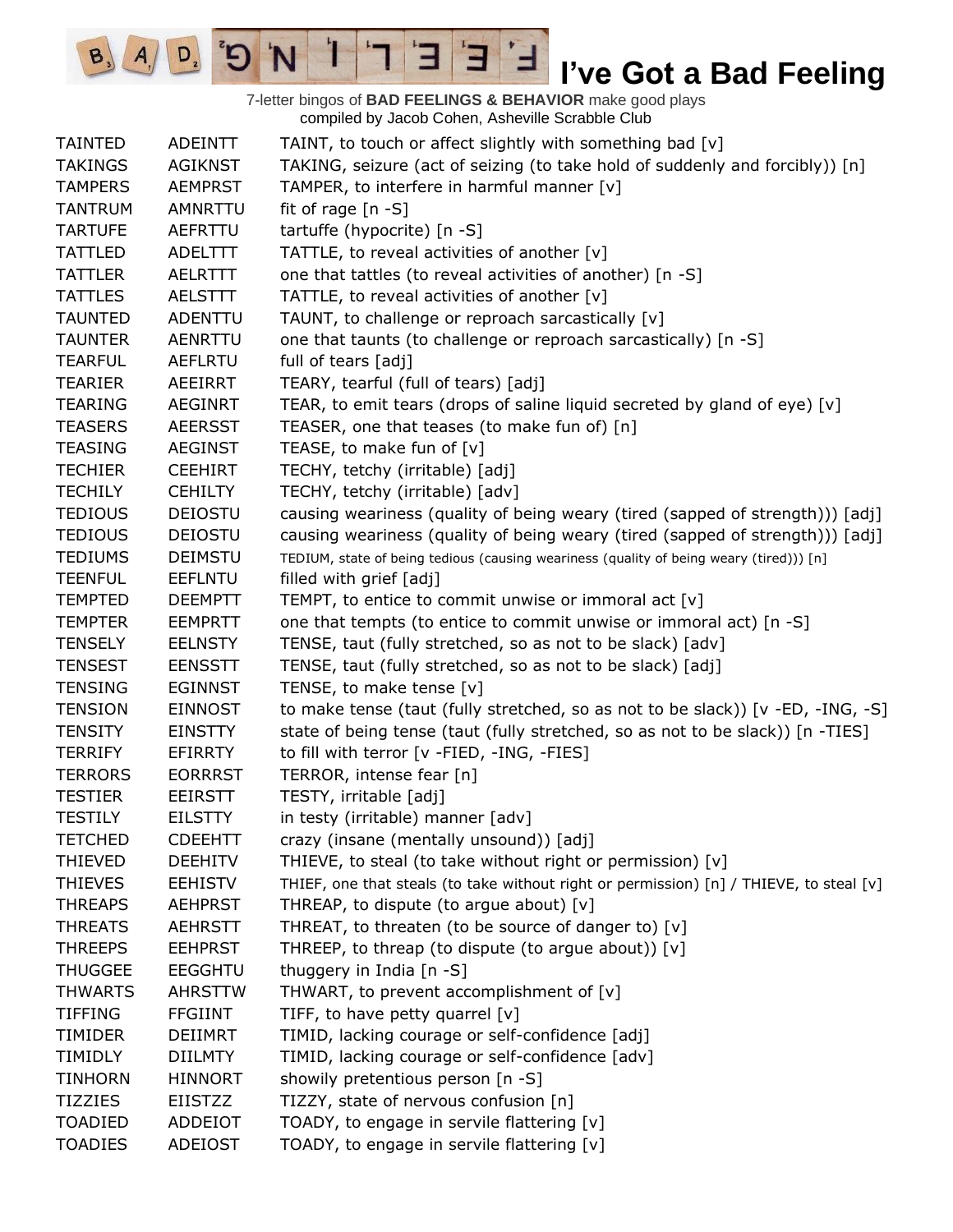7-letter bingos of **BAD FEELINGS & BEHAVIOR** make good plays compiled by Jacob Cohen, Asheville Scrabble Club

 $E$ 

Ⅎ

3

 $\mathbf{I}$ 

'N

 $\mathbf{G}^{\mathbf{s}}$ 

 $\boxed{\mathsf{D}_2}$ 

 $B_3$   $A_1$ 

| <b>TOERAGS</b> | <b>AEGORST</b> | TOERAG, contemptible person [n]                                        |
|----------------|----------------|------------------------------------------------------------------------|
| <b>TOMCATS</b> | <b>ACMOSTT</b> | TOMCAT, to engage in sexually promiscuous behavior -- used of male [v] |
| <b>TORMENT</b> | <b>EMNORTT</b> | to inflict with great bodily or mental suffering [v -ED, -ING, -S]     |
| <b>TORTURE</b> | EORRTTU        | to subject to severe physical pain [v -D, -ING, -S]                    |
| <b>TOUGHED</b> | <b>DEGHOTU</b> | TOUGH, to endure hardship [v]                                          |
| <b>TRADUCE</b> | <b>ACDERTU</b> | to defame (to attack good name of) [v -D, -CING, -S]                   |
| <b>TRAGEDY</b> | <b>ADEGRTY</b> | disastrous event [n -DIES]                                             |
| <b>TRAGICS</b> | <b>ACGIRST</b> | TRAGIC, element of drama that produces tragedy [n]                     |
| <b>TRAUMAS</b> | <b>AAMRSTU</b> | TRAUMA, severe emotional shock [n]                                     |
| <b>TREACLY</b> | <b>ACELRTY</b> | cloyingly sweet and sentimental [adj -LIER, -LIEST]                    |
| <b>TRICKED</b> | <b>CDEIKRT</b> | TRICK, to deceive (to mislead by falsehood) [v]                        |
| <b>TRICKER</b> | <b>CEIKRRT</b> | one that tricks (to deceive (to mislead by falsehood)) [n -S]          |
| <b>TRICKIE</b> | <b>CEIIKRT</b> | tricky (characterized by deception) [adj -R, -ST]                      |
| <b>TRICKSY</b> | <b>CIKRSTY</b> | mischievous [adj -SIER, -SIEST]                                        |
| <b>TROUBLE</b> | <b>BELORTU</b> | to distress (to cause anxiety or suffering to) [v -D, -LING, -S]       |
| <b>TROUNCE</b> | <b>CENORTU</b> | to beat severely [v -D, -CING, -S]                                     |
| <b>TRUANCY</b> | <b>ACNRTUY</b> | act of truanting [n -CIES]                                             |
| <b>TRUANTS</b> | ANRSTTU        | TRUANT, to stay out of school without permission [v]                   |
| <b>TRUCKLE</b> | <b>CEKLRTU</b> | to yield weakly [v -D, -LING, -S]                                      |
| <b>TRUTHER</b> | <b>EHRRTTU</b> | type of conspiracy theorist [n -S]                                     |
| <b>TSKTSKS</b> | <b>KKSSSTT</b> | TSKTSK, to tsk (to utter exclamation of annoyance) [v]                 |
| <b>TSOORIS</b> | <b>IOORSST</b> | tsuris (series of misfortunes) [n TSOORIS]                             |
| <b>TSOURIS</b> | <b>IORSSTU</b> | tsuris (series of misfortunes) [n TSOURIS]                             |
| <b>TUCKERS</b> | <b>CEKRSTU</b> | TUCKER, to weary (to make or become weary) [v]                         |
| <b>TUNKETS</b> | <b>EKNSTTU</b> | TUNKET, hell [n]                                                       |
| <b>TWITCHY</b> | <b>CHITTWY</b> | fidgety (nervously restless) [adj -HIER, -HIEST]                       |
| TWITTED        | <b>DEITTTW</b> | TWIT, to ridicule (to make fun of) [v]                                 |
|                |                | <b>U</b> 7s                                                            |
| <b>UMBRAGE</b> | ABEGMRU        | resentment $[n - S]$                                                   |
| <b>UNAIDED</b> | ADDEINU        | not aided (to help (to give assistance to)) [adj]                      |
| <b>UNCARED</b> | ACDENRU        | not properly taken care of [adj]                                       |
| <b>UNCHARY</b> | <b>ACHNRUY</b> | not chary (cautious (exercising prudence to avoid danger)) [adj]       |
| <b>UNCOUTH</b> | CHNOTUU        | not couth (sophisticated) [adj]                                        |
| <b>UNDOING</b> | DGINNOU        | cause of ruin $[n-S] / UNDO$ , to bring to ruin $[v]$                  |
| <b>UNEAGER</b> | AEEGNRU        | EAGER, impatiently longing [adj]                                       |
| <b>UNFROCK</b> | <b>CFKNORU</b> | to divest of ecclesiastical authority [v -ED, -ING, -S]                |
| <b>UNFUNNY</b> | <b>FNNNUUY</b> | FUNNY, causing laughter or amusement [adj -NNIER, -NNIEST]             |
| <b>UNHAPPY</b> | <b>AHNPPUY</b> | HAPPY, marked by joy [adj -PPIER, -PPIEST]                             |
| <b>UNLIKED</b> | DEIKLNU        | LIKED, LIKE, to find pleasant [adj]                                    |
| <b>UNLOVED</b> | <b>DELNOUV</b> | LOVED, LOVE, to feel great affection for [adj]                         |
| <b>UNLUCKY</b> | <b>CKLNUUY</b> | LUCKY, having good fortune [adj -KIER, -KIEST]                         |
| <b>UNMERRY</b> | <b>EMNRRUY</b> | MERRY, cheerful (full of spirits) [adj]                                |
| <b>UNMORAL</b> | ALMNORU        | amoral (lacking sense of right and wrong) [adj]                        |
| <b>UNNERVE</b> | <b>EENNRUV</b> | to deprive of courage [v D, -VING, -S]                                 |
| <b>UNRESTS</b> | <b>ENRSSTU</b> | UNREST, disturbed or uneasy state [n]                                  |
| <b>UNSAFER</b> | <b>AEFNRSU</b> | UNSAFE, SAFE, free from danger [adj]                                   |
| <b>UNSAVED</b> | <b>ADENSUV</b> | not saved (to rescue from danger, injury, or loss) [adj]               |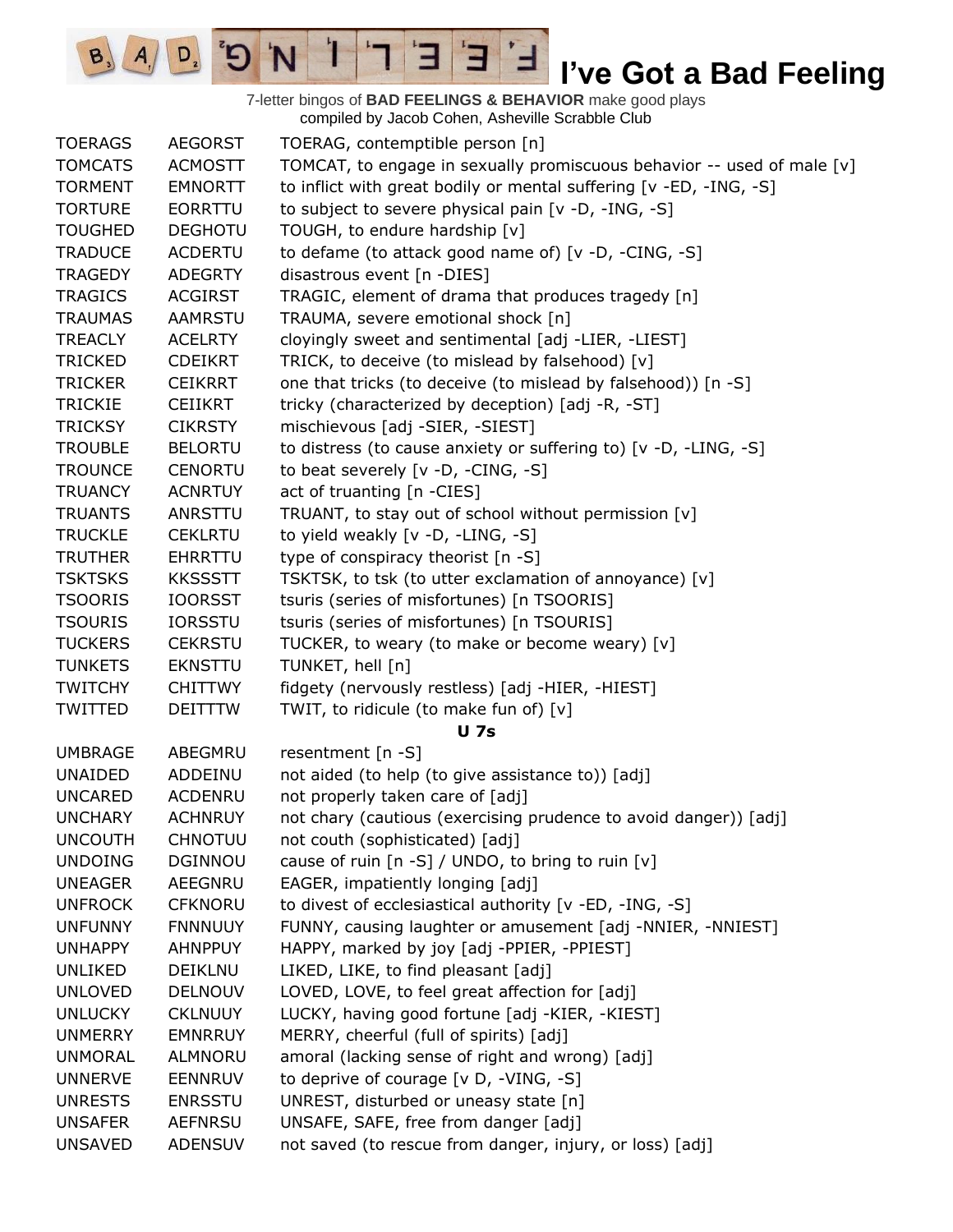7-letter bingos of **BAD FEELINGS & BEHAVIOR** make good plays compiled by Jacob Cohen, Asheville Scrabble Club UNSONCY CNNOSUY unsonsie (unlucky (not lucky (having good fortune))) [adj] UNSONSY NNOSSUY unsonsie (unlucky (not lucky (having good fortune))) [adj] UNSTATE AENSTTU to deprive of status [v -D, -TING, -S] UNTRUER ENRRTUU UNTRUE, TRUE, consistent with fact or reality [adj] UNTRULY LNRTUUY not truly (in conformity with fact or reality) [adv] UNTRUTH HNRTTUU something that is untrue [n -S] UNWOOED DENOOUW not wooed (to seek affection of) [adj] UPBRAID ABDIPRU to reproach severely [v -ED, -ING, -S] UPROARS AOPRRSU UPROAR, state of noisy excitement and confusion [n] UPTIGHT GHIPTTU nervous (easily excited) [adj] URCHINS CHINRSU URCHIN, mischievous boy [n] URGINGS GGINRSU URGING, attempt to persuade someone to do something [n] USURPED DEPRSUU USURP, to seize and hold without legal authority [v] USURPER EPRRSUU one that usurps (to seize and hold without legal authority) [n -S] **V 7s** VAILING AGIILNV VAIL, to lower (to appear dark and threatening) [v] VAINEST AEINSTV VAIN, filled with undue admiration for oneself [adj] VANDALS AADLNSV VANDAL, one who willfully destroys or defaces property [n] VAUNTED ADENTUV VAUNT, to brag (to speak vainly of one's deeds)  $[v]$ VAUNTER AENRTUV one that vaunts (to brag (to speak vainly of one's deeds)) [n -S] VAUNTIE AEINTUV boastful (given to boasting) [adj] VAWNTIE AEINTVW vaunty (vauntie (boastful (given to boasting))) [adj] VENALLY AELLNVY VENAL, open to bribery [adv] VENGING EGGINNV VENGE, to avenge (to exact retribution for) [v] VEXEDLY DEELVXY in vexed manner [adv] VICIOUS CIIOSUV dangerously aggressive [adj] VICTIMS CIIMSTV VICTIM, one who suffers from destructive or injurious action [n] VIDUITY DIITUVY quality or state of being widow [n -TIES] VILLAIN AIILLNV cruelly malicious person [n -S] VIOLATE AEILOTV to break or disregard terms or requirements of [v -D, -TING, -S] VIOLENT EILNOTV marked by intense physical force or roughness [adj] VITIATE AEIITTV to impair value or quality of [v -D, -TING, -S] VIXENLY EILNVXY VIXEN, shrewish woman [adj] VOODOOS DOOOOSV VOODOO, to hex (to cast evil spell upon) [v] VOYEURS EORSUVY VOYEUR, one who is sexually gratified by looking at sexual objects or acts [n] **W 7s** WACKEST ACEKSTW WACK, very bad [adj] WACKIER ACEIKRW WACKY, very irrational [adj] WACKILY ACIKLWY WACKY, very irrational [adv] WAENESS AEENSSW woeness (sadness (state of being sad (unhappy))) [n -ES] WAESUCK ACEKSUW waesucks (used to express pity) [interj] WAFFLED ADEFFLW WAFFLE, to talk vaguely or indecisively [v] WAFFLER AEFFLRW one that waffles (to talk vaguely or indecisively) [n -S] WAFFLES AEFFLSW WAFFLE, to talk vaguely or indecisively [v] WAILERS AEILRSW WAILER, one that wails (to utter long, mournful cry) [n] WAILFUL AFILLUW mournful (expressing grief or sorrow) [adj] WAILING AGIILNW WAIL, to utter long, mournful cry [v]

Е

 $D$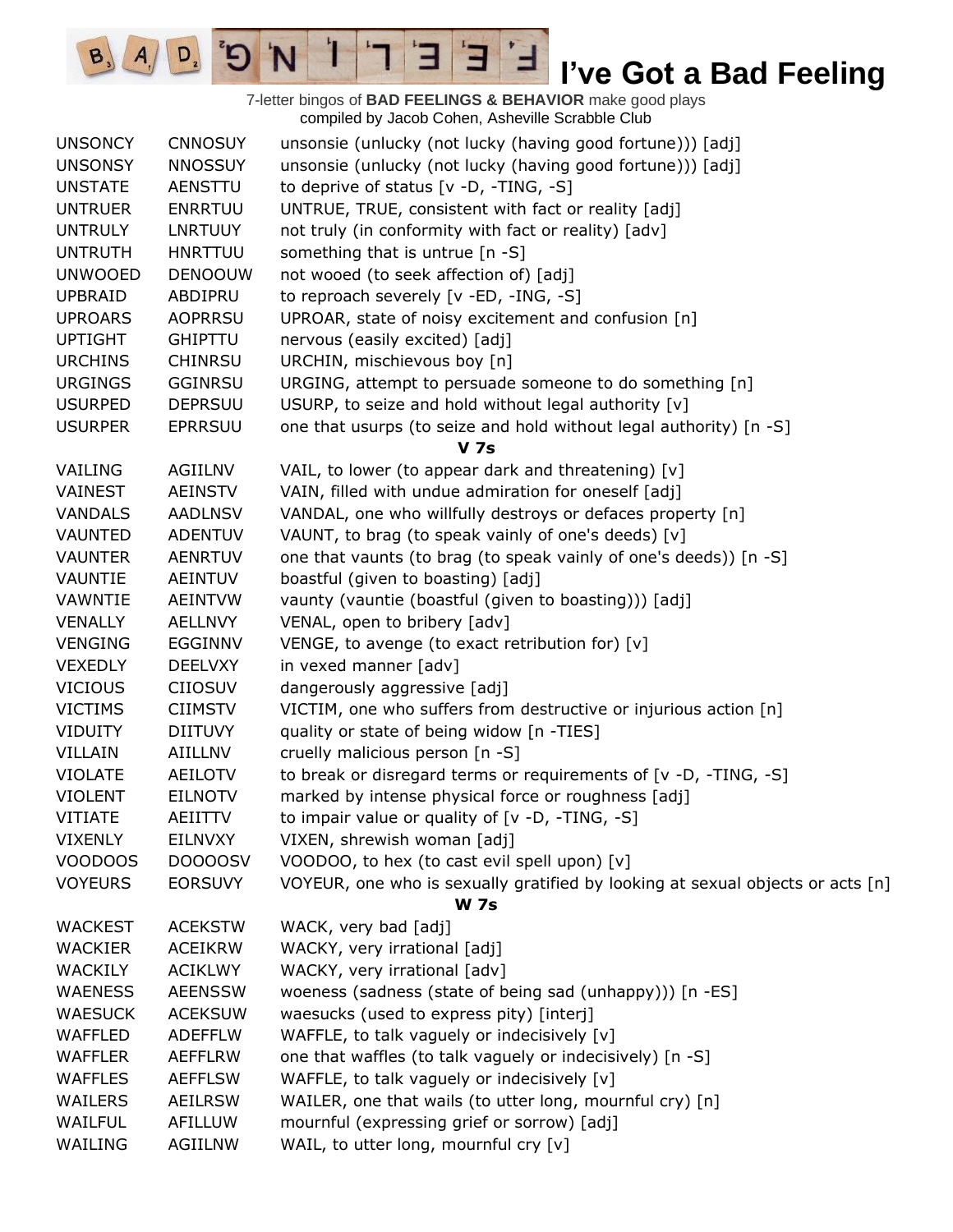7-letter bingos of **BAD FEELINGS & BEHAVIOR** make good plays compiled by Jacob Cohen, Asheville Scrabble Club

 $\mathbf{E}$ 

Ⅎ

3

 $\mathbf{1}$ 

'N

 $B_3$ 

 $A_{1}$ 

 $D_{2}$ 

| WANIONS        | <b>AINNOSW</b> | WANION, vengeance [n]                                                            |
|----------------|----------------|----------------------------------------------------------------------------------|
| <b>WANTERS</b> | <b>AENRSTW</b> | WANTER, one that wants (to have desire for) [n]                                  |
| WANTING        | <b>AGINNTW</b> | WANT, to have desire for $[v]$                                                   |
| WARKING        | <b>AGIKNRW</b> | WARK, to endure pain                                                             |
| WASTAGE        | AAEGSTW        | something that is wasted [n -S]                                                  |
| <b>WASTERS</b> | <b>AERSSTW</b> | WASTER, one that wastes (to use thoughtlessly) [n]                               |
| WASTERY        | <b>AERSTWY</b> | wastry (reckless extravagance) [n -RIES]                                         |
| WASTING        | <b>AGINSTW</b> | WASTE, to use thoughtlessly [v]                                                  |
| <b>WASTREL</b> | <b>AELRSTW</b> | one that wastes (to use thoughtlessly) [n -S]                                    |
| WASTRIE        | AEIRSTW        | wastry (reckless extravagance) [n -RIES]                                         |
| WAULING        | <b>AGILNUW</b> | WAUL, to cry like cat [v]                                                        |
| WAYLAID        | AADILWY        | WAYLAY, to ambush (to attack from concealed place) [v]                           |
| <b>WAYLAYS</b> | <b>AALSWYY</b> | WAYLAY, to ambush (to attack from concealed place) [v]                           |
| WAYWARD        | <b>AADRWWY</b> | willful (bent on having one's own way) [adj]                                     |
| WEARIED        | ADEEIRW        | WEARY, to make or become weary [v]                                               |
| WEARIER        | AEEIRRW        | WEARY, tired (sapped of strength) [adj]                                          |
| WEARIES        | AEEIRSW        | WEARY, to make or become weary [v]                                               |
| WEARILY        | AEILRWY        | WEARY, tired (sapped of strength) [adv]                                          |
| <b>WEASELS</b> | <b>AEELSSW</b> | WEASEL, to act evasively [v]                                                     |
| <b>WEEPIER</b> | EEEIPRW        | WEEPY, tending to weep [adj]                                                     |
| <b>WEEPIES</b> | <b>EEEIPSW</b> | WEEPIE, very maudlin movie [n]                                                   |
| WEEPILY        | EEILPWY        | WEEPY, tending to weep [adv]                                                     |
| WEEPING        | EEGINPW        | act of one that weeps $[n -S]$ / WEEP, to express sorrow by shedding tears $[v]$ |
| WEIRDED        | <b>DDEEIRW</b> | WEIRD, to cause to experience strange sensation [v]                              |
| WELCHED        | <b>CDEEHLW</b> | WELCH, to welsh (to fail to pay debt) [v]                                        |
| WELCHER        | <b>CEEHLRW</b> | one that welshes (to fail to pay debt) [n -S]                                    |
| <b>WELCHES</b> | <b>CEEHLSW</b> | WELCH, to welsh (to fail to pay debt) [v]                                        |
| WELSHED        | <b>DEEHLSW</b> | WELSH, to fail to pay debt [v]                                                   |
| WELSHER        | <b>EEHLRSW</b> | one that welshes (to fail to pay debt) [n WELSHERS]                              |
| <b>WELSHES</b> | <b>EEHLSSW</b> | WELSH, to fail to pay debt [v]                                                   |
| <b>WENDIGO</b> | <b>DEGINOW</b> | windigo (evil demon in Algonquian mythology) [n -ES, -S]                         |
| <b>WHACKOS</b> | <b>ACHKOSW</b> | WHACKO, crazy or insane person [n]                                               |
| <b>WHIMPER</b> | <b>EHIMPRW</b> | to cry with plaintive, broken sounds [v -ED, -ING, -S]                           |
| WIDOWED        | <b>DDEIOWW</b> | WIDOW, to deprive of husband [v]                                                 |
| <b>WIDOWER</b> | <b>DEIORWW</b> | man whose wife has died and who has not remarried [n -S]                         |
| <b>WIGGERS</b> | <b>EGGIRSW</b> | WIGGER, unreliable or eccentric person [n]                                       |
| WIGGIER        | EGGIIRW        | WIGGY, crazy (insane (mentally unsound)) [adj]                                   |
| WILIEST        | EIILSTW        | WILY, crafty (skillful in deceiving) [adj]                                       |
| WIMPIER        | EIIMPRW        | WIMPY, weak, ineffectual [adj]                                                   |
| WIMPING        | <b>GIIMNPW</b> | WIMP, to act in timid manner $[v]$                                               |
| WIMPISH        | <b>HIIMPSW</b> | wimpy (weak, ineffectual) [adj]                                                  |
| WINDIGO        | <b>DGIINOW</b> | evil demon in Algonquian mythology [n -S or -ES]                                 |
| WISEASS        | <b>AEISSSW</b> | wiseacre (pretentiously wise person) [n -ES]                                     |
| <b>WISTFUL</b> | <b>FILSTUW</b> | yearning [adj]                                                                   |
| <b>WOENESS</b> | <b>EENOSSW</b> | sadness (state of being sad (unhappy (happy))) [n -ES]                           |
| <b>WOESOME</b> | <b>EEMOOSW</b> | woeful (full of woe) [adj]                                                       |
| <b>WOFULLY</b> | <b>FLLOUWY</b> | WOFUL, woeful (full of woe) [adv]                                                |